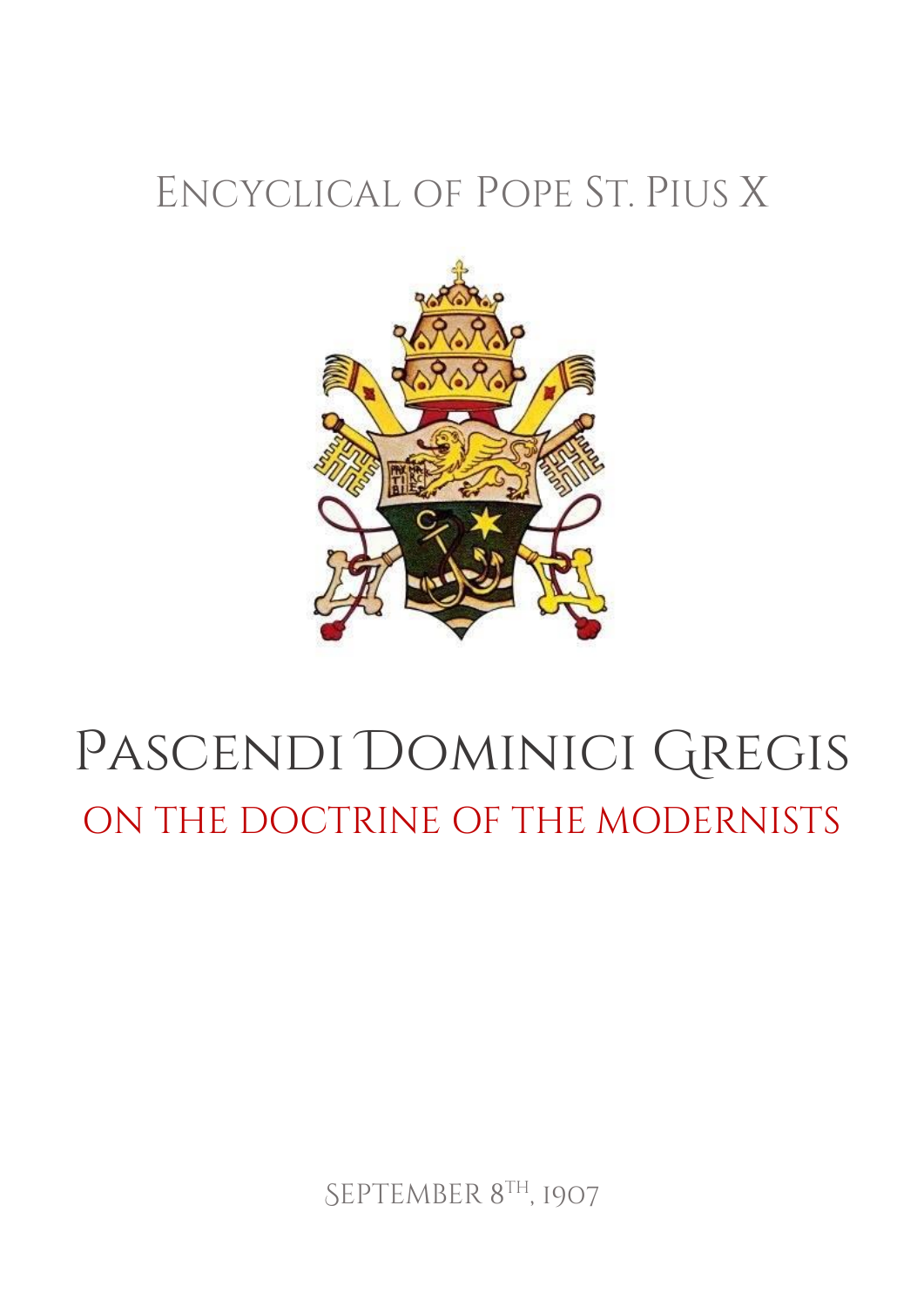## VENERABLE BRETHREN, HEALTH AND THE APOSTOLIC BLESSING:

1. One of the primary obligations assigned by Christ to the office divinely committed to Us of feeding the Lord's flock is that of guarding with the greatest vigilance the deposit of the faith delivered to the saints, rejecting the profane novelties of words and the gainsaying of knowledge falsely so called. There has never been a time when this watchfulness of the supreme pastor was not necessary to the Catholic body, for owing to the efforts of the enemy of the human race, there have never been lacking "men speaking perverse things,"<sup>1</sup> "vain talkers and seducers,"<sup>2</sup> "erring and driving into error."<sup>3</sup> It must, however, be confessed that these latter days have witnessed a notable increase in the number of the enemies of the Cross of Christ, who, by arts entirely new and full of deceit, are striving to destroy the vital energy of the Church, and, as far as in them lies, utterly to subvert the very Kingdom of Christ. Wherefore We may no longer keep silence, lest We should seem to fail in Our most sacred duty, and lest the kindness that, in the hope of wiser counsels, We have hitherto shown them, should be set down to lack of diligence in the discharge of Our office.

2. That We should act without delay in this matter is made imperative especially by the fact that the partisans of error are to be sought not only among the Church's open enemies; but, what is to be most dreaded and deplored, in her very bosom, and are the more mischievous the less they keep in the open. We allude, Venerable Brethren, to many who belong to the Catholic laity, and, what is much more sad, to the ranks of the priesthood itself, who, animated by a false zeal for the Church, lacking the solid safeguards of philosophy and theology, nay more, thoroughly imbued with the poisonous doctrines taught by the enemies of the Church, and lost to all sense of modesty, put themselves forward as reformers of the Church; and, forming more boldly into line of attack, assail all that is most sacred in the work of Christ, not sparing even the Person of the Divine Redeemer, whom, with sacrilegious audacity, they degrade to the condition of a simple and ordinary man.

3. Although they express their astonishment that We should number them amongst the enemies of the Church, no one will be reasonably surprised that We should do so, if, leaving out of account the internal disposition of the soul, of which God alone is the Judge, he considers their tenets, their manner of speech, and their action. Nor indeed would he be wrong in regarding them as the most pernicious of all the adversaries of the Church. For, as We have said, they put into operation their designs for her undoing, not from without but from within. Hence, the danger is present almost in the very veins and heart of the Church, whose injury is the more certain from the very fact that their knowledge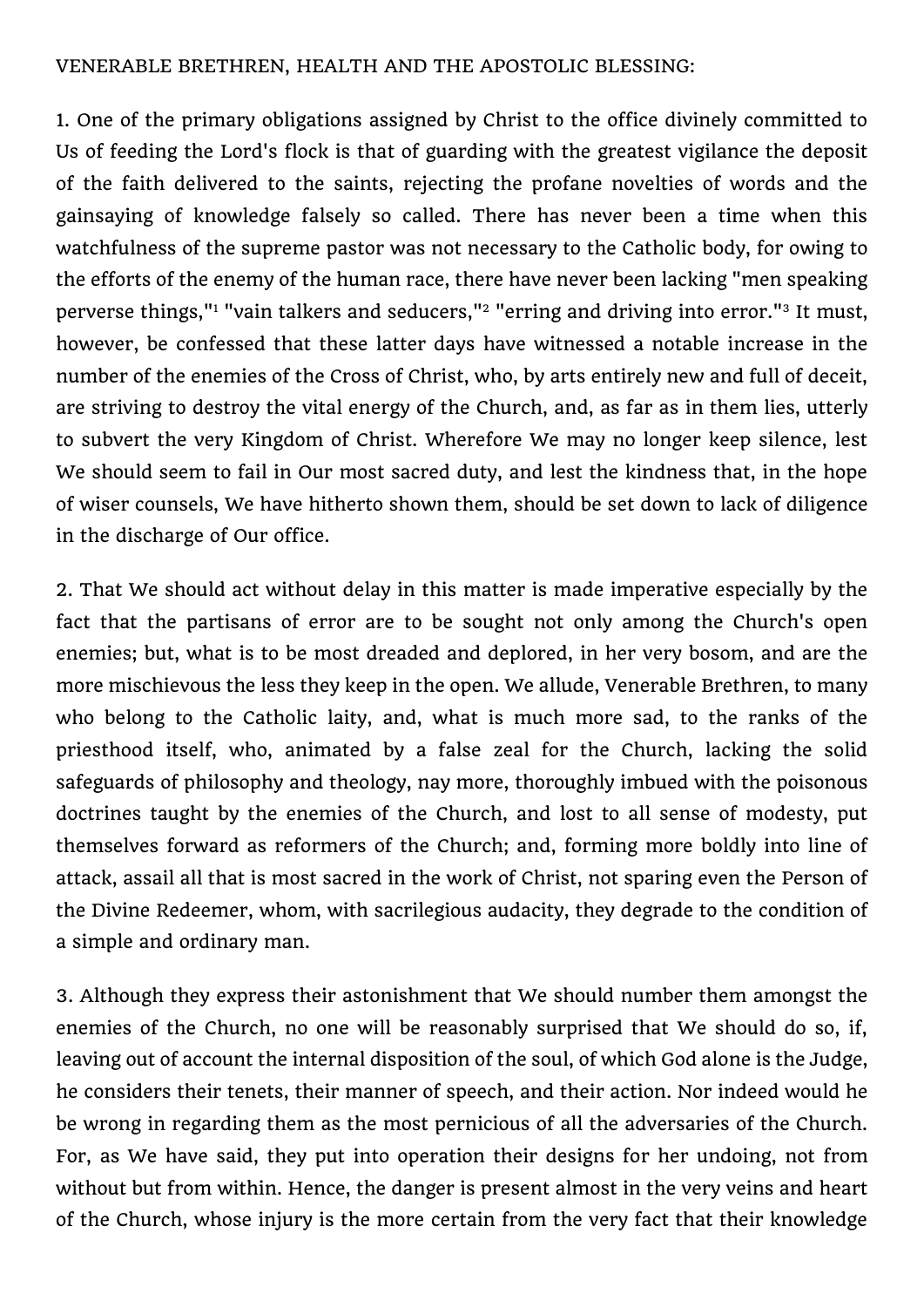of her is more intimate. Moreover, they lay the axe not to the branches and shoots, but to the very root, that is, to the faith and its deepest fibres. And once having struck at this root of immortality, they proceed to diffuse poison through the whole tree, so that there is no part of Catholic truth which they leave untouched, none that they do not strive to corrupt. Further, none is more skillful, none more astute than they, in the employment of a thousand noxious devices; for they play the double part of rationalist and Catholic, and this so craftily that they easily lead the unwary into error; and as audacity is their chief characteristic, there is no conclusion of any kind from which they shrink or which they do not thrust forward with pertinacity and assurance To this must be added the fact, which indeed is well calculated to deceive souls, that they lead a life of the greatest activity, of assiduous and ardent application to every branch of learning, and that they possess, as a rule, a reputation for irreproachable morality. Finally, there is the fact which is all but fatal to the hope of cure that their very doctrines have given such a bent to their minds, that they disdain all authority and brook no restraint; and relying upon a false conscience, they attempt to ascribe to a love of truth that which is in reality the result of pride and obstinacy.

Once indeed We had hopes of recalling them to a better mind, and to this end We first of all treated them with kindness as Our children, then with severity; and at last We have had recourse, though with great reluctance, to public reproof. It is known to you, Venerable Brethren, how unavailing have been Our efforts. For a moment they have bowed their head, only to lift it more arrogantly than before. If it were a matter which concerned them alone, We might perhaps have overlooked it; but the security of the Catholic name is at stake. Wherefore We must interrupt a silence which it would be criminal to prolong, that We may point out to the whole Church, as they really are, men who are badly disguised.

4. It is one of the cleverest devices of the Modernists (as they are commonly and rightly called) to present their doctrines without order and systematic arrangement, in a scattered and disjointed manner, so as to make it appear as if their minds were in doubt or hesitation, whereas in reality they are quite fixed and steadfast. For this reason it will be of advantage, Venerable Brethren, to bring their teachings together here into one group, and to point out their interconnection, and thus to pass to an examination of the sources of the errors, and to prescribe remedies for averting the evil results.

5. To proceed in an orderly manner in this somewhat abstruse subject, it must first of all be noted that the Modernist sustains and includes within himself a manifold personality; he is a philosopher, a believer, a theologian, an historian, a critic, an apologist, a reformer.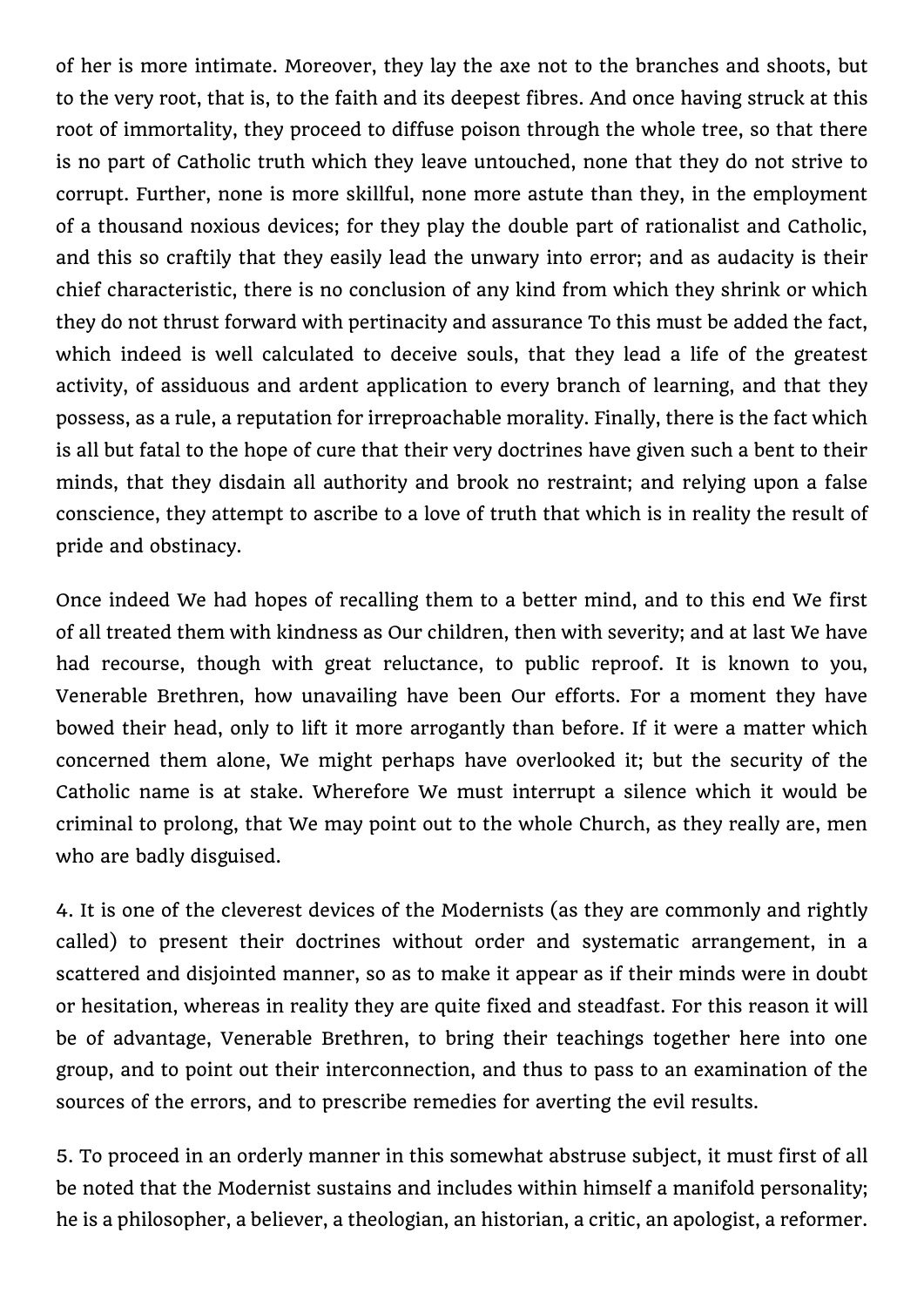These roles must be clearly distinguished one from another by all who would accurately understand their system and thoroughly grasp the principles and the outcome of their doctrines.

6. We begin, then, with the philosopher. Modernists place the foundation of religious philosophy in that doctrine which is commonly called Agnosticism. According to this teaching human reason is confined entirely within the field of phenomena, that is to say, to things that appear, and in the manner in which they appear: it has neither the right nor the power to overstep these limits. Hence it is incapable of lifting itself up to God, and of recognizing His existence, even by means of visible things. From this it is inferred that God can never be the direct object of science, and that, as regards history, He must not be considered as an historical subject. Given these premises, everyone will at once perceive what becomes of Natural Theology, of the motives of credibility, of external revelation. The modernists simply sweep them entirely aside; they include them in Intellectualism, which they denounce as a system which is ridiculous and long since defunct. Nor does the fact that the Church has formally condemned these portentous errors exercise the slightest restraint upon them. Yet the Vatican Council has defined, "If anyone says that the one true God, our Creator and Lord, cannot be known with certainty by the natural light of human reason by means of the things that are made, let him be anathema";<sup>4</sup> and also, "If anyone says that it is not possible or not expedient that man be taught, through the medium of divine revelation, about God and the worship to be paid Him, let him be anathema'';<sup>5</sup> and finally, "If anyone says that divine revelation cannot be made credible by external signs, and that therefore men should be drawn to the faith only by their personal internal experience or by private inspiration, let him be anathema."<sup>6</sup> It may be asked, in what way do the Modernists contrive to make the transition from Agnosticism, which is a state of pure nescience, to scientific and historic Atheism, which is a doctrine of positive denial; and consequently, by what legitimate process of reasoning, they proceed from the fact of ignorance as to whether God has in fact intervened in the history of the human race or not, to explain this history, leaving God out altogether, as if He really had not intervened. Let him answer who can. Yet it is a fixed and established principle among them that both science and history must be atheistic: and within their boundaries there is room for nothing but phenomena; God and all that is divine are utterly excluded. We shall soon see clearly what, as a consequence of this most absurd teaching, must be held touching the most sacred Person of Christ, and the mysteries of His life and death, and of His Resurrection and Ascension into Heaven.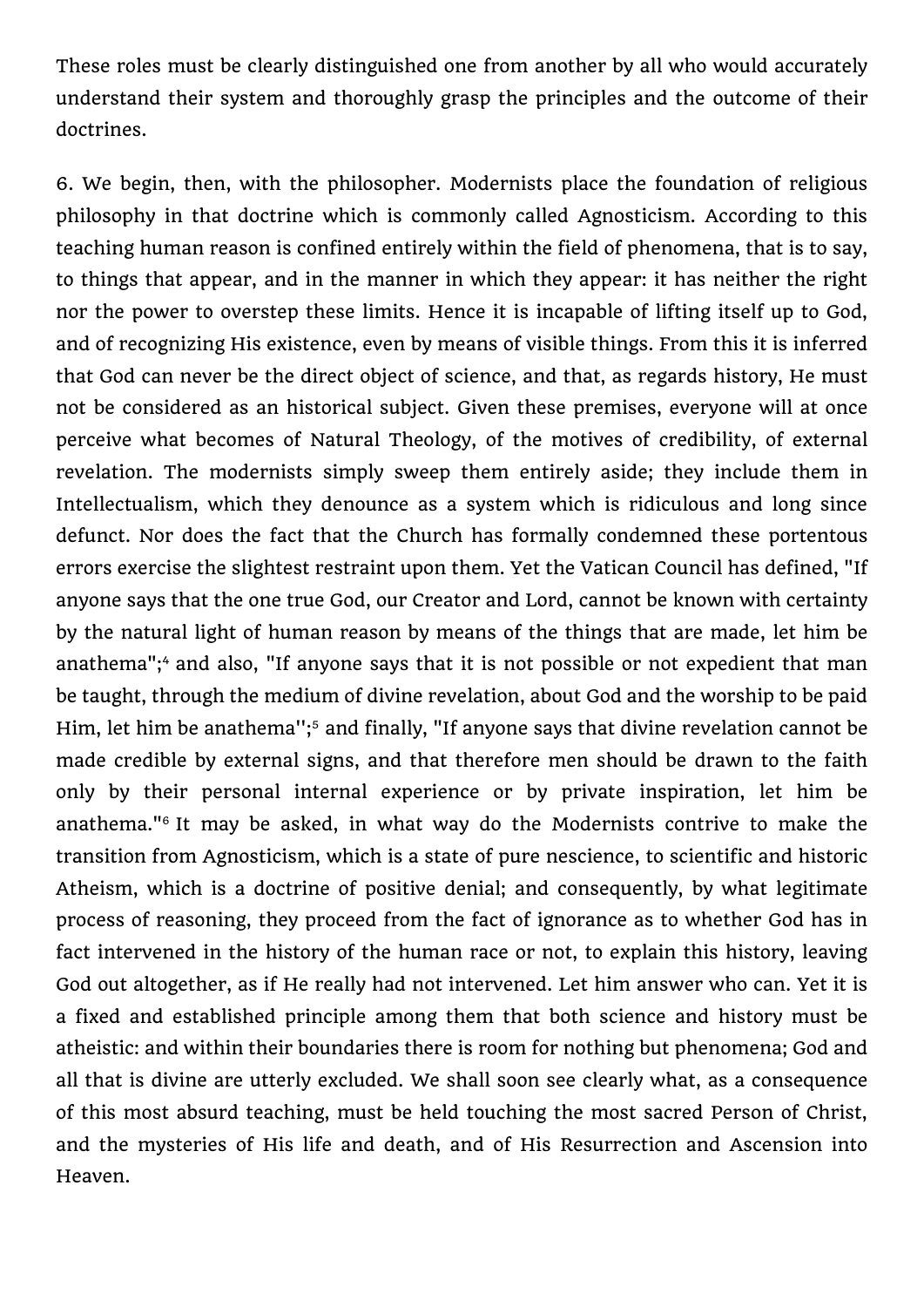7. However, this Agnosticism is only the negative part of the system of the Modernists: the positive part consists in what they call vital immanence. Thus they advance from one to the other. Religion, whether natural or supernatural, must, like every other fact, admit of some explanation. But when natural theology has been destroyed, and the road to revelation closed by the rejection of the arguments of credibility, and all external revelation absolutely denied, it is clear that this explanation will be sought in vain outside of man himself. It must, therefore, be looked for in man; and since religion is a form of life, the explanation must certainly be found in the life of man. In this way is formulated the principle of religious immanence. Moreover, the first actuation, so to speak, of every vital phenomenon -- and religion, as noted above, belongs to this category -- is due to a certain need or impulsion; but speaking more particularly of life, it has its origin in a movement of the heart, which movement is called a sense. Therefore, as God is the object of religion, we must conclude that faith, which is the basis and foundation of all religion, must consist in a certain interior sense, originating in a need of the divine. This need of the divine, which is experienced only in special and favourable circumstances, cannot of itself appertain to the domain of consciousness, but is first latent beneath consciousness, or, to borrow a term from modern philosophy, in the sub-consciousness, where also its root lies hidden and undetected.

It may perhaps be asked how it is that this need of the divine which man experiences within himself resolves itself into religion? To this question the Modernist reply would be as follows: Science and history are confined within two boundaries, the one external, namely, the visible world, the other internal, which is consciousness. When one or other of these limits has been reached, there can be no further progress, for beyond is the unknowable. In presence of this unknowable, whether it is outside man and beyond the visible world of nature, or lies hidden within the sub-consciousness, the need of the divine in a soul which is prone to religion excites -- according to the principles of Fideism, without any previous advertence of the mind -- a certain special sense, and this sense possesses, implied within itself both as its own object and as its intrinsic cause, the divine reality itself, and in a way unites man with God. It is this sense to which Modernists give the name of faith, and this is what they hold to be the beginning of religion.

8. But we have not yet reached the end of their philosophizing, or, to speak more accurately, of their folly. Modernists find in this sense not only faith, but in and with faith, as they understand it, they affirm that there is also to be found revelation. For, indeed, what more is needed to constitute a revelation? Is not that religious sense which is perceptible in the conscience, revelation, or at least the beginning of revelation? Nay, is it not God Himself manifesting Himself, indistinctly, it is true, in this same religious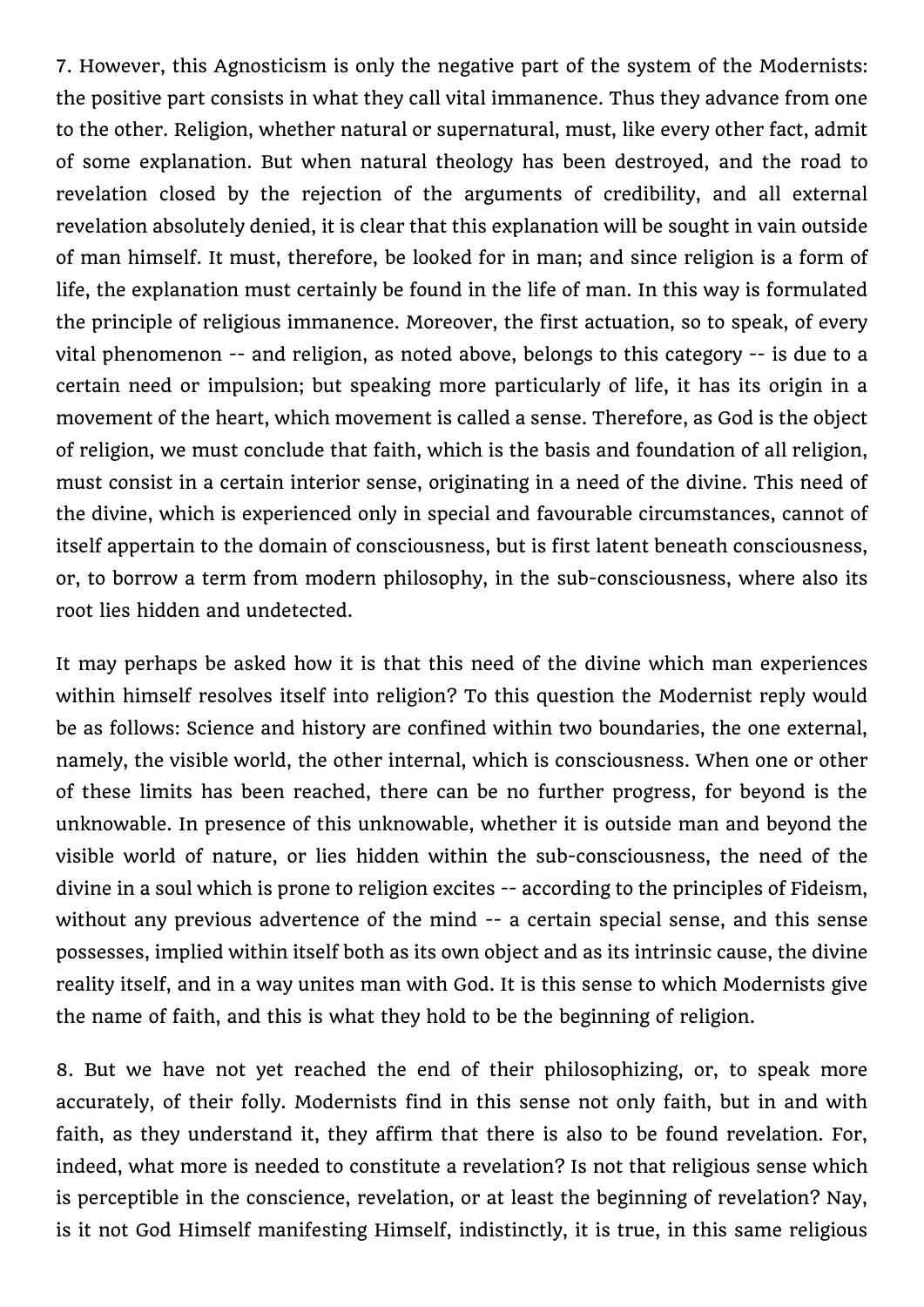sense, to the soul? And they add: Since God is both the object and the cause of faith, this revelation is at the same time of God and from God, that is to say, God is both the Revealer and the Revealed.

From this, Venerable Brethren, springs that most absurd tenet of the Modernists, that every religion, according to the different aspect under which it is viewed, must be considered as both natural and supernatural. It is thus that they make consciousness and revelation synonymous. From this they derive the law laid down as the universal standard, according to which religious consciousness is to be put on an equal footing with revelation, and that to it all must submit, even the supreme authority of the Church, whether in the capacity of teacher, or in that of legislator in the province of sacred liturgy or discipline.

9. In all this process, from which, according to the Modernists, faith and revelation spring, one point is to be particularly noted, for it is of capital importance on account of the historicocritical corollaries which they deduce from it. The unknowable they speak of does not present itself to faith as something solitary and isolated; hut on the contrary in close conjunction with some phenomenon, which, though it belongs to the realms of science or history, yet to some extent exceeds their limits. Such a phenomenon may be a fact of nature containing within itself something mysterious; or it may be a man, whose character, actions, and words cannot, apparently, be reconciled with the ordinary laws of history. Then faith, attracted by the unknowable which is united with the phenomenon, seizes upon the whole phenomenon, and, as it were, permeates it with its own life. From this two things follow. The first is a sort of transfiguration of the phenomenon, by its elevation above its own true conditions, an elevation by which it becomes more adapted to clothe itself with the form of the divine character which faith will bestow upon it. The second consequence is a certain disfiguration -- so it may be called -- of the same phenomenon, arising from the fact that faith attributes to it, when stripped of the circumstances of place and time, characteristics which it does not really possess; and this takes place especially in the case of the phenomena of the past, and the more fully in the measure of their antiquity. From these two principles the Modernists deduce two laws, which, when united with a third which they have already derived from agnosticism, constitute the foundation of historic criticism. An example may be sought in the Person of Christ. In the Person of Christ, they say, science and history encounter nothing that is not human. Therefore, in virtue of the first canon deduced from agnosticism, whatever there is in His history suggestive of the divine must be rejected. Then, according to the second canon, the historical Person of Christ was transfigured by faith; therefore everything that raises it above historical conditions must be removed. Lastly, the third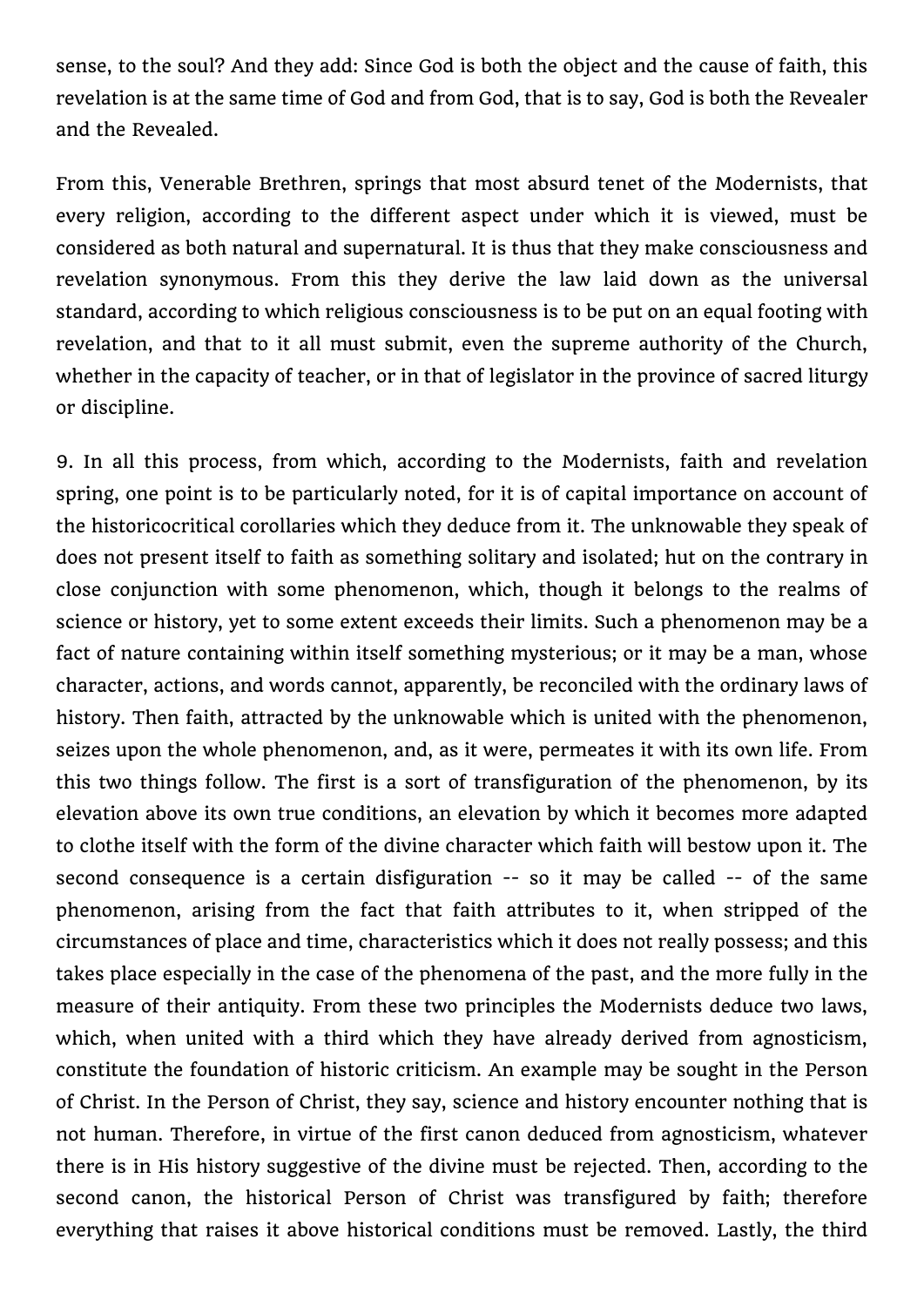canon, which lays down that the Person of Christ has been disfigured by faith, requires that everything should be excluded, deeds and words and all else, that is not in strict keeping with His character, condition, and education, and with the place and time in which He lived. A method of reasoning which is passing strange, but in it we have the Modernist criticism.

10. It is thus that the religious sense, which through the agency of vital immanence emerges from the lurking-places of the sub-consciousness, is the germ of all religion, and the explanation of everything that has been or ever will be in any religion. This sense, which was at first only rudimentary and almost formless, under the influence of that mysterious principle from which it originated, gradually matured with the progress of human life, of which, as has been said, it is a certain form. This, then, is the origin of all. even of supernatural religion. For religions are mere developments of this religious sense. Nor is the Catholic religion an exception; it is quite on a level with the rest; for it was engendered, by the process of vital immanence, and by no other way, in the consciousness of Christ, who was a man of the choicest nature, whose like has never been, nor will be. In hearing these things we shudder indeed at so great an audacity of assertion and so great a sacrilege. And yet, Venerable Brethren, these are not merely the foolish babblings of unbelievers. There are Catholics, yea, and priests too, who say these things openly; and they boast that they are going to reform the Church by these ravings! The question is no longer one of the old error which claimed for human nature a sort of right to the supernatural. It has gone far beyond that, and has reached the point when it is affirmed that our most holy religion, in the man Christ as in us, emanated from nature spontaneously and of itself. Nothing assuredly could be more utterly destructive of the whole supernatural order. For this reason the Vatican Council most justly decreed: "If anyone says that man cannot be raised by God to a knowledge and perfection which surpasses nature, but that he can and should, by his own efforts and by a constant development, attain finally to the possession of all truth and good, let him be anathema."<sup>7</sup>

11. So far, Venerable Brethren, there has been no mention of the intellect. It also, according to the teaching of the Modernists, has its part in the act of faith. And it is of importance to see how. In that sense of which We have frequently spoken, since sense is not knowledge, they say God, indeed, presents Himself to man, but in a manner so confused and indistinct that He can hardly be perceived by the believer. It is therefore necessary that a certain light should be cast upon this sense so that God may clearly stand out in relief and be set apart from it. This is the task of the intellect, whose office it is to reflect and to analyse; and by means of it, man first transforms into mental pictures the vital phenomena which arise within him, and then expresses them in words.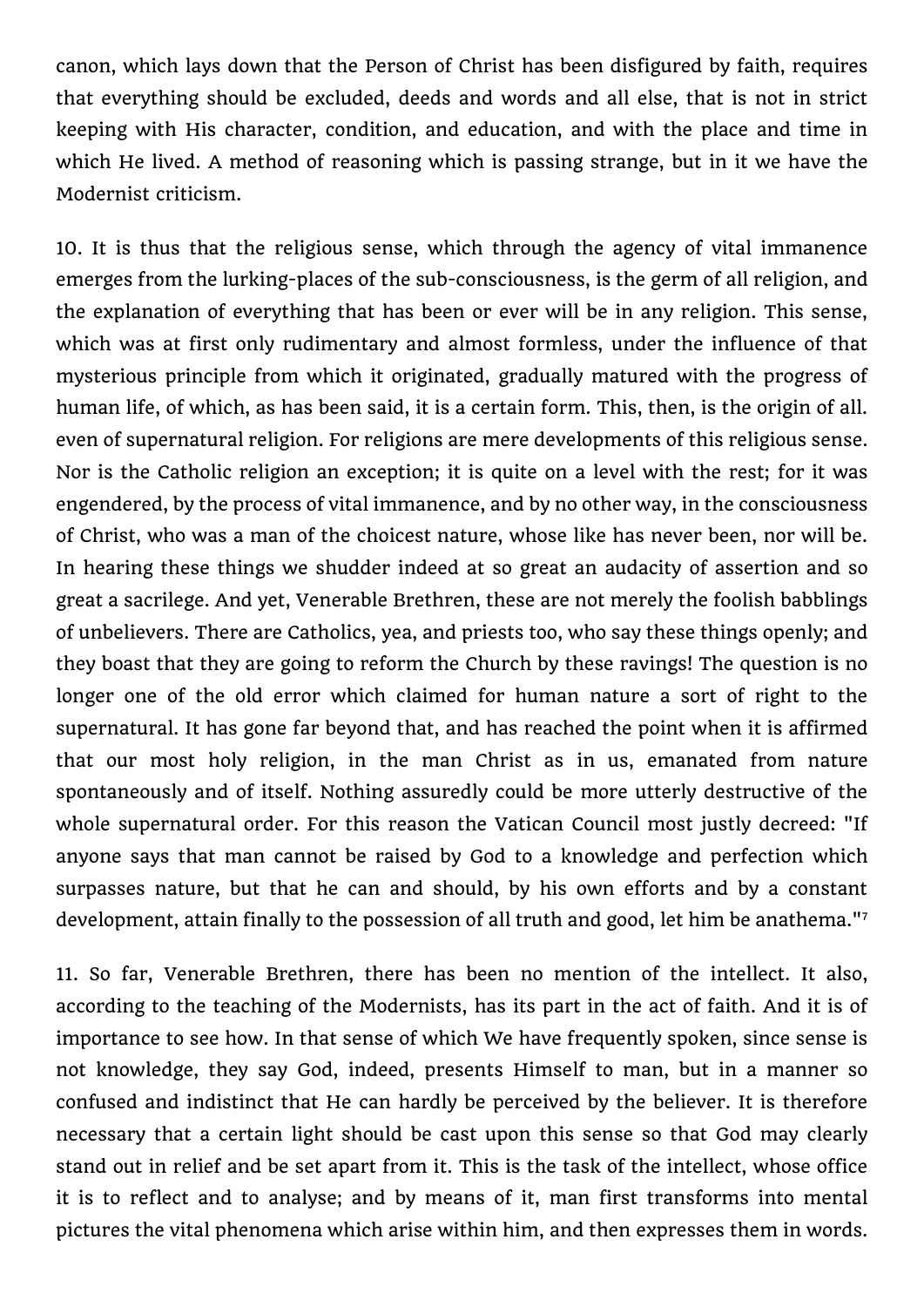Hence the common saying of Modernists: that the religious man must think his faith. The mind then, encountering this .sense, throws itself upon it, and works in it after the manner of a painter who restores to greater clearness the lines of a picture that have been dimmed with age. The simile is that of one of the leaders of Modernism. The operation of the mind in this work is a double one: first, by a natural and spontaneous act it expresses its concept in a simple, popular statement; then, on reflection and deeper consideration, or, as they say, by elaborating its thought, it expresses the idea in secondary propositions, which are derived from the first, but are more precise and distinct. These secondary propositions, if they finally receive the approval of the supreme magisterium of the Church, constitute dogma.

12. We have thus reached one of the principal points in the Modernist's system, namely, the origin and the nature of dogma. For they place the origin of dogma in those primitive and simple formulas, which, under a certain aspect, are necessary to faith; for revelation, to be truly such, requires the clear knowledge of God in the consciousness. But dogma itself, they apparently hold, strictly consists in the secondary formulas.

To ascertain the nature of dogma, we must first find the relation which exists between the religious formulas and the religious sense. This will be readily perceived by anyone who holds that these formulas have no other purpose than to furnish the believer with a means of giving to himself an account of his faith. These formulas therefore stand midway between the believer and his faith; in their relation to the faith they are the inadequate expression of its object, and are usually called symbols; in their relation to the believer they are mere instruments.

Hence it is quite impossible to maintain that they absolutely contain the truth: for, in so far as they are symbols, they are the images of truth, and so must be adapted to the religious sense in its relation to man; and as instruments, they are the vehicles of truth, and must therefore in their turn be adapted to man in his relation to the religious sense. But the object of the religious sense, as something contained in the absolute, possesses an infinite variety of aspects, of which now one, now another, may present itself. In like manner he who believes can avail himself of varying conditions. Consequently, the formulas which we call dogma must be subject to these vicissitudes, and are, therefore, liable to change. Thus the way is open to the intrinsic evolution of dogma. Here we have an immense structure of sophisms which ruin and wreck all religion.

13. Dogma is not only able, but ought to evolve and to be changed. This is strongly affirmed by the Modernists, and clearly flows from their principles. For among the chief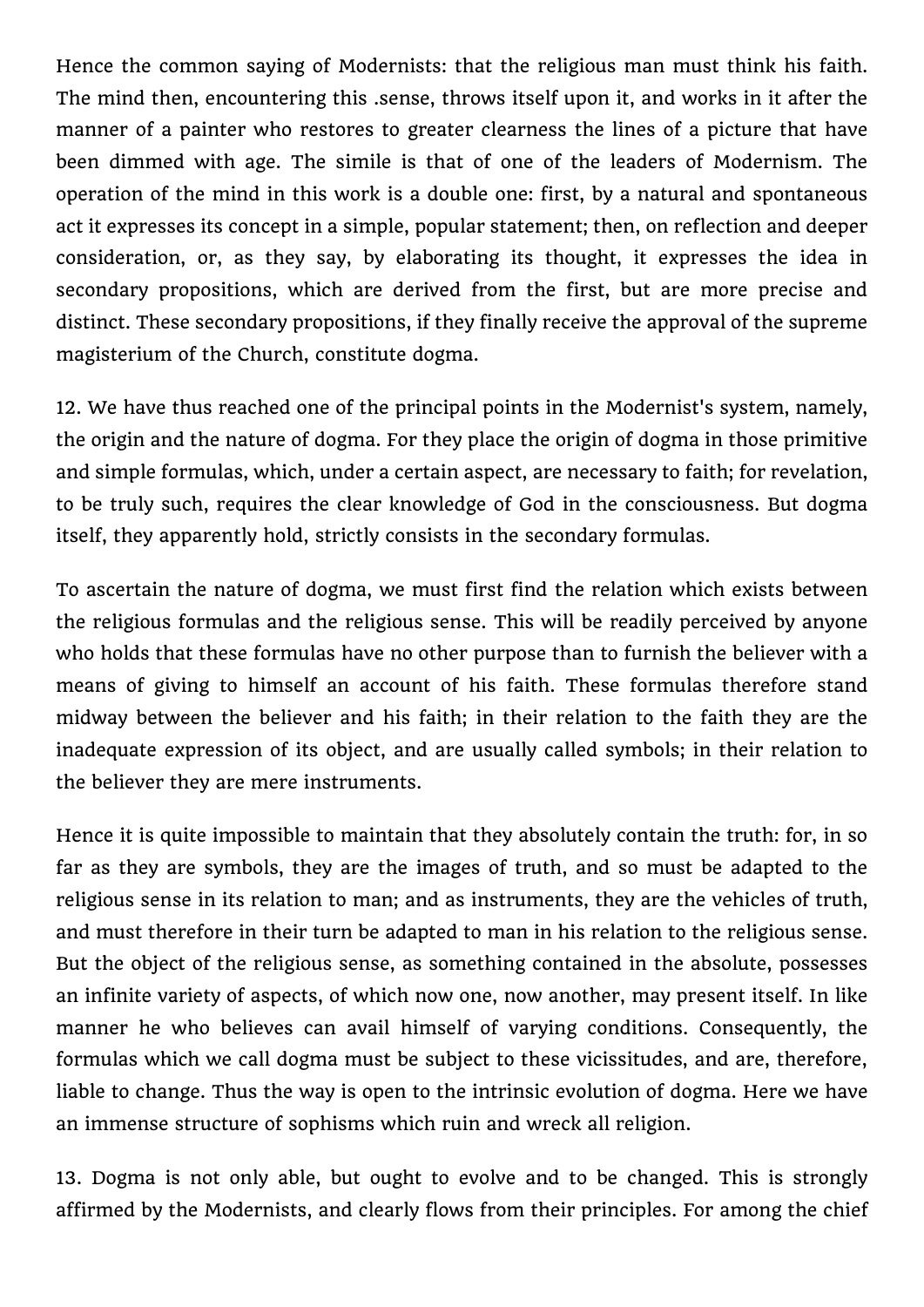points of their teaching is the following, which they deduce from the principle of vital immanence, namely, that religious formulas if they are to be really religious and not merely intellectual speculations, ought to be living and to live the life of the religious sense. This is not to be understood to mean that these formulas, especially if merely imaginative, were to be invented for the religious sense. Their origin matters nothing, any more than their number or quality. What is necessary is that the religious sense - with some modification when needful -- should vitally assimilate them. In other words, it is necessary that the primitive formula be accepted and sanctioned by the heart; and similarly the subsequent work from which are brought forth the .secondary formulas must proceed under the guidance of the heart. Hence it comes that these formulas, in order to be living, should be, and should remain, adapted to the faith and to him who believes. Wherefore, if for any reason this adaptation should cease to exist, they lose their first meaning and accordingly need to be changed. In view of the fact that the character and lot of dogmatic formulas are so unstable, it is no wonder that Modernists should regard them so lightly and in such open disrespect, and have no consideration or praise for anything but the religious sense and for the religious life. In this way, with consummate audacity, they criticize the Church, as having strayed from the true path by failing to distinguish between the religious and moral sense of formulas and their surface meaning, and by clinging vainly and tenaciously to meaningless formulas, while religion itself is allowed to go to ruin. "Blind'- they are, and "leaders of the blind" puffed up with the proud name of science, they have reached that pitch of folly at which they pervert the eternal concept of truth and the true meaning of religion; in introducing a new system in which "they are seen to be under the sway of a blind and unchecked passion for novelty, thinking not at all of finding some solid foundation of truth, but despising the holy and apostolic traditions, they embrace other and vain, futile, uncertain doctrines, unapproved by the Church, on which, in the height of their vanity, they think they can base and maintain truth itself."<sup>8</sup>

14. Thus far, Venerable Brethren, We have considered the Modernist as a philosopher. Now if We proceed to consider him as a believer, and seek to know how the believer, according to Modernism, is marked off from the philosopher, it must be observed that, although the philosopher recognizes the reality of the divine as the object of faith, still this reality is not to be found by him but in the heart of the believer, as an object of feeling and affirmation, and therefore confined within the sphere of phenomena; but the question as to whether in itself it exists outside that feeling and affirmation is one which the philosopher passes over and neglects. For the Modernist believer, on the contrary, it is an established and certain fact that the reality of the divine does really exist in itself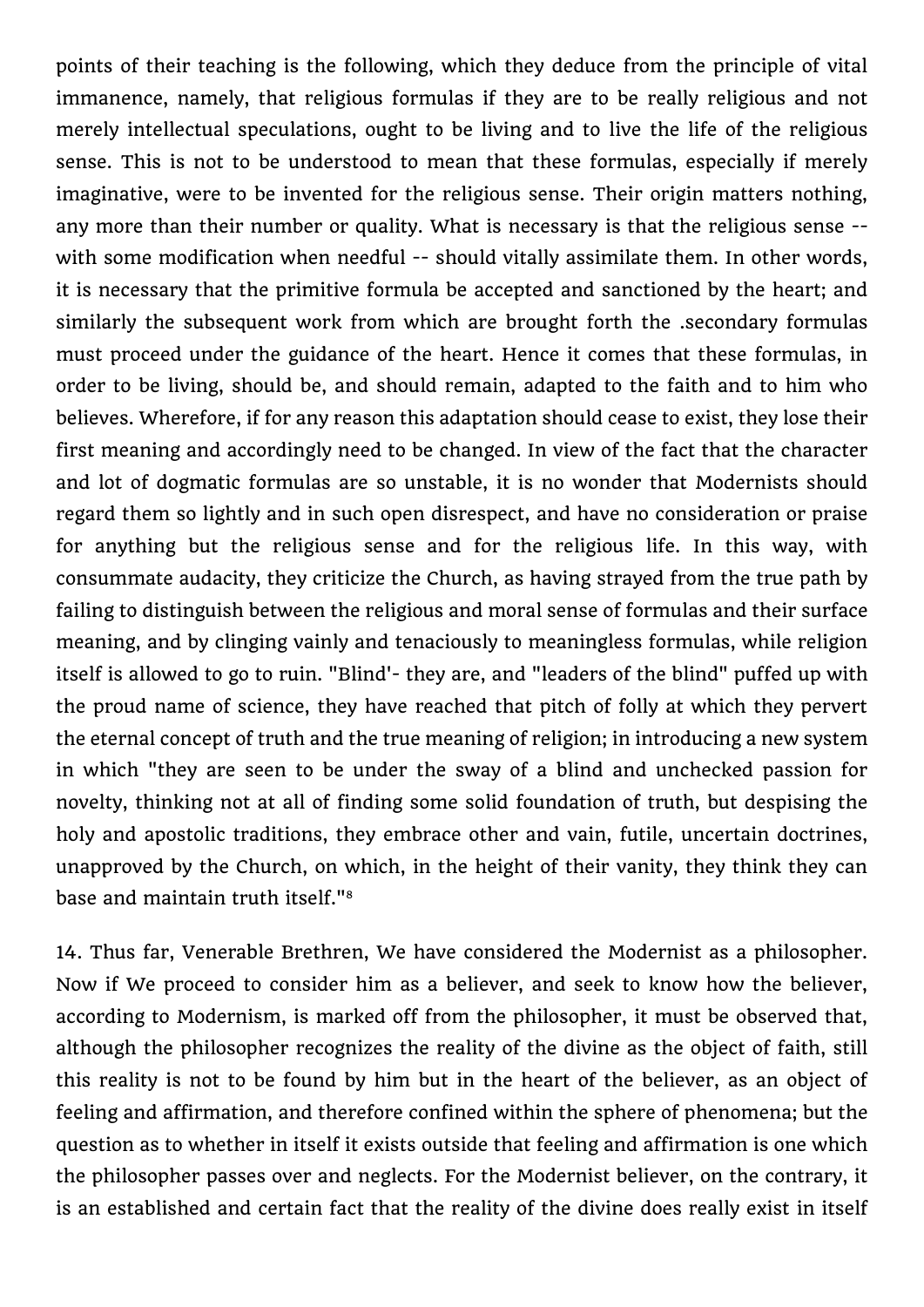and quite independently of the person who believes in it. If you ask on what foundation this assertion of the believer rests, he answers: In the personal experience of the individual. On this head the Modernists differ from the Rationalists only to fall into the views of the Protestants and pseudo-mystics. The following is their manner of stating the question: In the religious sense one must recognize a kind of intuition of the heart which puts man in immediate contact with the reality of God, and infuses such a persuasion of God's existence and His action both within and without man as far to exceed any scientific conviction. They assert, therefore, the existence of a real experience, and one of a kind that surpasses all rational experience. If this experience is denied by some, like the Rationalists, they say that this arises from the fact that such persons are unwilling to put themselves in the moral state necessary to produce it. It is this experience which makes the person who acquires it to be properly and truly a believer.

How far this position is removed from that of Catholic teaching! We have already seen how its fallacies have been condemned by the Vatican Council. Later on, we shall see how these errors, combined with those which we have already mentioned, open wide the way to Atheism. Here it is well to note at once that, given this doctrine of experience united with that of symbolism, every religion, even that of paganism, must be held to be true. What is to prevent such experiences from being found in any religion? In fact, that they are so is maintained by not a few. On what grounds can Modernists deny the truth of an experience affirmed by a follower of Islam? Will they claim a monopoly of true experiences for Catholics alone? Indeed, Modernists do not deny, but actually maintain, some confusedly, others frankly, that all religions are true. That they cannot feel otherwise is obvious. For on what ground, according to their theories, could falsity be predicated of any religion whatsoever? Certainly it would be either on account of the falsity of the religious .sense or on account of the falsity of the formula pronounced by the mind. Now the religious sense, although it maybe more perfect or less perfect, is always one and the same; and the intellectual formula, in order to be true, has but to respond to the religious sense and to the believer, whatever be the intellectual capacity of the latter. In the conflict between different religions, the most that Modernists can maintain is that the Catholic has more truth because it is more vivid, and that it deserves with more reason the name of Christian because it corresponds more fully with the origins of Christianity. No one will find it unreasonable that these consequences flow from the premises. But what is most amazing is that there are Catholics and priests, who, We would fain believe, abhor such enormities, and yet act as if they fully approved of them. For they lavish such praise and bestow such public honour on the teachers of these errors as to convey the belief that their admiration is not meant merely for the persons,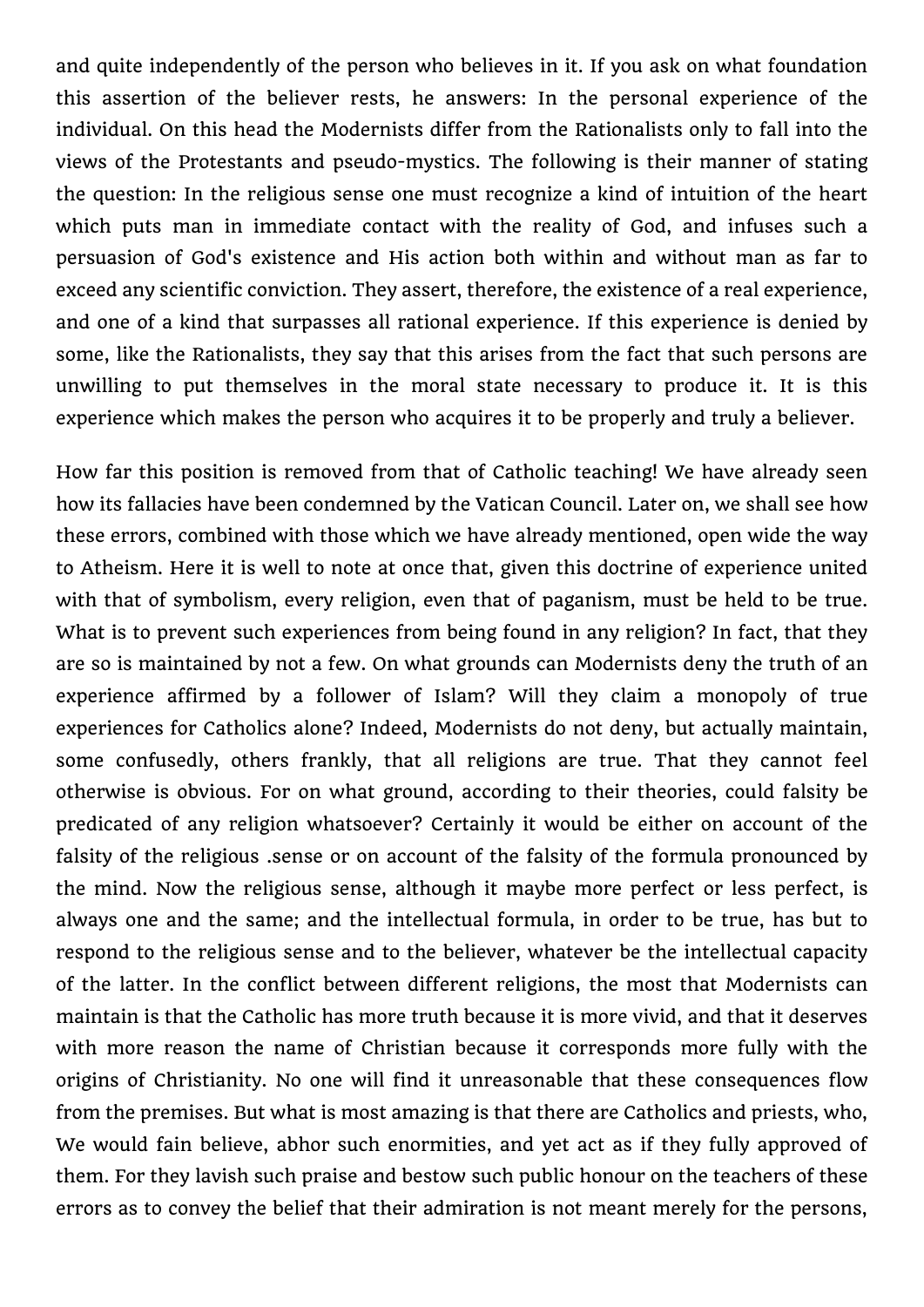who are perhaps not devoid of a certain merit, but rather for the sake of the errors which these persons openly profess and which they do all in their power to propagate.

15. There is yet another element in this part of their teaching which is absolutely contrary to Catholic truth. For what is laid down as to experience is also applied with destructive effect to tradition, which has always been maintained by the Catholic Church. Tradition, as understood by the Modernists, is a communication with others of an original experience, through preaching by means of the intellectual formula. To this formula, in addition to its representative value they attribute a species of suggestive efficacy which acts firstly in the believer by stimulating the religious sense, should it happen to have grown sluggish, and by renewing the experience once acquired, and secondly, in those who do not yet believe by awakening in them for the first time the religious sense and producing the experience. In this way is religious experience spread abroad among the nations; and not merely among contemporaries by preaching, but among future generations both by books and by oral transmission from one to another. Sometimes this communication of religious experience takes root and thrives, at other times it withers at once and dies. For the Modernists, to live is a proof of truth, since for them life and truth are one and the same thing. Thus we are once more led to infer that all existing religions are equally true, for otherwise they would not survive.

16. We have proceeded sufficiently far, Venerable Brethren, to have before us enough, and more than enough, to enable us to see what are the relations which Modernists establish between faith and science -- including, as they are wont to do under that name, history. And in the first place it is to be held that the object-matter of the one is quite extraneous to and separate from the object-matter of the other. For faith occupies itself solely with something which science declares to be for it unknowable. Hence each has a separate scope assigned to it: science is entirely concerned with phenomena, into which faith does not at all enter; faith, on the contrary, concerns itself with the divine, which is entirely unknown to science. Thus it is contended that there can never be any dissension between faith and science, for if each keeps on its own ground they can never meet and therefore never can be in contradiction. And if it be objected that in the visible world there are some things which appertain to faith, such as the human life of Christ, the Modernists reply by denying this. For though such things come within the category of phenomena, still in as far as they are lived by faith and in the way already described have been by faith transfigured and disfigured, they have been removed from the world of sense and transferred into material for the divine. Hence should it be further asked whether Christ has wrought real miracles, and made real prophecies, whether He rose truly from the dead and ascended into Heaven, the answer of agnostic science will be in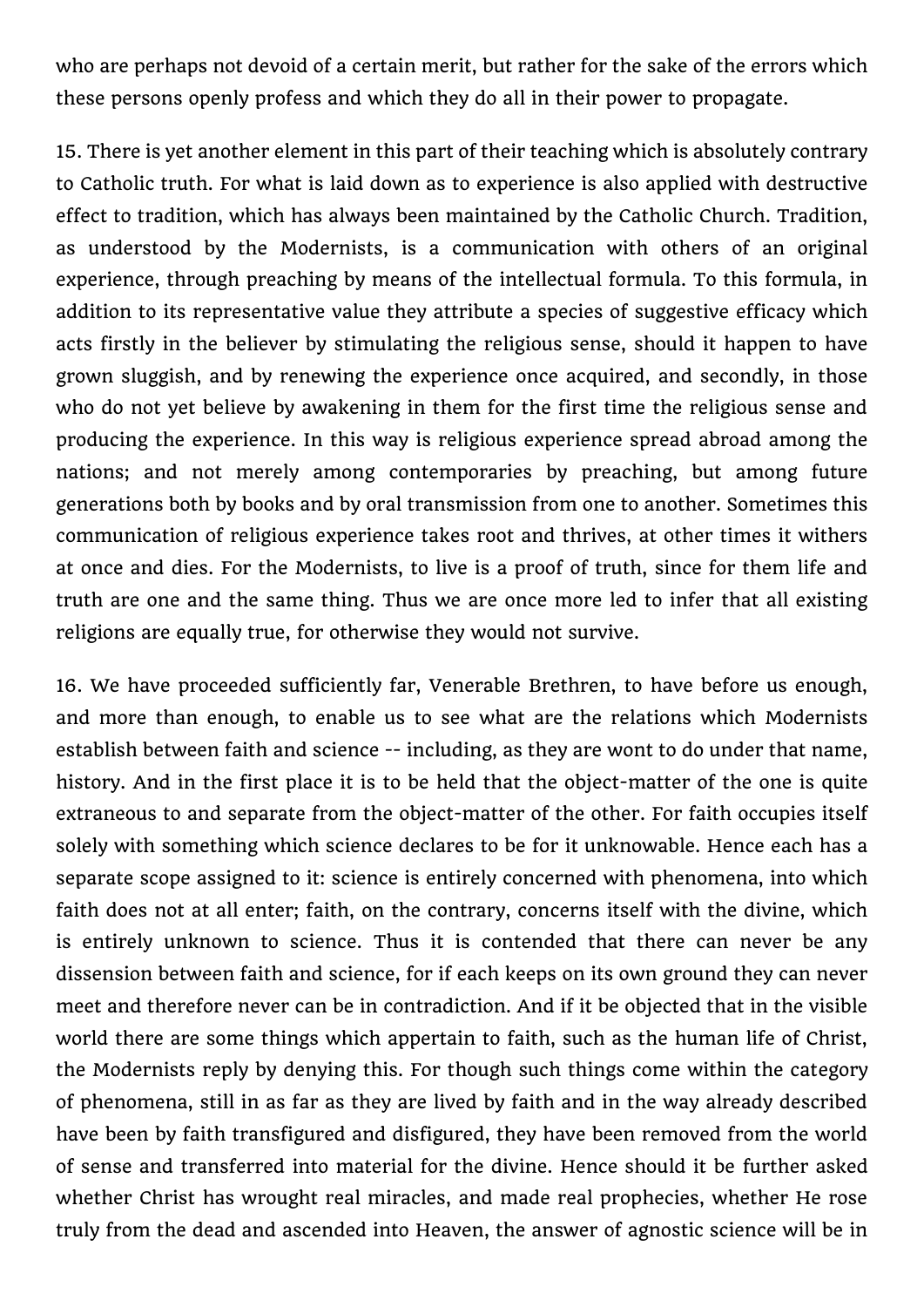the negative and the answer of faith in the affirmative yet there will not be, on that account, any conflict between them. For it will be denied by the philosopher as a philosopher speaking to philosophers and considering Christ only in historical reality; and it will be affirmed by the believer as a believer speaking to believers and considering the life of Christ as lived again by the faith and in the faith.

17. It would be a great mistake, nevertheless, to suppose that, according to these theories, one is allowed to believe that faith and science are entirely independent of each other. On the side of science that is indeed quite true and correct, but it is quite otherwise with regard to faith, which is subject to science, not on one but on three grounds. For in the first place it must be observed that in every religious fact, when one takes away the divine reality and the experience of it which the believer possesses, everything else, and especially the religious formulas, belongs to the sphere of phenomena and therefore falls under the control of science. Let the believer go out of the world if he will, but so long as he remains in it, whether he like it or not, he cannot escape from the laws, the observation, the judgments of science and of history. Further, although it is contended that God is the object of faith alone, the statement refers only to the divine reality, not to the idea of God. The latter also is subject to science which, while it philosophizes in what is called the logical order, soars also to the absolute and the ideal. It is therefore the right of philosophy and of science to form its knowledge concerning the idea of God, to direct it in its evolution and to purify it of any extraneous elements which may have entered into it. Hence we have the Modernist axiom that the religious evolution ought to be brought into accord with the moral and intellectual, or as one whom they regard as their leader has expressed it, ought to be subject to it. Finally, man does not suffer a dualism to exist in himself, and the believer therefore feels within him an impelling need so to harmonize faith with science that it may never oppose the general conception which science sets forth concerning the universe.

Thus it is evident that science is to be entirely independent of faith, while on the other hand, and notwithstanding that they are supposed to be strangers to each other, faith is made subject to science. All this, Venerable Brethren, is in formal opposition to the teachings of Our predecessor, Pius IX, where he lays it down that: "In matters of religion it is the duty of philosophy not to command but to serve, not to prescribe what is to be believed, but to embrace what is to be believed with reasonable obedience, not to scrutinize the depths of the mysteries of God, but to venerate them devoutly and humbly."9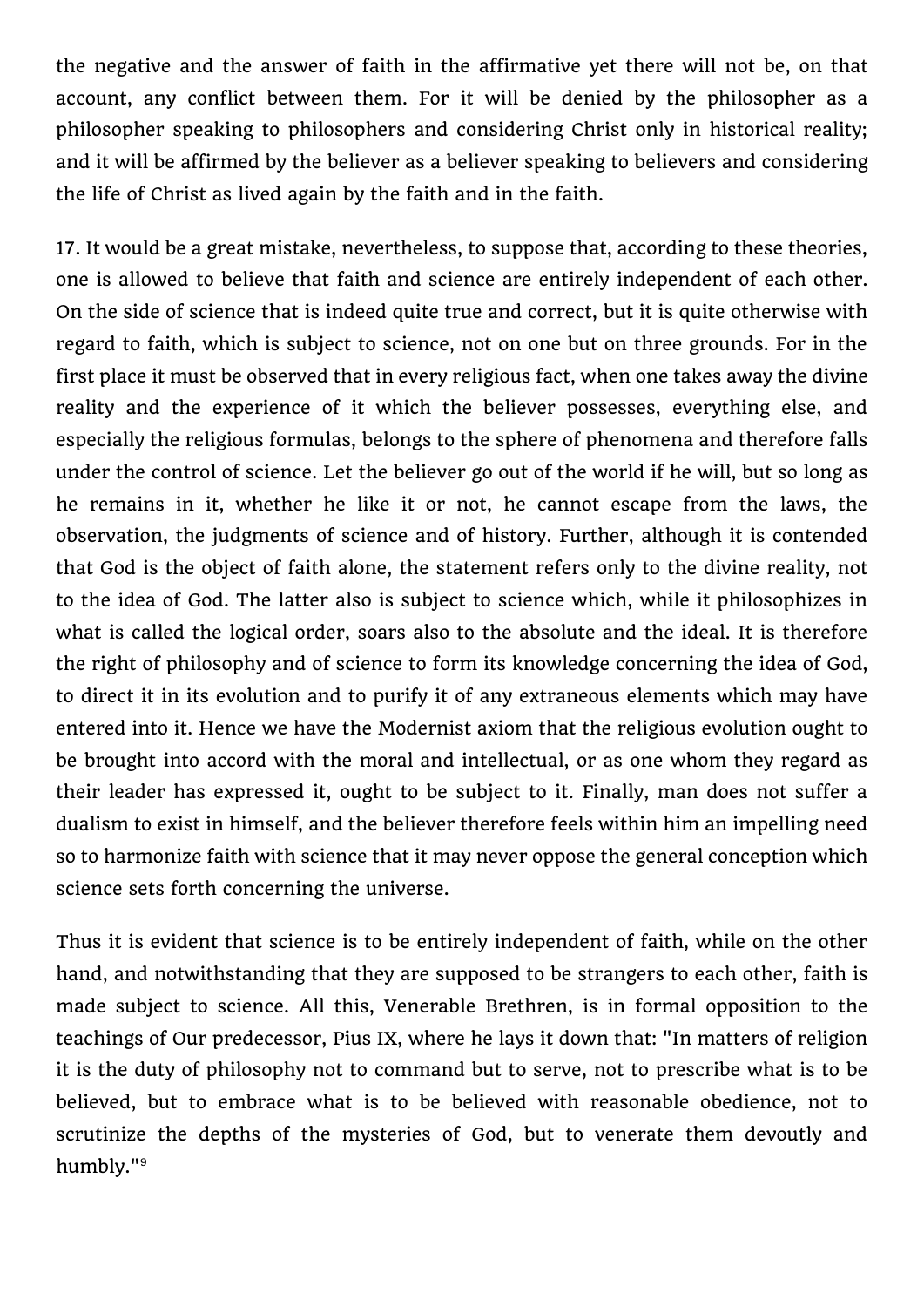The Modernists completely invert the parts, and of them may be applied the words which another of Our predecessors Gregory IX, addressed to some theologians of his time: "Some among you, puffed up like bladders with the spirit of vanity strive by profane novelties to cross the boundaries fixed by the Fathers, twisting the meaning of the sacred text...to the philosophical teaching of the rationalists, not for the profit of their hearer but to make a show of science...these men, led away by various and strange doctrines, turn the head into the tail and force the queen to serve the handmaid."<sup>10</sup>

18. This will appear more clearly to anybody who studies the conduct of Modernists, which is in perfect harmony with their teachings. In their writings and addresses they seem not unfrequently to advocate doctrines which are contrary one to the other, so that one would be disposed to regard their attitude as double and doubtful. But this is done deliberately and advisedly, and the reason of it is to be found in their opinion as to the mutual separation of science and faith. Thus in their books one finds some things which might well be approved by a Catholic, but on turning over the page one is confronted by other things which might well have been dictated by a rationalist. When they write history they make no mention of the divinity of Christ, but when they are in the pulpit they profess it clearly; again, when they are dealing with history they take no account of the Fathers and the Councils, but when they catechize the people, they cite them respectfully. In the same way they draw their distinctions between exegesis which is theological and pastoral and exegesis which is scientific and historical. So, too, when they treat of philosophy, history, and criticism, acting on the principle that science in no way depends upon faith, they feel no especial horror in treading in the footsteps of Luther<sup>11</sup> and are wont to display a manifold contempt for Catholic doctrines, for the Holy Fathers, for the Ecumenical Councils, for the ecclesiastical magisterium; and should they be taken to task for this, they complain that they are being deprived of their liberty. Lastly, maintaining the theory that faith must be subject to science, they continuously and openly rebuke the Church on the ground that she resolutely refuses to submit and accommodate her dogmas to the opinions of philosophy; while they, on their side, having for this purpose blotted out the old theology, endeavour to introduce a new theology which shall support the aberrations of philosophers.

19. At this point, Venerable Brethren, the way is opened for us to consider the Modernists in the theological arena -- a difficult task, yet one that may be disposed of briefly. It is a question of effecting the conciliation of faith with science, but always by making the one subject to the other. In this matter the Modernist theologian takes exactly the same principles which we have seen employed by the Modernist philosopher -- the principles of immanence and symbolism -- and applies them to the believer. The process is an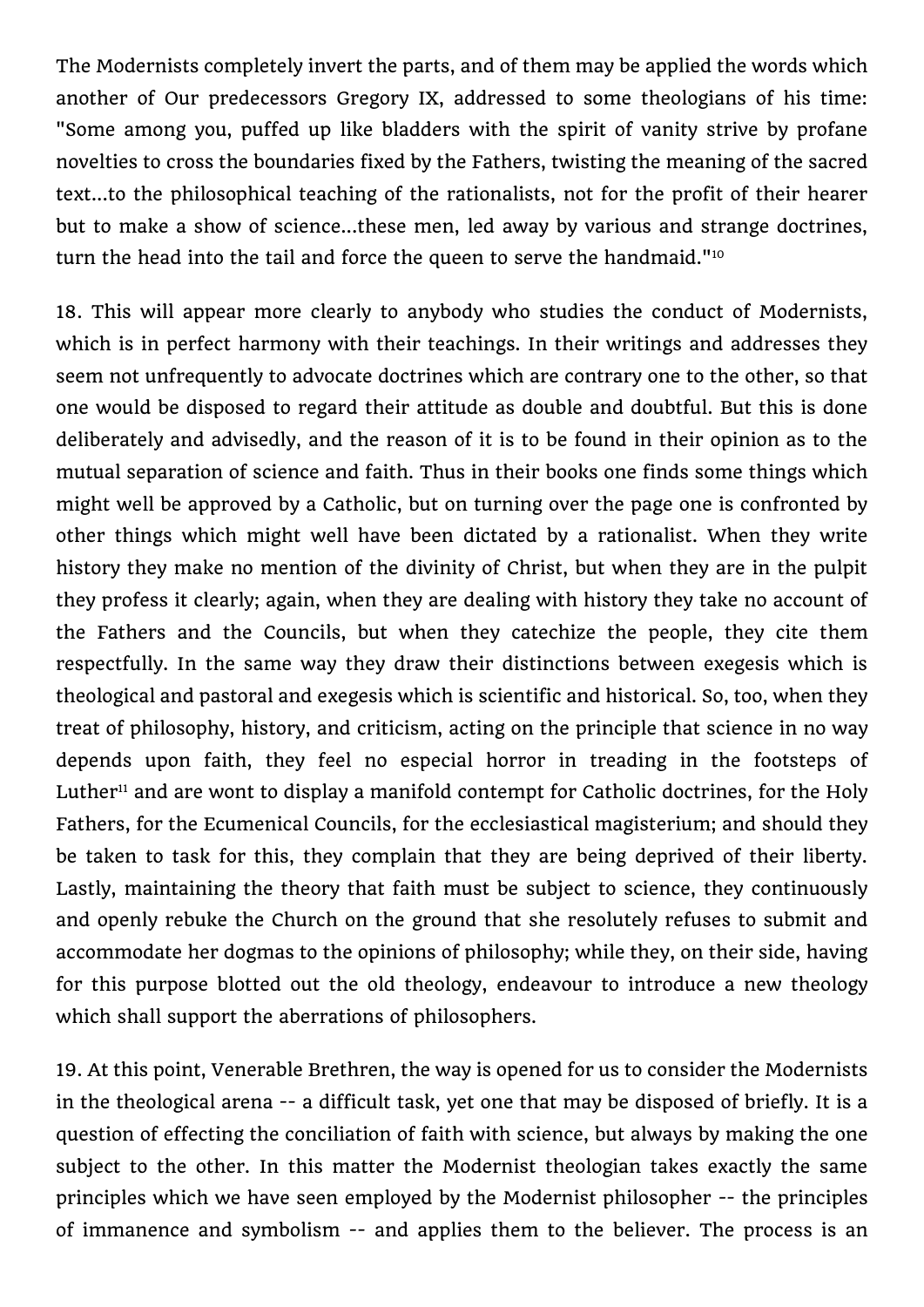extremely simple one. The philosopher has declared: The principle of faith is immanent; the believer has added: This principle is God; and the theologian draws the conclusion: God is immanent in man. Thus we have theological immanence. So, too, the philosopher regards it as certain that the representations of the object of faith are merely symbolical; the believer has likewise affirmed that the object of faith is God in himself; and the theologian proceeds to affirm that: The representations of the divine reality are symbolical. And thus we have theological symbolism. These errors are truly of the gravest kind and the pernicious character of both will be seen clearly from an examination of their consequences. For, to begin with symbolism, since symbols are but symbols in regard to their objects and only instruments in regard to the believer, it is necessary first of all, according to the teachings of the Modernists, that the believer does not lay too much stress on the formula, as formula, but avail himself of it only for the purpose of uniting himself to the absolute truth which the formula at once reveals and conceals, that is to say, endeavours to express but without ever succeeding in doing so. They would also have the believer make use of the formulas only in as far as they are helpful to him, for they are given to be a help and not a hindrance; with proper regard, however, for the social respect due to formulas which the public magisterium has deemed suitable for expressing the common consciousness until such time as the same magisterium shall provide otherwise. Concerning immanence it is not easy to determine what Modernists precisely mean by it, for their own opinions on the subject vary. Some understand it in the sense that God working in man is more intimately present in him than man is even in himself; and this conception, if properly understood, is irreproachable. Others hold that the divine action is one with the action of nature, as the action of the first cause is one with the action of the secondary cause; and this would destroy the supernatural order. Others, finally, explain it in a way which savours of pantheism, and this, in truth, is the sense which best fits in with the rest of their doctrines.

20. With this principle of immanence is connected another which may be called the principle of divine permanence. It differs from the first in much the same way as the private experience differs from the experience transmitted by tradition. An example illustrating what is meant will be found in the Church and the sacraments. The Church and the sacraments according to the Modernists, are not to be regarded as having been instituted by Christ Himself. This is barred by agnosticism, which recognizes in Christ nothing more than a man whose religious consciousness has been, like that of all men, formed by degrees; it is also barred by the law of immanence, which rejects what they call external application; it is further barred by the law of evolution, which requires, for the development of the germs, time and a certain series of circumstances; it is finally,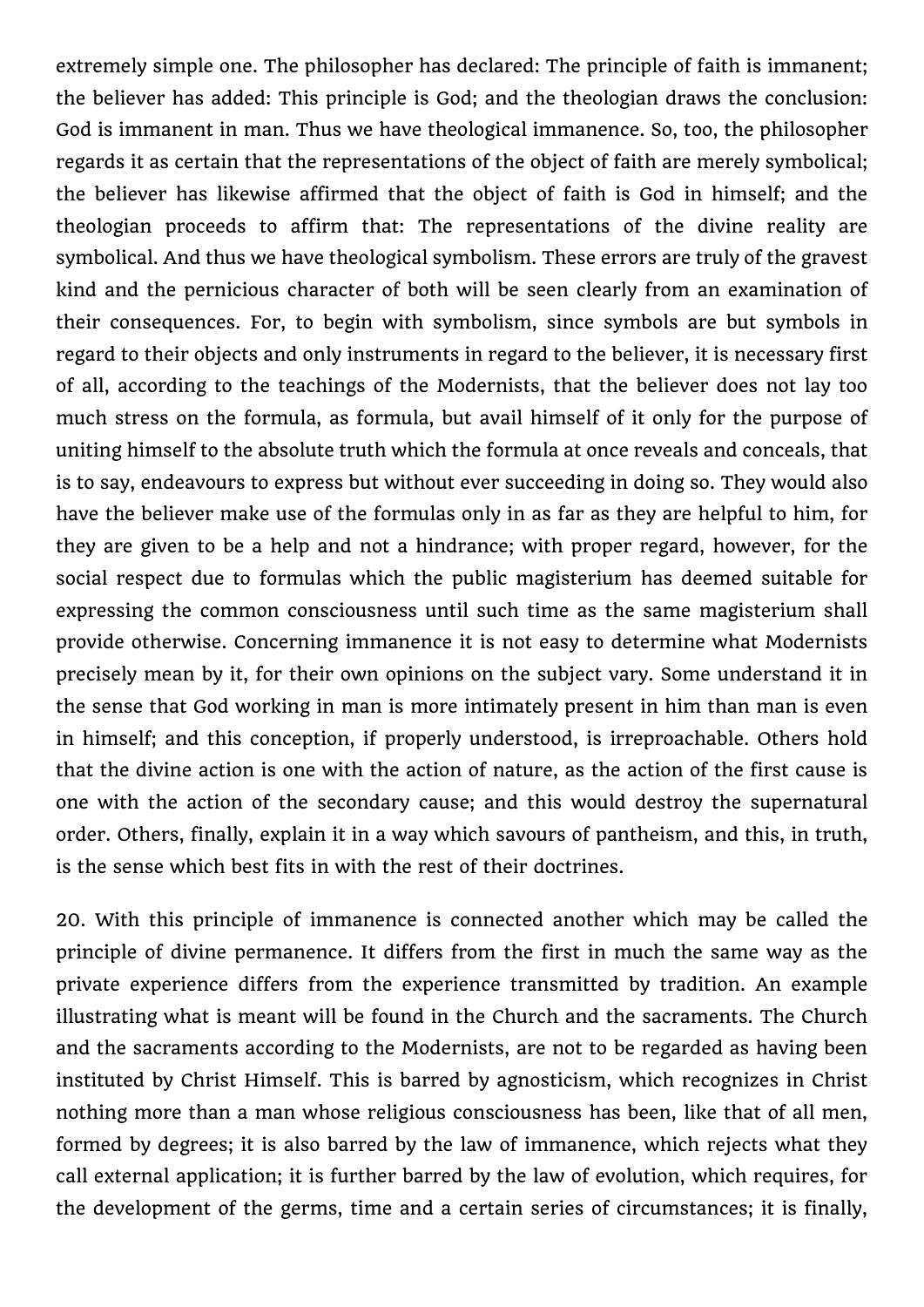barred by history, which shows that such in fact has been the course of things. Still it is to he held that both Church and sacraments have been founded mediately by Christ. But how? In this way: All Christian consciences were, they affirm, in a manner virtually included in the conscience of Christ as the plant is included in the seed. But as the branches live the life of the seed, so, too, all Christians are to be said to live the life of Christ. But the life of Christ, according to faith, is divine, and so, too, is the life of Christians. And if this life produced, in the course of ages, both the Church and the sacraments, it is quite right to say that their origin is from Christ and is divine. In the same way they make out that the Holy Scriptures and the dogmas are divine. And in this, the Modernist theology may be said to reach its completion. A slender provision, in truth, but more than enough for the theologian who professes that the conclusions of science, whatever they may be, must always be accepted! No one will have any difficulty in making the application of these theories to the other points with which We propose to deal.

21. Thus far We have touched upon the origin and nature of faith. But as faith has many branches, and chief among them the Church, dogma, worship, devotions, the Books which we call "sacred," it concerns us to know what the Modernists teach concerning them. To begin with dogma, We have already indicated its origin and nature. Dogma is born of a sort of impulse or necessity by virtue of which the believer elaborates his thought so as to render it clearer to his own conscience and that of others. This elaboration consists entirely in the process of investigating and refining the primitive mental formula, not indeed in itself and according to any logical explanation, but according to circumstances, or vitally as the Modernists somewhat less intelligibly describe it. Hence it happens that around this primitive formula secondary formulas, as We have already indicated, gradually continue to be formed, and these subsequently grouped into one body, or one doctrinal construction and further sanctioned by the public magisterium as responding to the common consciousness, are called dogma. Dogma is to be carefully distinguished from the speculations of theologians which, although not alive with the life of dogma, are not without their utility as serving both to harmonize religion with science and to remove opposition between them, and to illumine and defend religion from without, and it may be even to prepare the matter for future dogma. Concerning worship there would not be much to be said, were it not that under this head are comprised the sacraments, concerning which the Modernist errors are of the most serious character. For them the sacraments are the resultant of a double impulse or need -- for, as we have seen, everything in their system is explained by inner impulses or necessities. The first need is that of giving some sensible manifestation to religion; the second is that of expressing it, which could not be done without some sensible form and consecrating acts, and these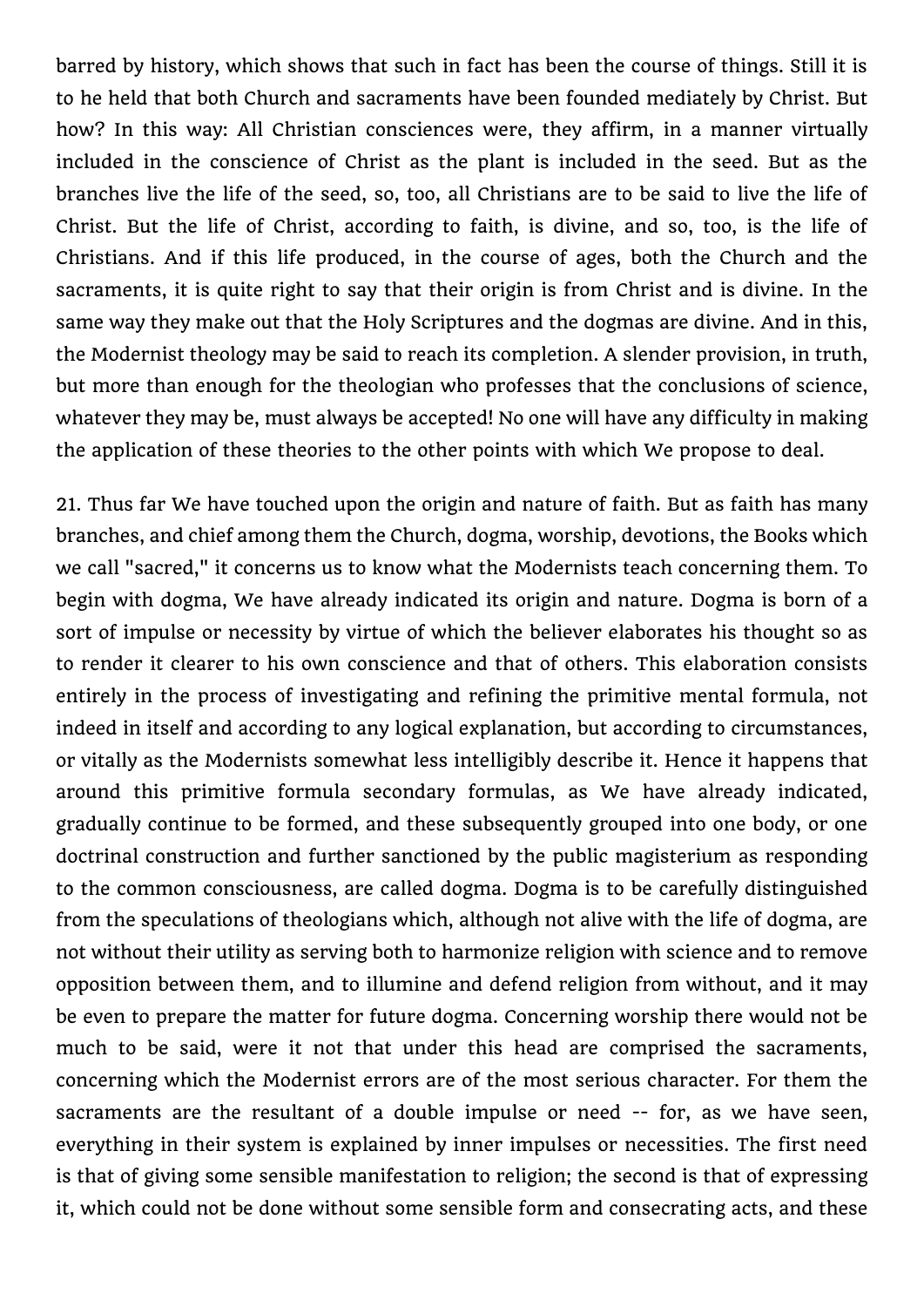are called sacraments. But for the Modernists, sacraments are bare symbols or signs, though not devoid of a certain efficacy -- an efficacy, they tell us, like that of certain phrases vulgarly described as having caught the popular ear, inasmuch as they have the power of putting certain leading ideas into circulation, and of making a marked impression upon the mind. What the phrases are to the ideas, that the sacraments are to the religious sense, that and nothing more. The Modernists would express their mind more clearly were they to affirm that the sacraments are instituted solely to foster the faith but this is condemned by the Council of Trent: If anyone says that these sacraments are instituted solely to foster the faith, let him be anathema.<sup>12</sup>

22. We have already touched upon the nature and origin of the Sacred Books. According to the principles of the Modernists they may be rightly described as a summary of experiences, not indeed of the kind that may now and again come to anybody, but those extraordinary and striking experiences which are the possession of every religion. And this is precisely what they teach about our books of the Old and New Testament. But to suit their own theories they note with remarkable ingenuity that, although experience is something belonging to the present, still it may draw its material in like manner from the past and the future inasmuch as the believer by memory lives the past over again after the manner of the present, and lives the future already by anticipation. This explains how it is that the historical and apocalyptic books are included among the Sacred Writings. God does indeed speak in these books through the medium of the believer, but according to Modernist theology, only by immanence and vital permanence. We may ask, what then becomes of inspiration? Inspiration, they reply, is in nowise distinguished from that impulse which stimulates the believer to reveal the faith that is in him by words of writing, except perhaps by its vehemence. It is something like that which happens in poetical inspiration, of which it has been said: There is a God in us, and when he stirreth he sets us afire. It is in this sense that God is said to be the origin of the inspiration of the Sacred Books. The Modernists moreover affirm concerning this inspiration, that there is nothing in the Sacred Books which is devoid of it. In this respect some might be disposed to consider them as more orthodox than certain writers in recent times who somewhat restrict inspiration, as, for instance, in what have been put forward as so-called tacit citations. But in all this we have mere verbal conjuring. For if we take the Bible, according to the standards of agnosticism, namely, as a human work, made by men for men, albeit the theologian is allowed to proclaim that it is divine by immanence, what room is there left in it for inspiration? The Modernists assert a general inspiration of the Sacred Books, but they admit no inspiration in the Catholic sense.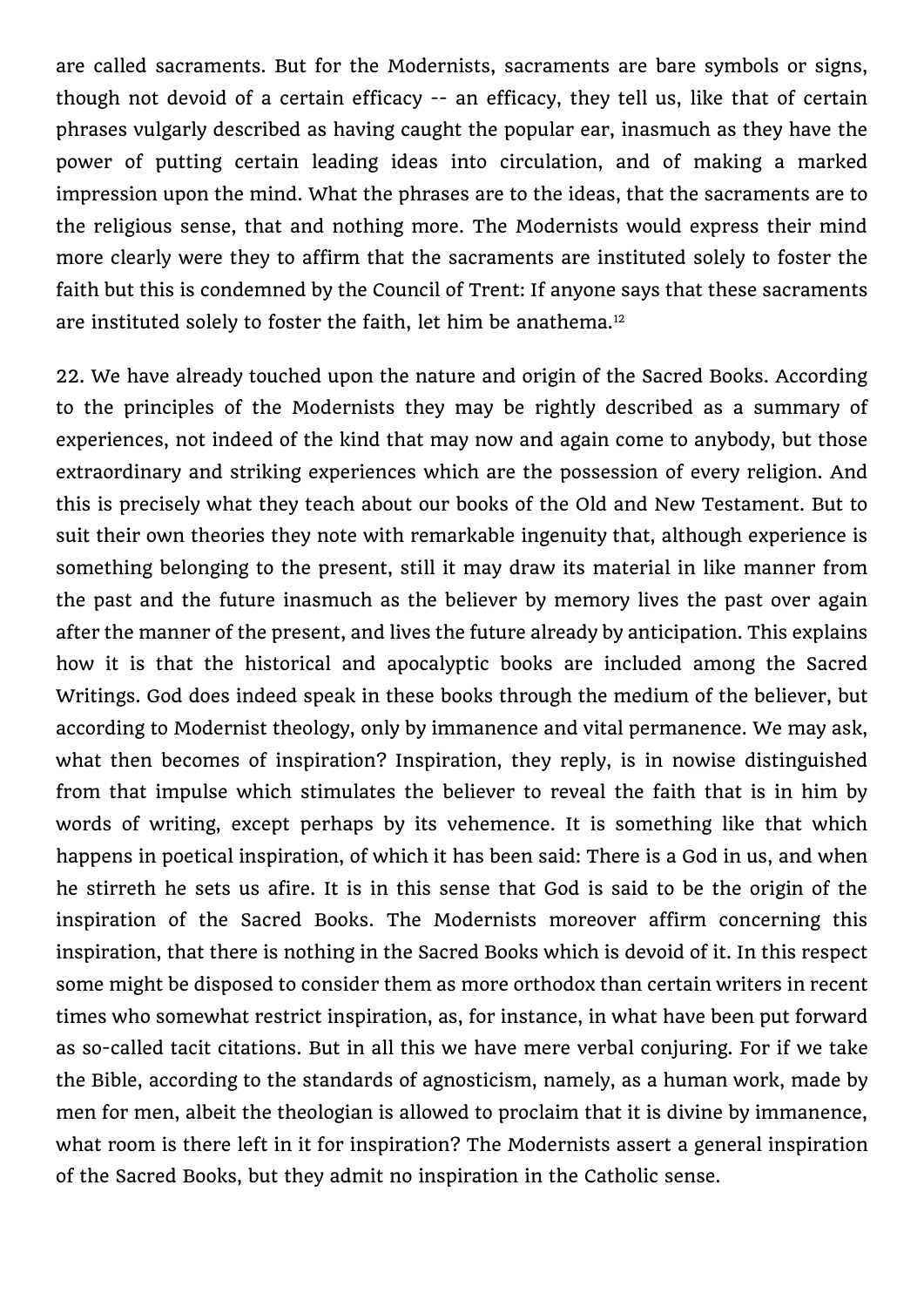23. A wider field for comment is opened when we come to what the Modernist school has imagined to be the nature of the Church. They begin with the supposition that the Church has its birth in a double need; first, the need of the individual believer to communicate his faith to others, especially if he has had some original and special experience, and secondly, when the faith has become common to many, the need of the collectivity to form itself into a society and to guard, promote, and propagate the common good. What, then, is the Church? It is the product of the collective conscience, that is to say, of the association of individual consciences which, by virtue of the principle of vital permanence, depend all on one first believer, who for Catholics is Christ. Now every society needs a directing authority to guide its members towards the common end, to foster prudently the elements of cohesion, which in a religious society are doctrine and worship. Hence the triple authority in the Catholic Church, disciplinary, dogmatic, liturgical. The nature of this authority is to be gathered from its origin, and its rights and duties from its nature. In past times it was a common error that authority came to the Church from without, that is to say directly from God; and it was then rightly held to be autocratic. But this conception has now grown obsolete. For in the same way as the Church is a vital emanation of the collectivity of consciences, so too authority emanates vitally from the Church itself. Authority, therefore, like the Church, has its origin in the religious conscience, and, that being so, is subject to it. Should it disown this dependence it becomes a tyranny. For we are living in an age when the sense of liberty has reached its highest development. In the civil order the public conscience has introduced popular government. Now there is in man only one conscience, just as there is only one life. It is for the ecclesiastical authority, therefore, to adopt a democratic form, unless it wishes to provoke and foment an intestine conflict in the consciences of mankind. The penalty of refusal is disaster. For it is madness to think that the sentiment of liberty, as it now obtains, can recede. Were it forcibly pent up and held in bonds, the more terrible would be its outburst, sweeping away at once both Church and religion. Such is the situation in the minds of the Modernists, and their one great anxiety is, in consequence, to find a way of conciliation between the authority of the Church and the liberty of the believers.

24. But it is not only within her own household that the Church must come to terms. Besides her relations with those within, she has others with those who are outside. The Church does not occupy the world all by herself; there are other societies in the world, with which she must necessarily have dealings and contact. The rights and duties of the Church towards civil societies must, therefore, be determined, and determined, of course, by her own nature, that, to wit, which the Modernists have already described to us. The rules to be applied in this matter are clearly those which have been laid down for science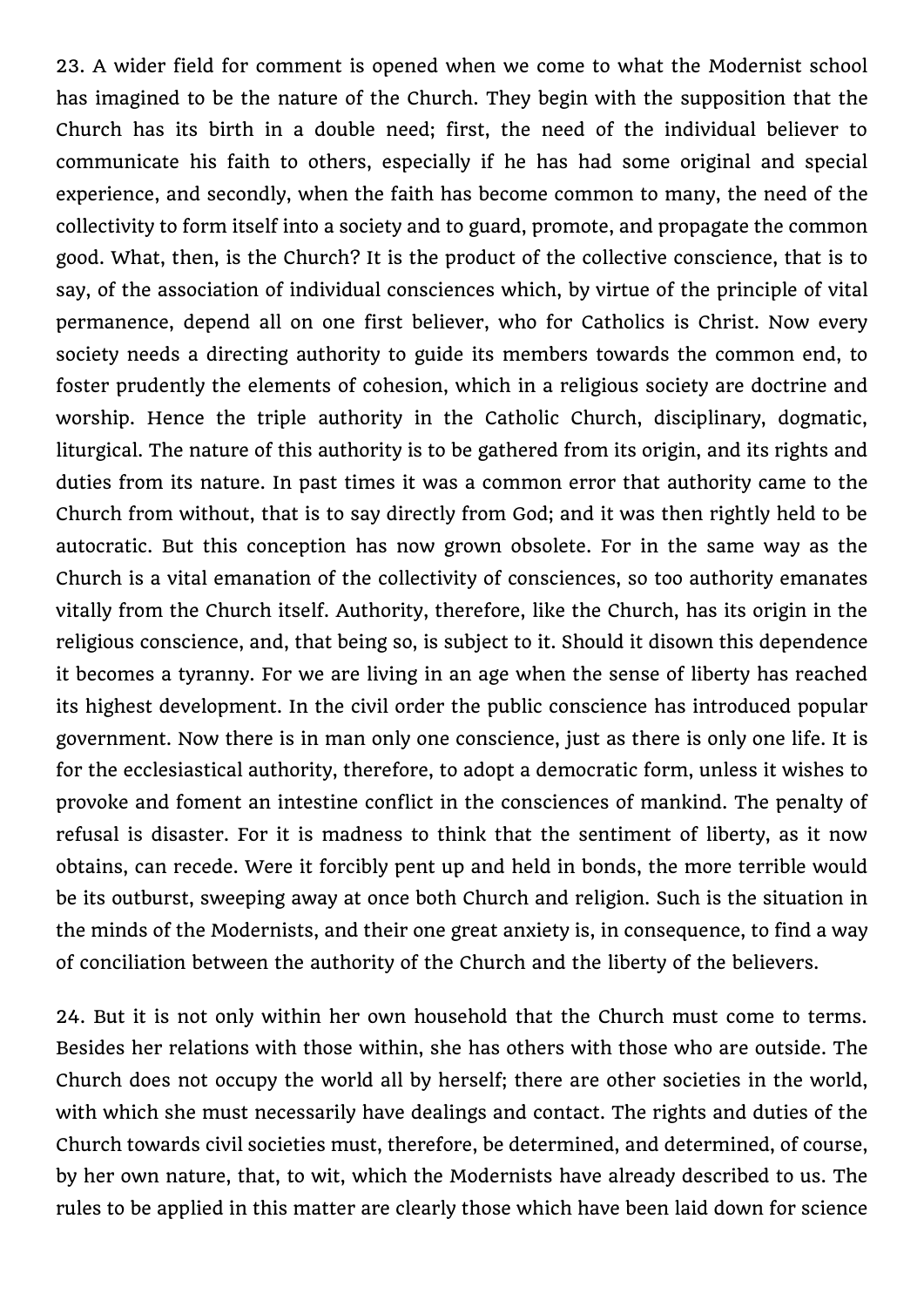and faith, though in the latter case the question turned upon the object, while in the present case we have one of ends. In the same way, then, as faith and science are alien to each other by reason of the diversity of their objects, Church and State are strangers by reason of the diversity of their ends, that of the Church being spiritual while that of the State is temporal. Formerly it was possible to subordinate the temporal to the spiritual and to speak of some questions as mixed, conceding to the Church the position of queen and mistress in all such, because the Church was then regarded as having been instituted immediately by God as the author of the supernatural order. But this doctrine is today repudiated alike by philosophers and historians. The state must, therefore, be separated from the Church, and the Catholic from the citizen. Every Catholic, from the fact that he is also a citizen, has the right and the duty to work for the common good in the way he thinks best, without troubling himself about the authority of the Church, without paying any heed to its wishes, its counsels, its orders -- nay, even in spite of its rebukes. For the Church to trace out and prescribe for the citizen any line of action, on any pretext whatsoever, is to be guilty of an abuse of authority, against which one is bound to protest with all one's might. Venerable Brethren, the principles from which these doctrines spring have been solemnly condemned by Our predecessor, Pius VI, in his Apostolic Constitution Auctorem fidei.<sup>13</sup>

25. But it is not enough for the Modernist school that the State should be separated from the Church. For as faith is to be subordinated to science as far as phenomenal elements are concerned, so too in temporal matters the Church must be subject to the State. This, indeed, Modernists may not yet say openly, but they are forced by the logic of their position to admit it. For granted the principle that in temporal matters the State possesses the sole power, it will follow that when the believer, not satisfied with merely internal acts of religion, proceeds to external acts -- such for instance as the reception or administration of the sacraments -- these will fall under the control of the State. What will then become of ecclesiastical authority, which can only be exercised by external acts? Obviously it will be completely under the dominion of the State. It is this inevitable consequence which urges many among liberal Protestants to reject all external worship -- nay, all external religious fellowship, and leads them to advocate what they call individual religion. If the Modernists have not yet openly proceeded so far, they ask the Church in the meanwhile to follow of her own accord in the direction in which they urge her and to adapt herself to the forms of the State. Such are their ideas about disciplinary authority. But much more evil and pernicious are their opinions on doctrinal and dogmatic authority. The following is their conception of the magisterium of the Church: No religious society, they say, can be a real unit unless the religious conscience of its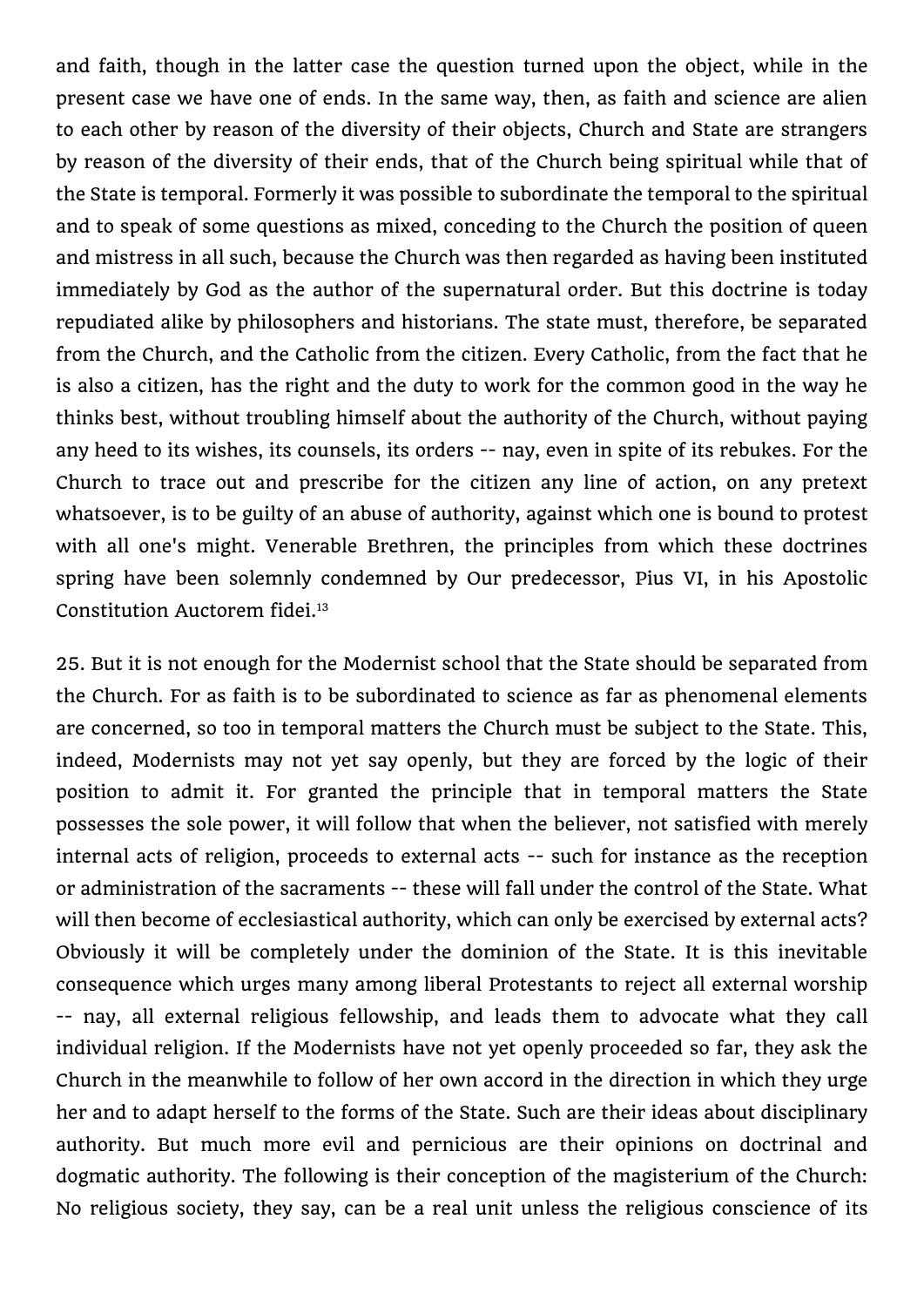members be one, and also the formula which they adopt. But this double unity requires a kind of common mind whose office is to find and determine the formula that corresponds best with the common conscience; and it must have, moreover, an authority sufficient to enable it to impose on the community the formula which has been decided upon. From the combination and, as it were, fusion of these two elements, the common mind which draws up the formula and the authority which imposes it, arises, according to the Modernists, the notion of the ecclesiastical magisterium. And, as this magisterium springs, in its last analysis, from the individual consciences and possesses its mandate of public utility for their benefit, it necessarily follows that the ecclesiastical magisterium must be dependent upon them, and should therefore be made to bow to the popular ideals. To prevent individual consciences from expressing freely and openly the impulses they feel, to hinder criticism from urging forward dogma in the path of its necessary evolution, is not a legitimate use but an abuse of a power given for the public weal. So too a due method and measure must be observed in the exercise of authority. To condemn and proscribe a work without the knowledge of the author, without hearing his explanations, without discussion, is something approaching to tyranny. And here again it is a question of finding a way of reconciling the full rights of authority on the one hand and those of liberty on the other. In the meantime the proper course for the Catholic will be to proclaim publicly his profound respect for authority, while never ceasing to follow his own judgment. Their general direction for the Church is as follows: that the ecclesiastical authority, since its end is entirely spiritual, should strip itself of that external pomp which adorns it in the eyes of the public. In this, they forget that while religion is for the soul, it is not exclusively for the soul, and that the honour paid to authority is reflected back on Christ who instituted it.

26. To conclude this whole question of faith and its various branches, we have still to consider, Venerable Brethren, what the Modernists have to say about the development of the one and the other. First of all they lay down the general principle that in a living religion everything is subject to change, and must in fact be changed. In this way they pass to what is practically their principal doctrine, namely, evolution. To the laws of evolution everything is subject under penalty of death -- dogma, Church, worship, the Books we revere as sacred, even faith itself. The enunciation of this principle will not be a matter of surprise to anyone who bears in mind what the Modernists have had to say about each of these subjects. Having laid down this law of evolution, the Modernists themselves teach us how it operates. And first, with regard to faith. The primitive form of faith, they tell us, was rudimentary and common to all men alike, for it had its origin in human nature and human life. Vital evolution brought with it progress, not by the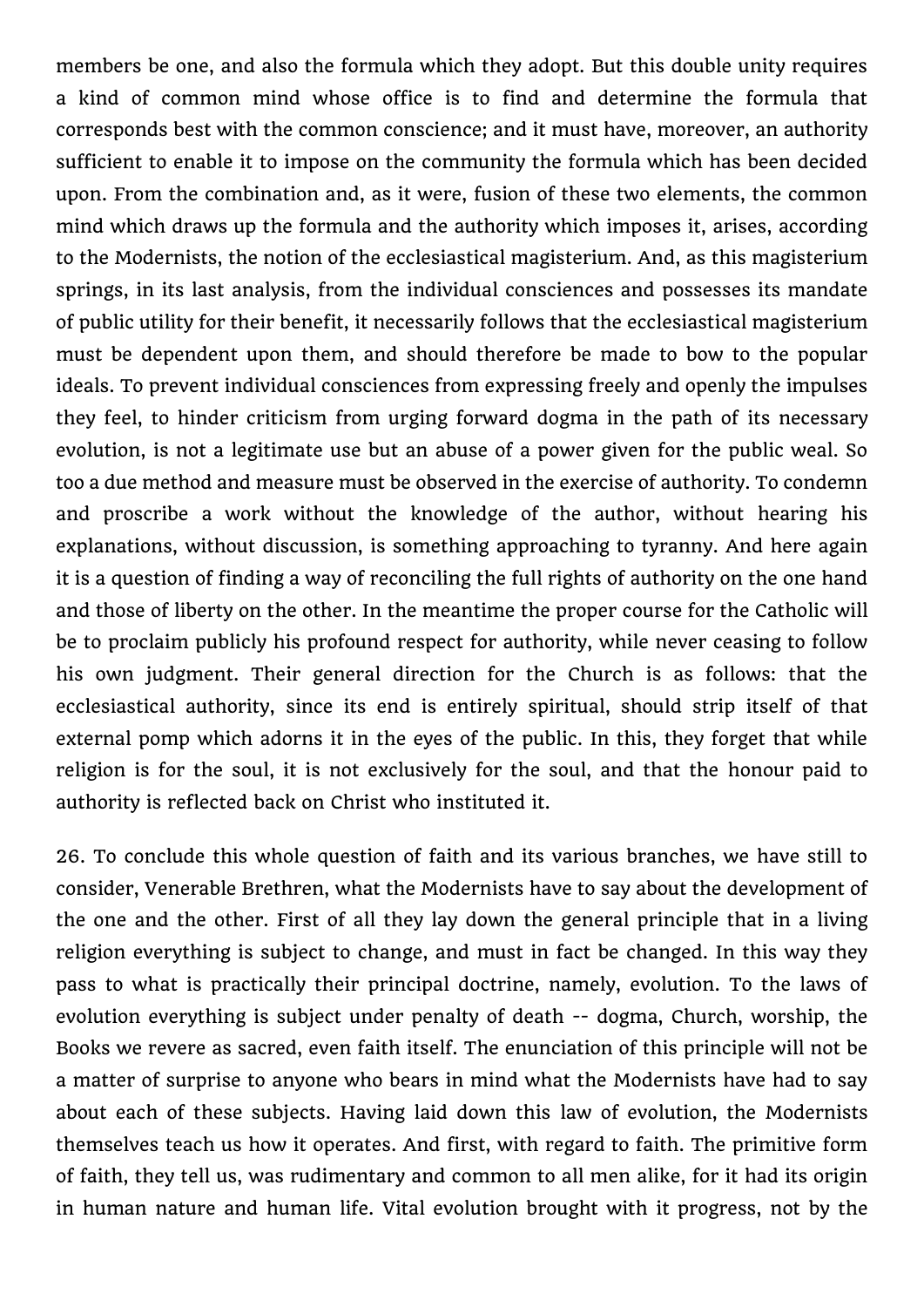accretion of new and purely adventitious forms from without, but by an increasing perfusion of the religious sense into the conscience. The progress was of two kinds: negative, by the elimination of all extraneous elements, such, for example, as those derived from the family or nationality; and positive, by that intellectual and moral refining of man, by means of which the idea of the divine became fuller and clearer, while the religious sense became more acute. For the progress of faith the same causes are to be assigned as those which are adduced above to explain its origin. But to them must be added those extraordinary men whom we call prophets -- of whom Christ was the greatest -- both because in their lives and their words there was something mysterious which faith attributed to the divinity, and because it fell to their lot to have new and original experiences fully in harmony with the religious needs of their time. The progress of dogma is due chiefly to the fact that obstacles to the faith have to be surmounted, enemies have to be vanquished, and objections have to be refuted. Add to this a perpetual striving to penetrate ever more profoundly into those things which are contained in the mysteries of faith. Thus, putting aside other examples, it is found to have happened in the case of Christ: in Him that divine something which faith recognized in Him was slowly and gradually expanded in such a way that He was at last held to be God. The chief stimulus of the evolution of worship consists in the need of accommodation to the manners and customs of peoples, as well as the need of availing itself of the value which certain acts have acquired by usage. Finally, evolution in the Church itself is fed by the need of adapting itself to historical conditions and of harmonizing itself with existing forms of society. Such is their view with regard to each. And here, before proceeding further, We wish to draw attention to this whole theory of necessities or needs, for beyond all that we have seen, it is, as it were, the base and foundation of that famous method which they describe as historical.

27. Although evolution is urged on by needs or necessities, yet, if controlled by these alone, it would easily overstep the boundaries of tradition, and thus, separated from its primitive vital principle, would make for ruin instead of progress. Hence, by those who study more closely the ideas of the Modernists, evolution is described as a resultant from the conflict of two forces, one of them tending towards progress, the other towards conservation. The conserving force exists in the Church and is found in tradition; tradition is represented by religious authority, and this both by right and in fact. By right, for it is in the very nature of authority to protect tradition: and in fact, since authority, raised as it is above the contingencies of life, feels hardly, or not at all, the spurs of progress. The progressive force, on the contrary, which responds to the inner needs, lies in the individual consciences and works in them -- especially in such of them as are in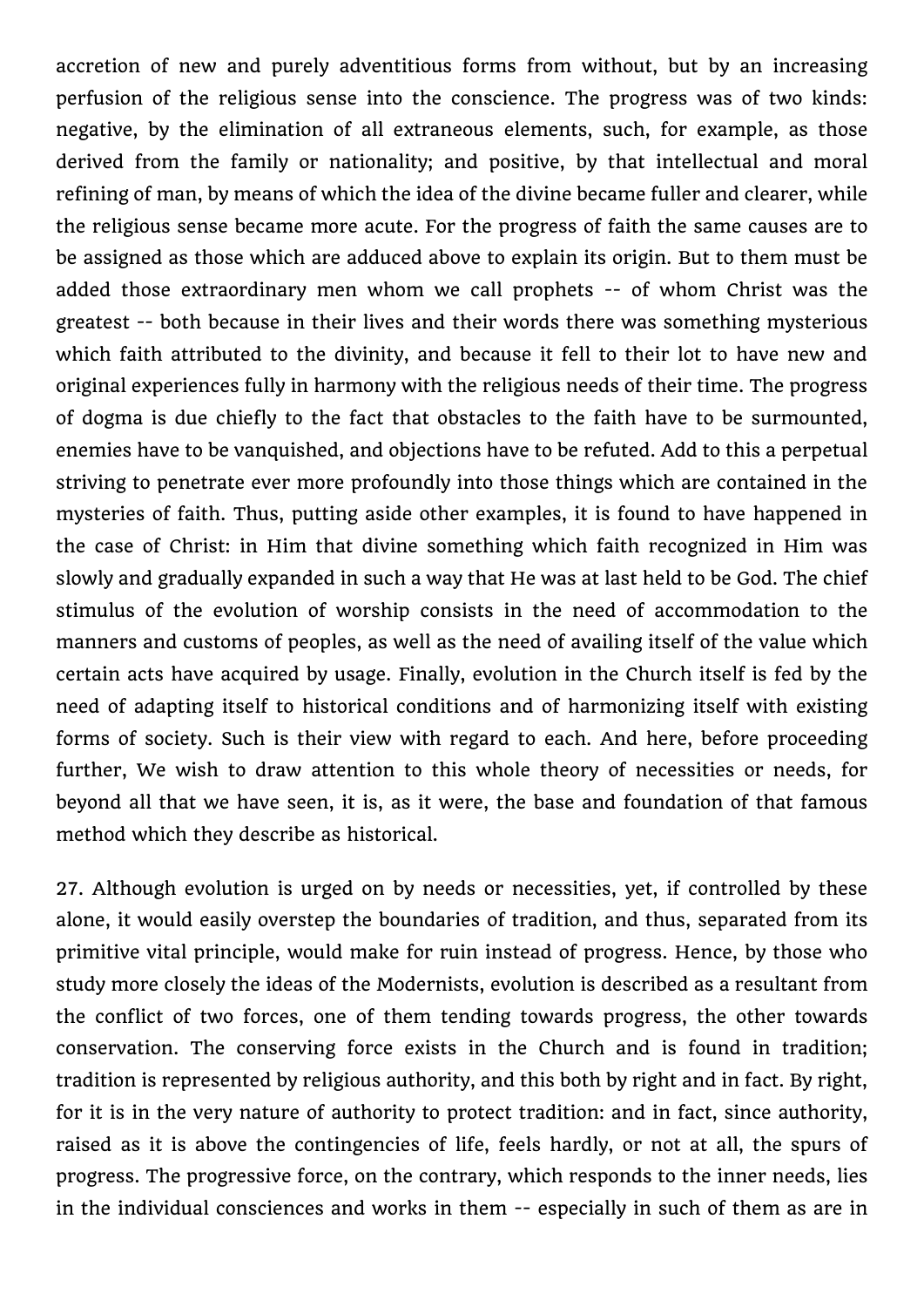more close and intimate contact with life. Already we observe, Venerable Brethren, the introduction of that most pernicious doctrine which would make of the laity the factor of progress in the Church. Now it is by a species of covenant and compromise between these two forces of conservation and progress, that is to say between authority and individual consciences, that changes and advances take place. The individual consciences, or some of them, act on the collective conscience, which brings pressure to bear on the depositories of authority to make terms and to keep to them.

With all this in mind, one understands how it is that the Modernists express astonishment when they are reprimanded or punished. What is imputed to them as a fault they regard as a sacred duty. They understand the needs of consciences better than anyone else, since they come into closer touch with them than does the ecclesiastical authority. Nay, they embody them, so to speak, in themselves. Hence, for them to speak and to write publicly is a bounden duty. Let authority rebuke them if it pleases -- they have their own conscience on their side and an intimate experience which tells them with certainty that what they deserve is not blame but praise. Then they reflect that, after all, there is no progress without a battle and no battle without its victims; and victims they are willing to be like the prophets and Christ Himself. They have no bitterness in their hearts against the authority which uses them roughly, for after all they readily admit that it is only doing its duty as authority. Their sole grief is that it remains deaf to their warnings, for in this way it impedes the progress of souls, but the hour will most surely come when further delay will be impossible, for if the laws of evolution may be checked for a while they cannot be finally evaded. And thus they go their way, reprimands and condemnations not withstanding, masking an incredible audacity under a mock semblance of humility. While they make a pretence of bowing their heads, their minds and hands are more boldly intent than ever on carrying out their purposes. And this policy they follow willingly and wittingly, both because it is part of their system that authority is to be stimulated but not dethroned, and because it is necessary for them to remain within the ranks of the Church in order that they may gradually transform the collective conscience. And in saying this, they fail to perceive that they are avowing that the collective conscience is not with them, and that they have no right to claim to be its interpreters.

28. It is thus, Venerable Brethren, that for the Modernists, whether as authors or propagandists, there is to be nothing stable, nothing immutable in the Church. Nor, indeed, are they without forerunners in their doctrines, for it was of these that Our predecessor Pius IX wrote: "These enemies of divine revelation extol human progress to the skies, and with rash and sacrilegious daring would have it introduced into the Catholic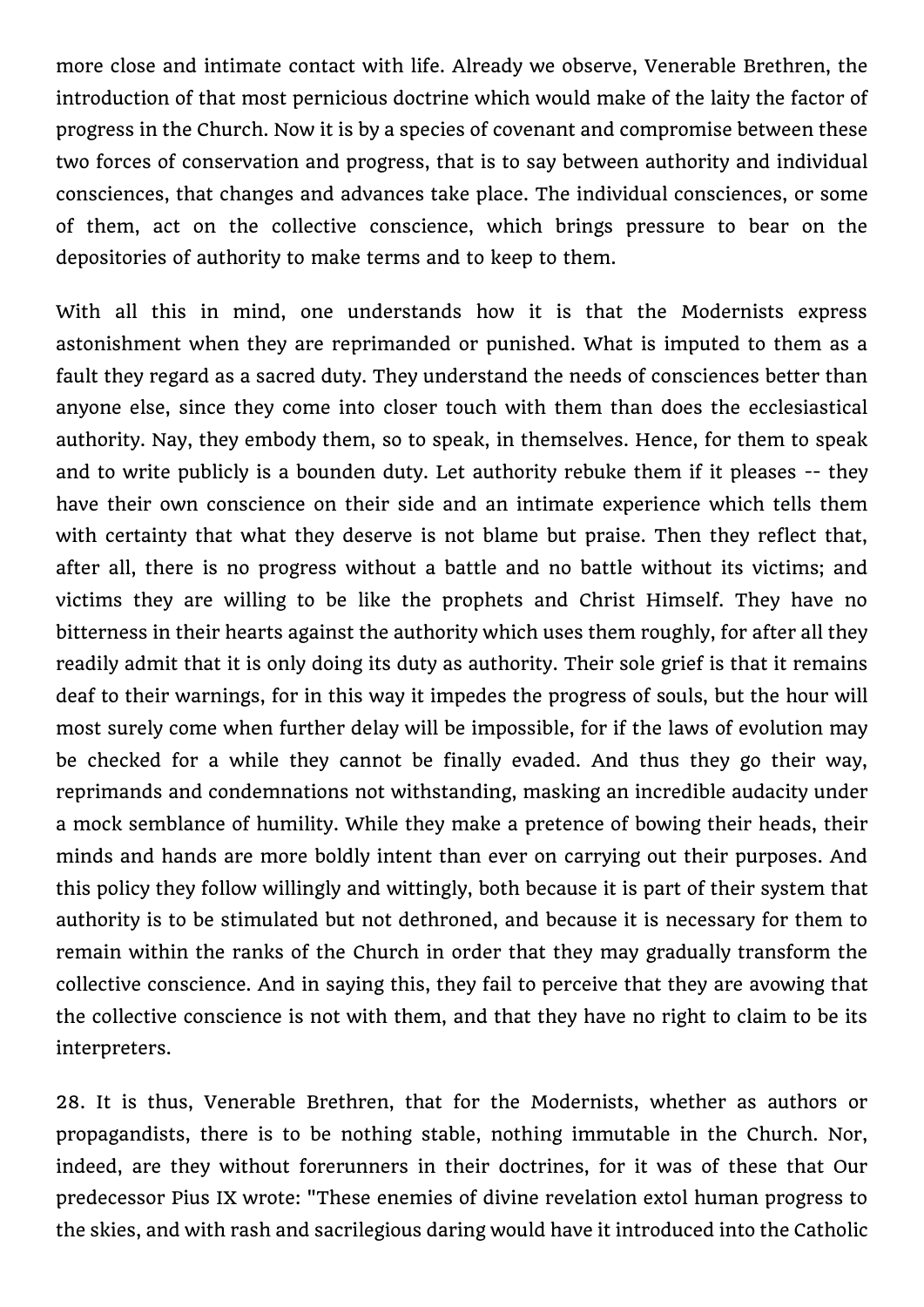religion as if this religion were not the work of God but of man, or some kind of philosophical discovery susceptible of perfection by human efforts."<sup>14</sup> On the subject of revelation and dogma in particular, the doctrine of the Modernists offers nothing new. We find it condemned in the Syllabus of Pius IX, where it is enunciated in these terms: ''Divine revelation is imperfect, and therefore subject to continual and indefinite progress, corresponding with the progress of human reason";<sup>15</sup> and condemned still more solemnly in the Vatican Council: ''The doctrine of the faith which God has revealed has not been proposed to human intelligences to be perfected by them as if it were a philosophical system, but as a divine deposit entrusted to the Spouse of Christ to be faithfully guarded and infallibly interpreted. Hence also that sense of the sacred dogmas is to be perpetually retained which our Holy Mother the Church has once declared, nor is this sense ever to be abandoned on plea or pretext of a more profound comprehension of the truth."<sup>16</sup> Nor is the development of our knowledge, even concerning the faith, barred by this pronouncement; on the contrary, it is supported and maintained. For the same Council continues: "Let intelligence and science and wisdom, therefore, increase and progress abundantly and vigorously in individuals, and in the mass, in the believer and in the whole Church, throughout the ages and the centuries -- but only in its own kind, that is, according to the same dogma, the same sense, the same acceptation."<sup>17</sup>

29. We have studied the Modernist as philosopher, believer, and theologian. It now remains for us to consider him as historian, critic, apologist, and reformer.

30. Some Modernists, devoted to historical studies, seem to be deeply anxious not to be taken for philosophers. About philosophy they profess to know nothing whatever, and in this they display remarkable astuteness, for they are particularly desirous not to be suspected of any prepossession in favour of philosophical theories which would lay them open to the charge of not being, as they call it, objective. And yet the truth is that their history and their criticism are saturated with their philosophy, and that their historicocritical conclusions are the natural outcome of their philosophical principles. This will be patent to anyone who reflects. Their three first laws are contained in those three principles of their philosophy already dealt with: the principle of agnosticism, the theorem of the transfiguration of things by faith, and that other which may be called the principle of disfiguration. Let us see what consequences flow from each of these. Agnosticism tells us that history, like science, deals entirely with phenomena, and the consequence is that God, and every intervention of God in human affairs, is to be relegated to the domain of faith as belonging to it alone. Wherefore in things where there is combined a double element, the divine and the human, as, for example, in Christ, or the Church, or the sacraments, or the many other objects of the same kind, a division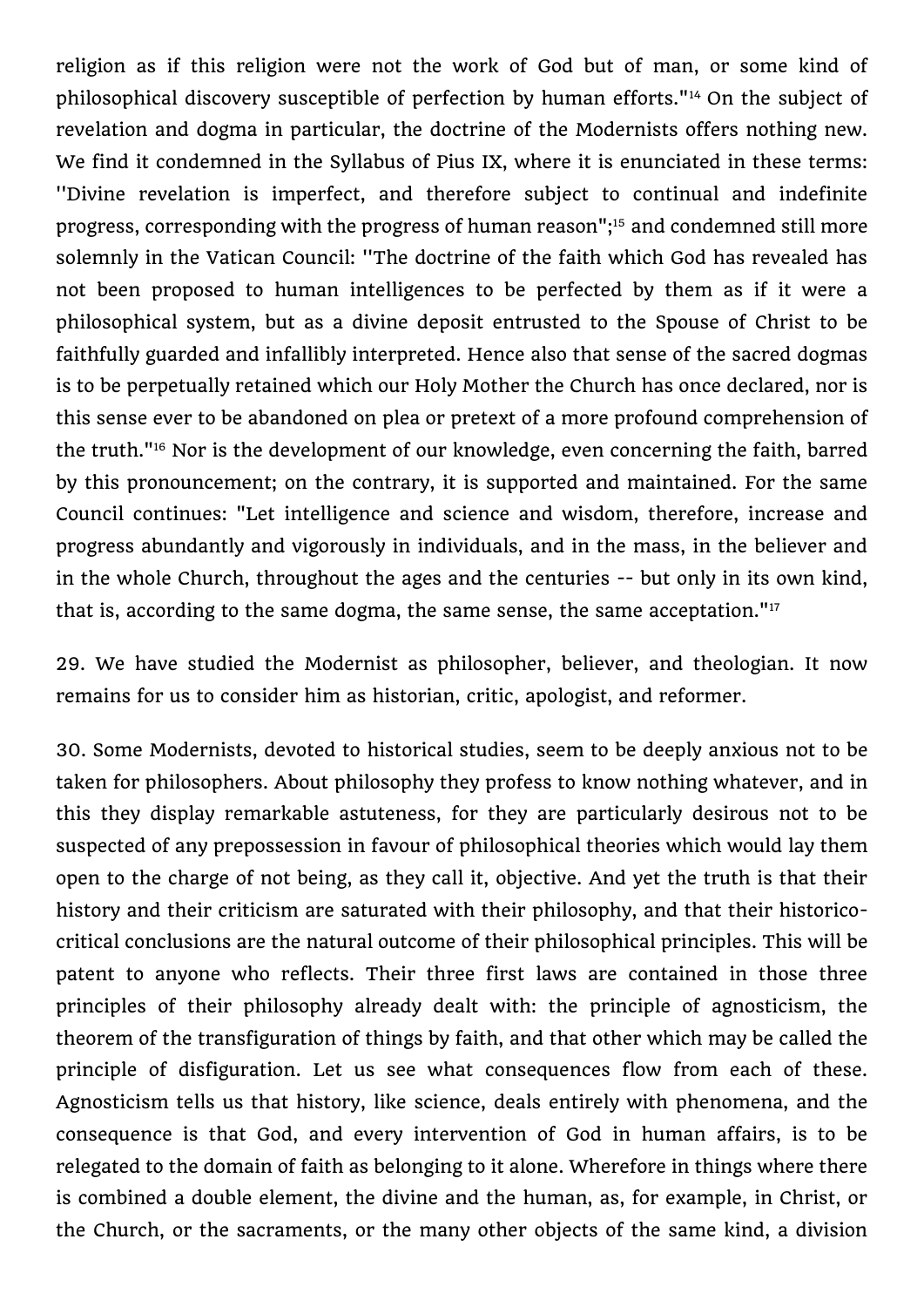and separation must be made and the human element must he left to history while the divine will he assigned to faith. Hence we have that distinction, so current among the Modernists, between the Christ of history and the Christ of faith; the Church of history and the Church of faith; the sacraments of history and the sacraments of faith, and so in similar matters. Next we find that the human element itself, which the historian has to work on, as it appears in the documents, is to be considered as having been transfigured by faith, that is to say, raised above its historical conditions. It becomes necessary, therefore, to eliminate also the accretions which faith has added, to relegate them to faith itself and to the history of faith. Thus, when treating of Christ, the historian must set aside all that surpasses man in his natural condition, according to what psychology tells us of him, or according to what we gather from the place and period of his existence. Finally, they require, by virtue of the third principle, that even those things which are not outside the sphere of history should pass through the sieve, excluding all and relegating to faith everything which, in their judgment, is not in harmony with what they call the logic of facts or not in character with the persons of whom they are predicated. Thus, they will not allow that Christ ever uttered those things which do not seem to be within the capacity of the multitudes that listened to Him. Hence they delete from His real history and transfer to faith all the allegories found in His discourses. We may peradventure inquire on what principle they make these divisions? Their reply is that they argue from the character of the man, from his condition of life, from his education, from the complexus of the circumstances under which the facts took place; in short, if We understand them aright, on a principle which in the last analysis is merely .subjective. Their method is to put themselves into the position and person of Christ, and then to attribute to Him what they would have done under like circumstances. In this way, absolutely a priori and acting on philosophical principles which they hold but which they profess to ignore, they proclaim that Christ, according to what they call His real history, was not God and never did anything divine, and that as man He did and said only what they, judging from the time in which He lived, consider that He ought to have said or done.

31. As history takes its conclusions from philosophy, so too criticism takes its conclusions from history. The critic on the data furnished him by the historian, makes two parts of all his documents. Those that remain after the triple elimination above described go to form the real history; the rest is attributed to the history of the faith or, as it is styled, to internal history. For the Modernists distinguish very carefully between these two kinds of history, and it is to be noted that they oppose the history of the faith to real history precisely as real. Thus, as we have already said, we have a twofold Christ: a real Christ,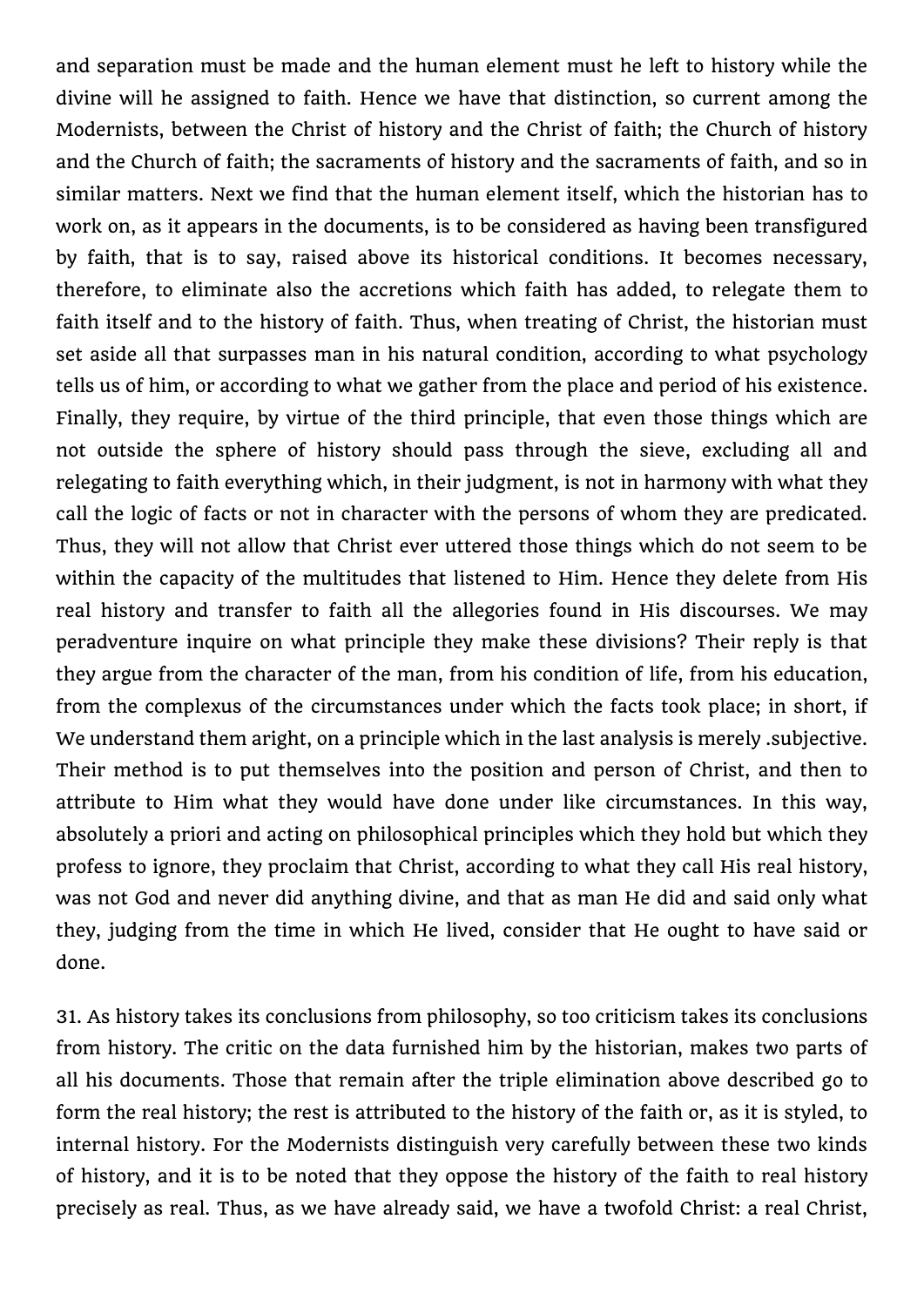and a Christ, the one of faith, who never really existed; a Christ who has lived at a given time and in a given place, and a Christ who never lived outside the pious meditations of the believer -- the Christ, for instance, whom we find in the Gospel of St. John, which, according to them, is mere meditation from beginning to end.

32. But the dominion of philosophy over history does not end here. Given that division, of which We have spoken, of the documents into two parts, the philosopher steps in again with his dogma of vital immanence, and shows how everything in the history of the Church is to be explained by vital emanation. And since the cause or condition of every vital emanation whatsoever is to be found in some need or want, it follows that no fact can be regarded as antecedent to the need which produced it -- historically the fact must be posterior to the need. What, then, does the historian do in view of this principle? He goes over his documents again, whether they be contained in the Sacred Books or elsewhere, draws up from them his list of the particular needs of the Church, whether relating to dogma, or liturgy, or other matters which are found in the Church thus related, and then he hands his list over to the critic. The critic takes in hand the documents dealing with the history of faith and distributes them, period by period, so that they correspond exactly with the list of needs, always guided by the principle that the narration must follow the facts, as the facts follow the needs. It may at times happen that some parts of the Sacred Scriptures, such as the Epistles, themselves constitute the fact created by the need. Even so, the rule holds that the age of any document can only be determined by the age in which each need has manifested itself in the Church. Further, a distinction must be made between the beginning of a fact and its development, for what is born in one day requires time for growth. Hence the critic must once more go over his documents, ranged as they are through the different ages, and divide them again into two parts, separating those that regard the origin of the facts from those that deal with their development, and these he must again arrange according to their periods.

33. Then the philosopher must come in again to enjoin upon the historian the obligation of following in all his studies the precepts and laws of evolution. It is next for the historian to scrutinize his documents once more, to examine carefully the circumstances and conditions affecting the Church during the different periods, the conserving force she has put forth, the needs both internal and external that have stimulated her to progress, the obstacles she has had to encounter, in a word, everything that helps to determine the manner in which the laws of evolution have been fulfilled in her. This done, he finishes his work by drawing up a history of the development in its broad lines. The critic follows and fits in the rest of the documents. He sets himself to write. The history is finished. Now We ask here: Who is the author of this history? The historian? The critic? Assuredly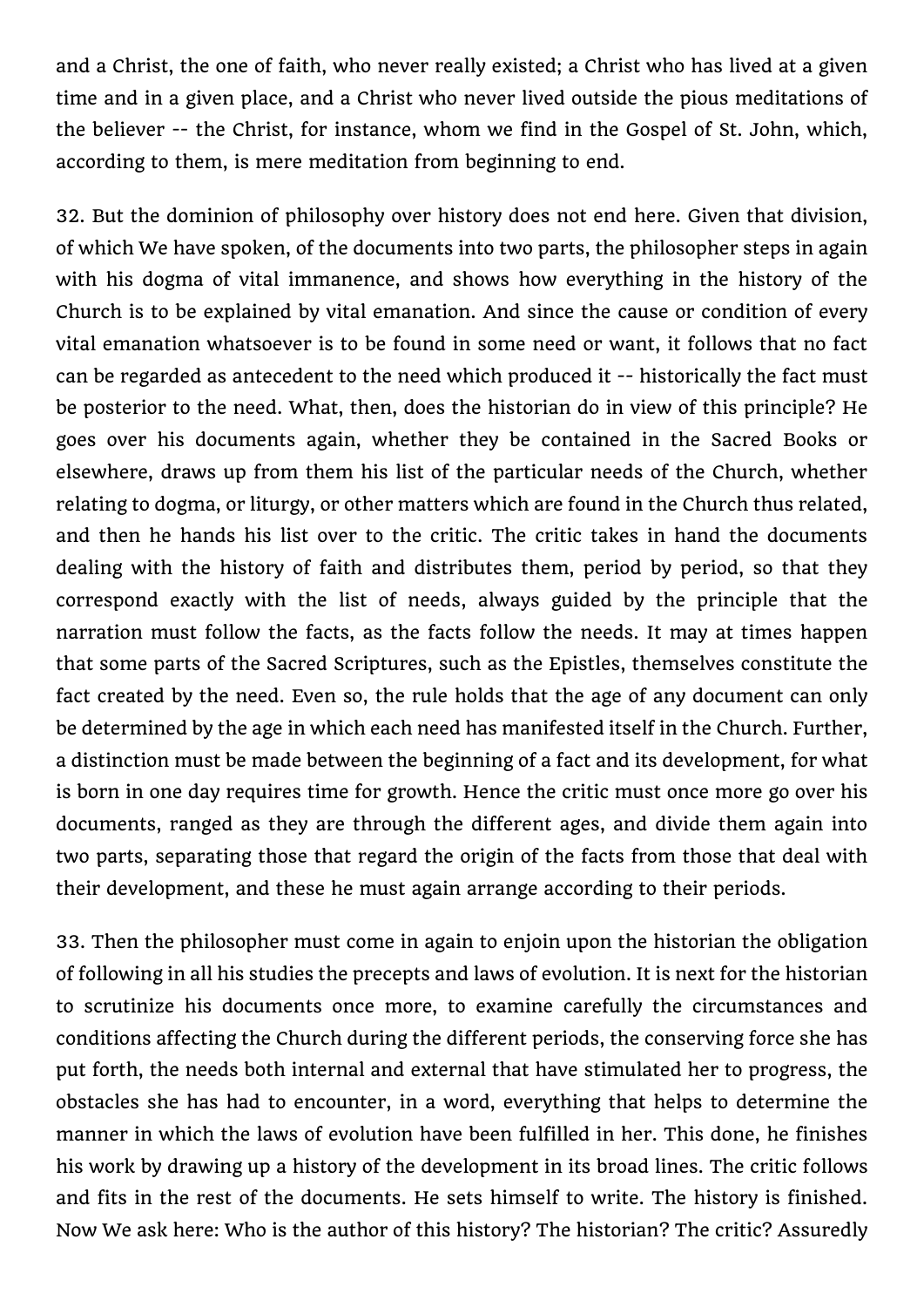neither of these but the philosopher. From beginning to end everything in it is a priori, and an apriorism that reeks of heresy. These men are certainly to be pitied, of whom the Apostle might well say: "They became vain in their thoughts...professing themselves to be wise, they became fools.''<sup>18</sup> At the same time, they excite resentment when they accuse the Church of arranging and confusing the texts after her own fashion, and for the needs of her cause. In this they are accusing the Church of something for which their own conscience plainly reproaches them.

34. The result of this dismembering of the records, and this partition of them throughout the centuries is naturally that the Scriptures can no longer be attributed to the authors whose names they bear. The Modernists have no hesitation in affirming generally that these books, and especially the Pentateuch and the first three Gospels, have been gradually formed from a primitive brief narration, by additions, by interpolations of theological or allegorical interpretations, or parts introduced only for the purpose of joining different passages together. This means, to put it briefly and clearly, that in the Sacred Books we must admit a vital evolution, springing from and corresponding with the evolution of faith. The traces of this evolution, they tell us, are so visible in the books that one might almost write a history of it. Indeed, this history they actually do write, and with such an easy assurance that one might believe them to have seen with their own eyes the writers at work through the ages amplifying the Sacred Books. To aid them in this they call to their assistance that branch of criticism which they call textual, and labour to show that such a fact or such a phrase is not in its right place, adducing other arguments of the same kind. They seem, in fact, to have constructed for themselves certain types of narration and discourses, upon which they base their assured verdict as to whether a thing is or is not out of place. Let him who can judge how far they are qualified in this way to make such distinctions. To hear them descant of their works on the Sacred Books, in which they have been able to discover so much that is defective, one would imagine that before them nobody ever even turned over the pages of Scripture. The truth is that a whole multitude of Doctors, far superior to them in genius, in erudition, in sanctity, have sifted the Sacred Books in every way, and so far from finding in them anything blameworthy have thanked God more and more heartily the more deeply they have gone into them, for His divine bounty in having vouchsafed to speak thus to men. Unfortunately, these great Doctors did not enjoy the same aids to study that are possessed by the Modernists for they did not have for their rule and guide a philosophy borrowed from the negation of God, and a criterion which consists of themselves .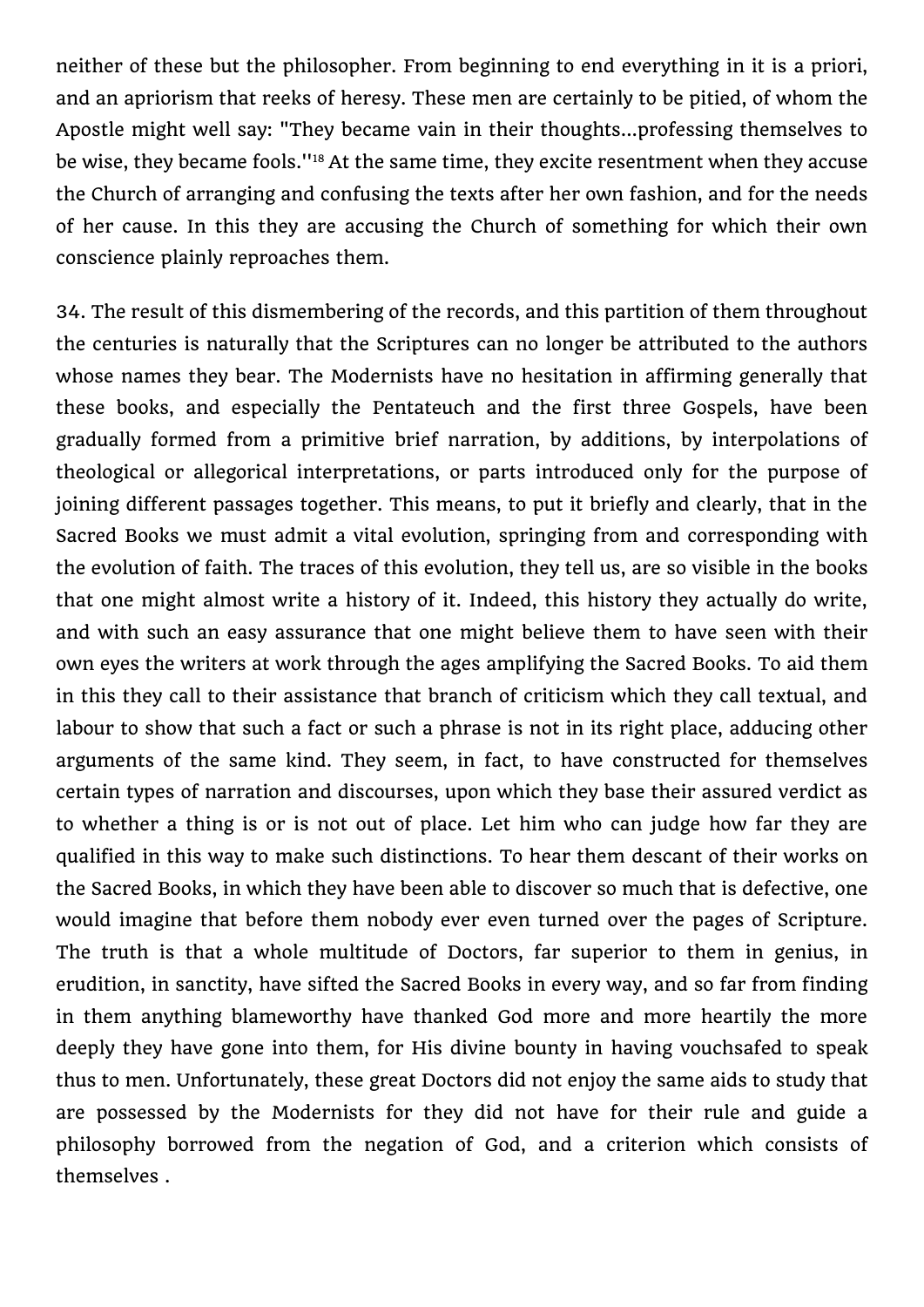We believe, then, that We have set forth with sufficient clearness the historical method of the Modernists. The philosopher leads the way, the historian follows, and then in due order come the internal and textual critics. And since it is characteristic of the primary cause to communicate its virtue to causes which are secondary, it is quite clear that the criticism with which We are concerned is not any kind of criticism, but that which is rightly called agnostic, immanentist, and evolutionist criticism. Hence anyone who adopts it and employs it makes profession thereby of the errors contained in it, and places himself in opposition to Catholic teaching. This being so, it is much a matter for surprise that it should have found acceptance to such an extent among certain Catholics. Two causes may be assigned for this: first, the close alliance which the historians and critics of this school have formed among themselves independent of all differences of nationality or religion; second, their boundless effrontery by which, if one then makes any utterance, the others applaud him in chorus, proclaiming that science has made another step forward, while if an outsider should desire to inspect the new discovery for himself, they form a coalition against him. He who denies it is decried as one who is ignorant, while he who embraces and defends it has all their praise. In this way they entrap not a few, who, did they but realize what they are doing, would shrink back with horror. The domineering overbearance of those who teach the errors, and the thoughtless compliance of the more shallow minds who assent to them, create a corrupted atmosphere which penetrates everywhere, and carries infection with it. But let Us pass to the apologist.

35. The Modernist apologist depends in two ways on the philosopher. First, indirectly, inasmuch as his subject-matter is history -- history dictated, as we have seen, by the philosopher; and, secondly, directly, inasmuch as he takes both his doctrines and his conclusions from the philosopher. Hence that common axiom of the Modernist school that in the new apologetics controversies in religion must be determined by psychological and historical research. The Modernist apologists, then, enter the arena, proclaiming to the rationalists that, though they are defending religion, they have no intention of employing the data of the sacred books or the histories in current use in the Church, and written upon the old lines, but real history composed on modern principles and according to the modern method. In all this they assert that they are not using an argumentum ad hominem, because they are really of the opinion that the truth is to be found only in this kind of history. They feel that it is not necessary for them to make profession of their own sincerity in their writings. They are already known to and praised by the rationalists as fighting under the same banner, and they not only plume themselves on these encomiums, which would only provoke disgust in a real Catholic, but use them as a counter-compensation to the reprimands of the Church. Let us see how the Modernist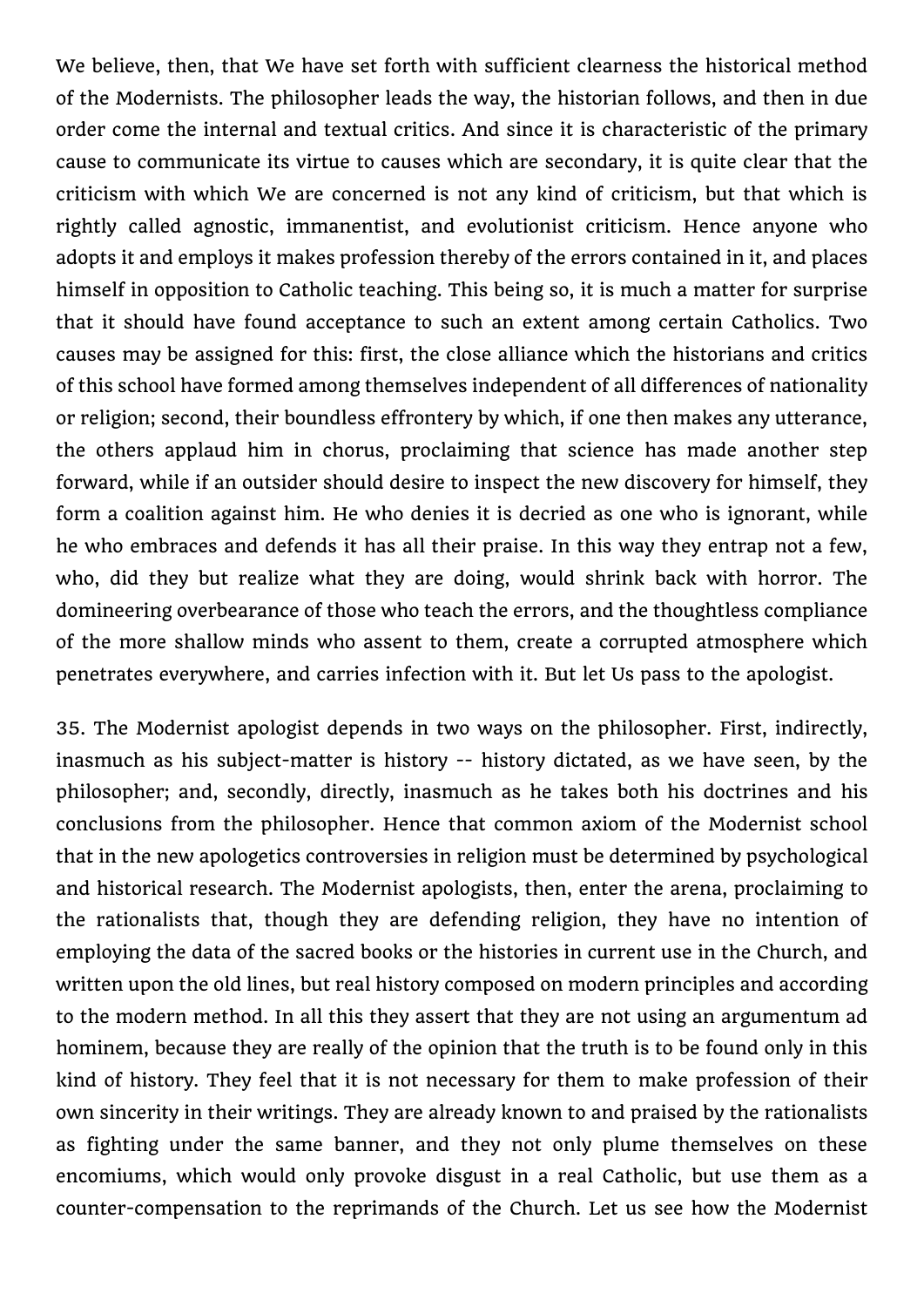conducts his apologetics. The aim he sets before himself is to make one who is still without faith attain that experience of the Catholic religion which, according to the system, is the sole basis of faith. There are two ways open to him, the objective and the subjective. The first of them starts from agnosticism. It tends to show that religion, and especially the Catholic religion, is endowed with such vitality as to compel every psychologist and historian of good faith to recognize that its history hides some element of the unknown. To this end it is necessary to prove that the Catholic religion, as it exists today, is that which was founded by Jesus Christ; that is to say, that it is nothing else than the progressive development of the germ which He brought into the world. Hence it is imperative first of all to establish what this germ was, and this the Modernist claims to he able to do by the following formula: Christ announced the coming of the kingdom of God, which was to be realized within a brief lapse of time and of which He was to become the Messias, the divinely-given founder and ruler. Then it must be shown how this germ, always immanent and permanent in the Catholic religion, has gone on slowly developing in the course of history, adapting itself successively to the different circumstances through which it has passed, borrowing from them by vital assimilation all the doctrinal, cultural, ecclesiastical forms that served its purpose; whilst, on the other hand, it surmounted all obstacles, vanquished all enemies, and survived all assaults and all combats. Anyone who well and duly considers this mass of obstacles, adversaries, attacks, combats, and the vitality and fecundity which the Church has shown throughout them all, must admit that if the laws of evolution are visible in her life they fail to explain the whole of her history -- the unknown rises forth from it and presents itself before Us. Thus do they argue, not perceiving that their determination of the primitive germ is only an a priori assumption of agnostic and evolutionist philosophy, and that the germ itself has been gratuitously defined so that it may fit in with their contention.

36. But while they endeavour by this line of reasoning to prove and plead for the Catholic religion, these new apologists are more than willing to grant and to recognize that there are in it many things which are repulsive. Nay, they admit openly, and with ill-concealed satisfaction, that they have found that even its dogma is not exempt from errors and contradictions. They add also that this is not only excusable but -- curiously enough - that it is even right and proper. In the Sacred Books there are many passages referring to science or history where, according to them, manifest errors are to he found. But, they say, the subject of these books is not science or history, but only religion and morals. In them history and science serve only as a species of covering to enable the religious and moral experiences wrapped Up in them to penetrate more readily among the masses. The masses understood science and history as they are expressed in these books, and it is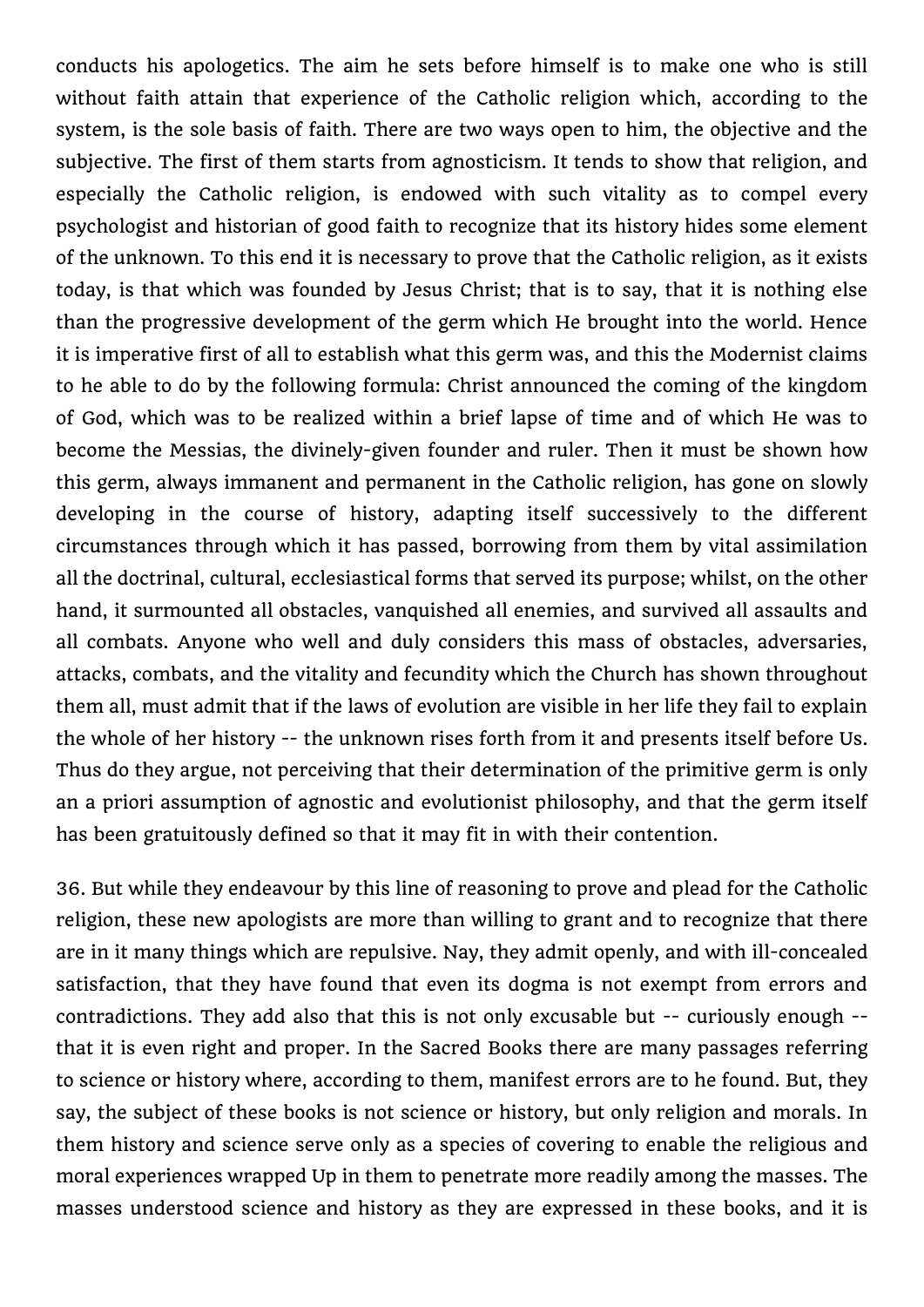clear that the expression of science and history in a more perfect form would have proved not so much a help as a hindrance. Moreover, they add, the Sacred Books, being essentially religious, are necessarily quick with life. Now life has its own truths and its own logic -- quite different from rational truth and rational logic, belonging as they do to a different order, viz., truth of adaptation and of proportion both with what they call the medium in which it lives and with the end for which it lives. Finally, the Modernists, losing all sense of control, go so far as to proclaim as true and legitimate whatever is explained by life.

We, Venerable Brethren, for whom there is but one and only one truth, and who hold that the Sacred Books, "written under the inspiration of the Holy Ghost, have God for their author''<sup>19</sup> declare that this is equivalent to attributing to God Himself the lie of utility or officious lie, and We say with St. Augustine: "In an authority so high, admit but one officious lie, and there will not remain a single passage of those apparently difficult to practice or to believe, which on the same most pernicious rule may not be explained as a lie uttered by the author wilfully and to serve a purpose."<sup>20</sup> And thus it will come about, the holy Doctor continues, that "everybody will believe and refuse to believe what he likes or dislikes in them," namely, the Scriptures. But the Modernists pursue their way eagerly. They grant also that certain arguments adduced in the Sacred Books in proof of a given doctrine, like those, for example, which are based on the prophecies, have no rational foundation to rest on. But they defend even these as artifices of preaching, which are justified by life. More than that. They are ready to admit, nay, to proclaim that Christ Himself manifestly erred in determining the time when the coming of the Kingdom of God was to take place; and they tell us that we must not be surprised at this since even He Himself was subject to the laws of life! After this what is to become of the dogmas of the Church? The dogmas bristle with flagrant contradictions, but what does it matter since, apart from the fact that vital logic accepts them, they are not repugnant to symbolical truth. Are we not dealing with the infinite, and has not the infinite an infinite variety of aspects? In short, to maintain and defend these theories they do not hesitate to declare that the noblest homage that can be paid to the Infinite is to make it the object of contradictory statements! But when they justify even contradictions, what is it that they will refuse to justify?

37. But it is not solely by objective arguments that the non-believer may be disposed to faith. There are also those that are subjective, and for this purpose the modernist apologists return to the doctrine of immanence. They endeavour, in fact, to persuade their non-believer that down in the very depths of his nature and his life lie hidden the need and the desire for some religion, and this not a religion of any kind, but the specific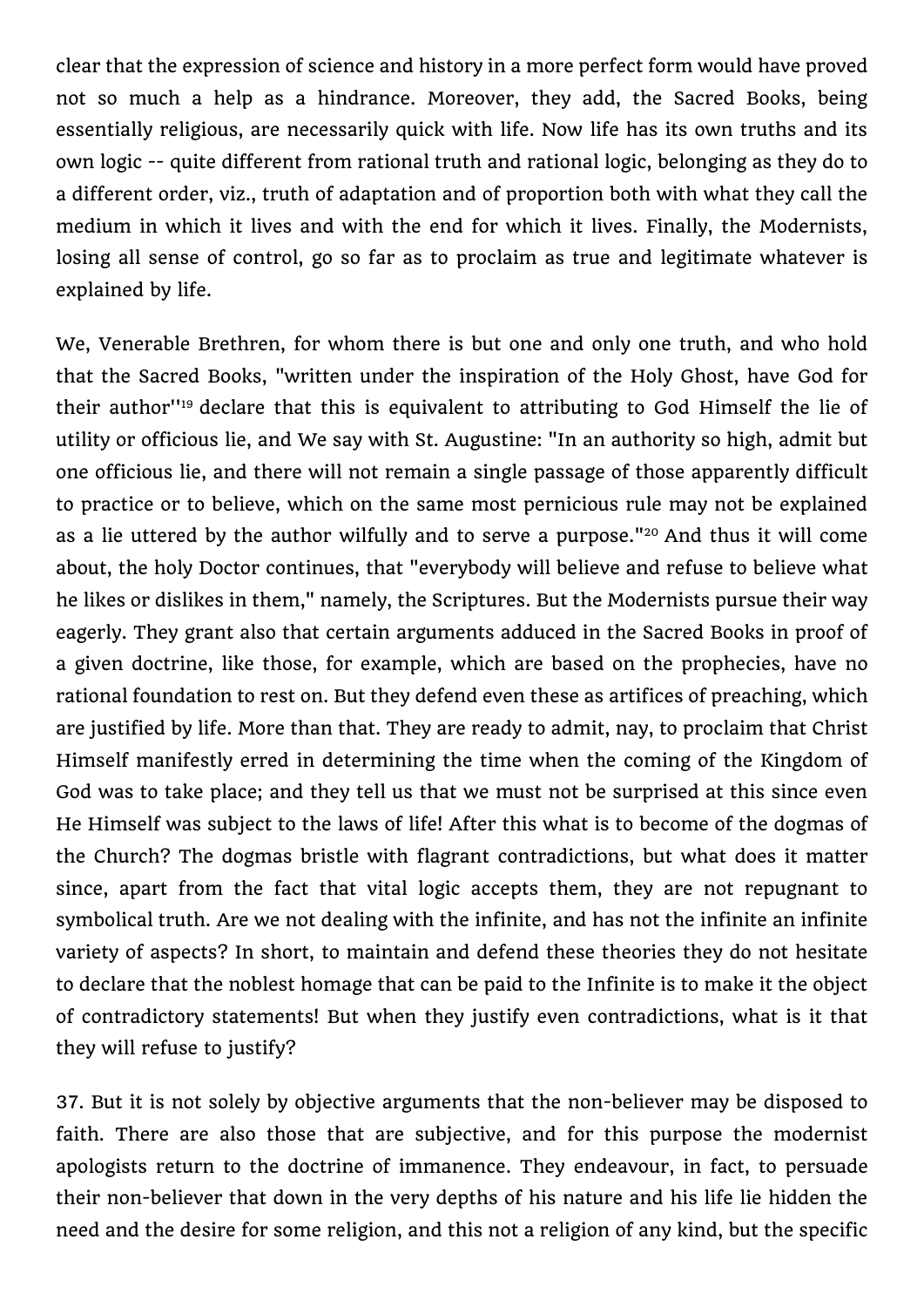religion known as Catholicism, which, they say, is absolutely postulated by the perfect development of life. And here again We have grave reason to complain that there are Catholics who, while rejecting immanence as a doctrine, employ it as a method of apologetics, and who do this so imprudently that they seem to admit, not merely a capacity and a suitability for the supernatural, such as has at all times been emphasized, within due limits, by Catholic apologists, but that there is in human nature a true and rigorous need for the supernatural order. Truth to tell, it is only the moderate Modernists who make this appeal to an exigency for the Catholic religion. As for the others, who might he called integralists, they would show to the non-believer, as hidden in his being, the very germ which Christ Himself had in His consciousness, and which He transmitted to mankind. Such, Venerable Brethren, is a summary description of the apologetic method of the Modernists, in perfect harmony with their doctrines -- methods and doctrines replete with errors, made not for edification but for destruction, not for the making of Catholics but for the seduction of those who are Catholics into heresy; and tending to the utter subversion of all religion.

38. It remains for Us now to say a few words about the Modernist as reformer. From all that has preceded, it is abundantly clear how great and how eager is the passion of such men for innovation. In all Catholicism there is absolutely nothing on which it does not fasten. They wish philosophy to be reformed, especially in the ecclesiastical seminaries. They wish the scholastic philosophy to be relegated to the history of philosophy and to be classed among absolute systems, and the young men to be taught modern philosophy which alone is true and suited to the times in which we live. They desire the reform of theology: rational theology is to have modern philosophy for its foundation, and positive theology is to be founded on the history of dogma. As for history, it must be written and taught only according to their methods and modern principles. Dogmas and their evolution, they affirm, are to be harmonized with science and history. In the Catechism no dogmas are to be inserted except those that have been reformed and are within the capacity of the people. Regarding worship, they say, the number of external devotions is to he reduced, and steps must be taken to prevent their further increase, though, indeed, some of the admirers of symbolism are disposed to be more indulgent on this head. They cry out that ecclesiastical government requires to be reformed in all its branches, but especially in its disciplinary and dogmatic departments They insist that both outwardly and inwardly it must be brought into harmony with the modern conscience which now wholly tends towards democracy; a share in ecclesiastical government should therefore be given to the lower ranks of the clergy and even to the laity and authority which is too much concentrated should be decentralized The Roman Congregations and especially the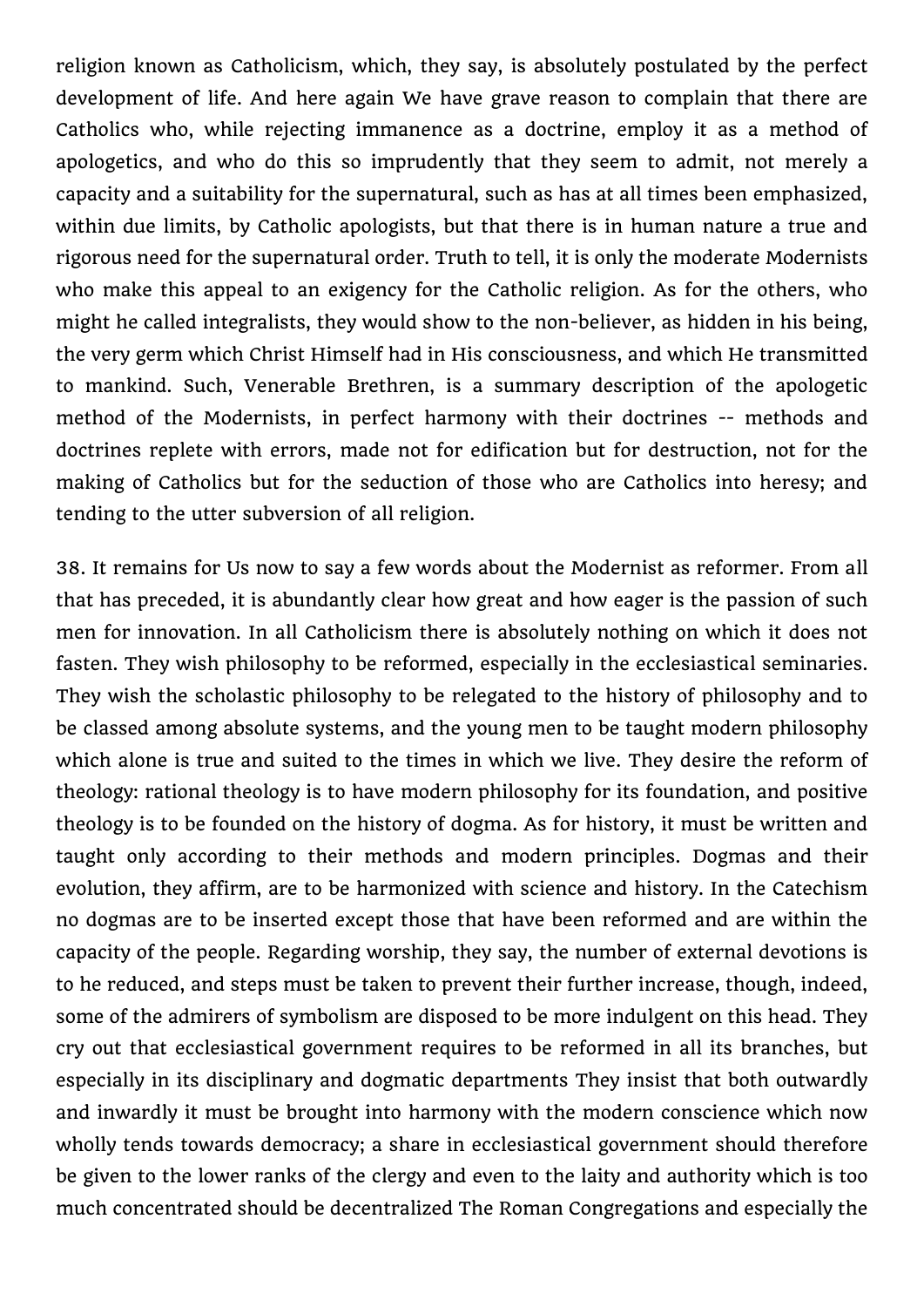index and the Holy Office, must be likewise modified The ecclesiastical authority must alter its line of conduct in the social and political world; while keeping outside political organizations it must adapt itself to them in order to penetrate them with its spirit. With regard to morals, they adopt the principle of the Americanists, that the active virtues are more important than the passive, and are to be more encouraged in practice. They ask that the clergy should return to their primitive humility and poverty, and that in their ideas and action they should admit the principles of Modernism; and there are some who, gladly listening to the teaching of their Protestant masters, would desire the suppression of the celibacy of the clergy. What is there left in the Church which is not to be reformed by them and according to their principles?

39. It may, perhaps, seem to some, Venerable Brethren, that We have dealt at too great length on this exposition of the doctrines of the Modernists. But it was necessary that We should do so, both in order to meet their customary charge that We do not understand their ideas, and to show that their system does not consist in scattered and unconnected theories, but, as it were, in a closely connected whole, so that it is not possible to admit one without admitting all. For this reason, too, We have had to give to this exposition a somewhat didactic form, and not to shrink from employing certain unwonted terms which the Modernists have brought into use. And now with Our eyes fixed upon the whole system, no one will be surprised that We should define it to be the synthesis of all heresies. Undoubtedly, were anyone to attempt the task of collecting together all the errors that have been broached against the faith and to concentrate into one the sap and substance of them all, he could not succeed in doing so better than the Modernists have done. Nay, they have gone farther than this, for, as We have already intimated, their system means the destruction not of the Catholic religion alone, but of all religion. Hence the rationalists are not wanting in their applause, and the most frank and sincere among them congratulate themselves on having found in the Modernists the most valuable of all allies.

Let us turn for a moment, Venerable Brethren, to that most disastrous doctrine of agnosticism. By it every avenue to God on the side of the intellect is barred to man, while a better way is supposed to be opened from the side of a certain sense of the soul and action. But who does not see how mistaken is such a contention? For the sense of the soul is the response to the action of the thing which the intellect or the outward senses set before it. Take away the intelligence, and man, already inclined to follow the senses, becomes their slave. Doubly mistaken, from another point of view, for all these fantasies of the religious sense will never be able to destroy common sense, and common sense tells us that emotion and everything that leads the heart captive proves a hindrance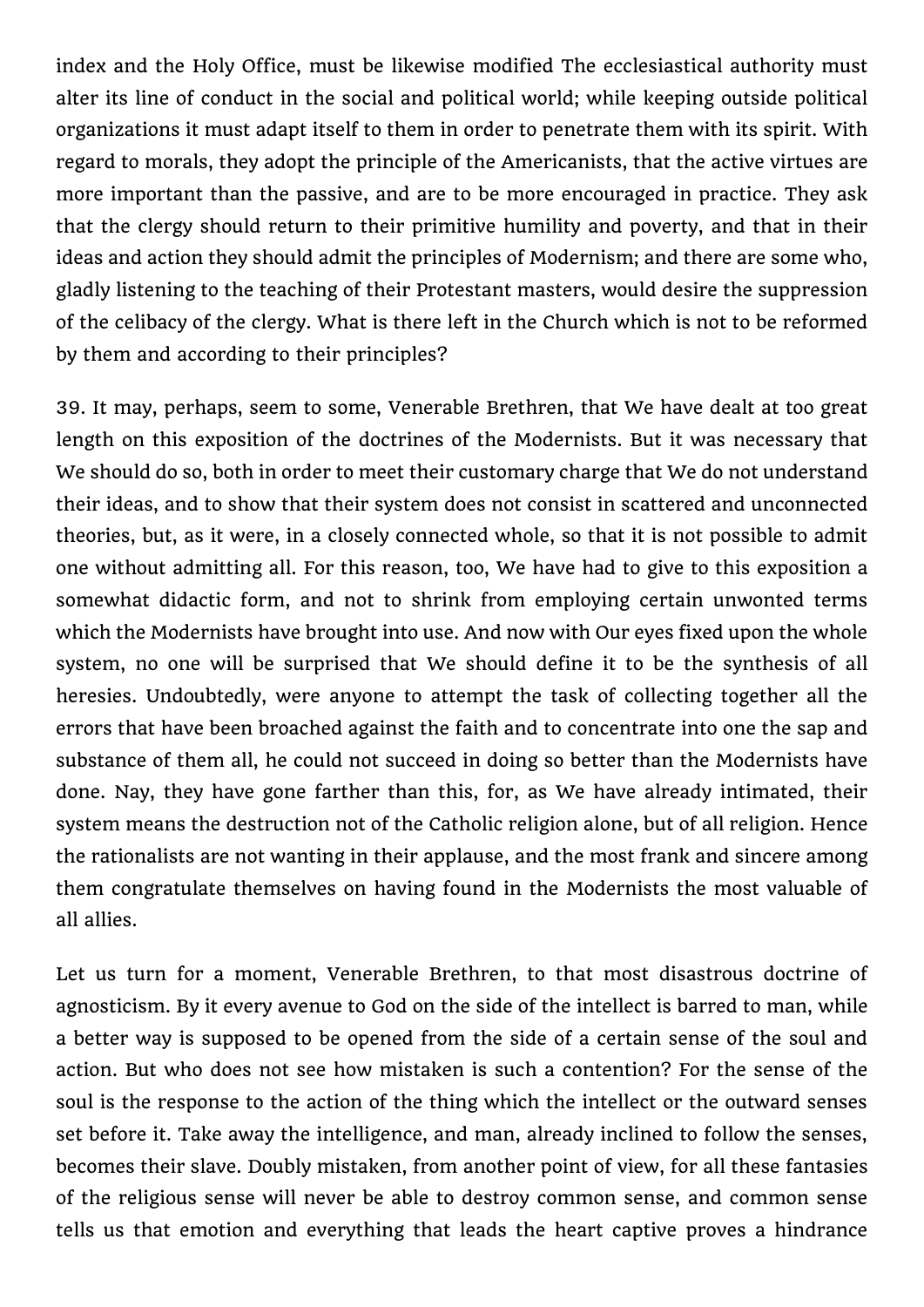instead of a help to the discovery of truth. We speak of truth in itself -- for that other purely subjective truth, the fruit of the internal sense and action, if it serves its purpose for the play of words, is of no benefit to the man who wants above all things to know whether outside himself there is a God into whose hands he is one day to fall. True, the Modernists call in experience to eke out their system, but what does this experience add to that sense of the soul? Absolutely nothing beyond a certain intensity and a proportionate deepening of the conviction of the reality of the object. But these two will never make the sense of the soul into anything but sense, nor will they alter its nature, which is liable to deception when the intelligence is not there to guide it; on the contrary, they but confirm and strengthen this nature, for the more intense the sense is the more it is really sense. And as we are here dealing with religious sense and the experience involved in it, it is known to you, Venerable Brethren, how necessary in such a matter is prudence, and the learning by which prudence is guided. You know it from your own dealings with souls, and especially with souls in whom sentiment predominates; you know it also from your reading of works of ascetical theology -- works for which the Modernists have but little esteem, but which testify to a science and a solidity far greater than theirs, and to a refinement and subtlety of observation far beyond any which the Modernists take credit to themselves for possessing. It seems to Us nothing short of madness, or at the least consummate temerity to accept for true, and without investigation, these incomplete experiences which are the vaunt of the Modernist. Let Us for a moment put the question: If experiences have so much force and value in their estimation, why do they not attach equal weight to the experience that so many thousands of Catholics have that the Modernists are on the wrong path? Is it that the Catholic experiences are the only ones which are false and deceptive? The vast majority of mankind holds and always will hold firmly that sense and experience alone, when not enlightened and guided by reason, cannot reach to the knowledge of God. What, then, remains but atheism and the absence of all religion? Certainly it is not the doctrine of .symbolism that will save us from this. For if all the intellectual elements, as they call them, of religion are nothing more than mere symbols of God, will not the very name of God or of divine personality be also a symbol, and if this be admitted, the personality of God will become a matter of doubt and the gate will be opened to pantheism? And to pantheism pure and simple that other doctrine of the divine immanence leads directly. For this is the question which We ask: Does or does not this immanence leave God distinct from man? If it does, in what does it differ from the Catholic doctrine, and why does it reject the doctrine of external revelation? If it does not, it is pantheism. Now the doctrine of immanence in the Modernist acceptation holds and professes that every phenomenon of conscience proceeds from man as man. The rigorous conclusion from this is the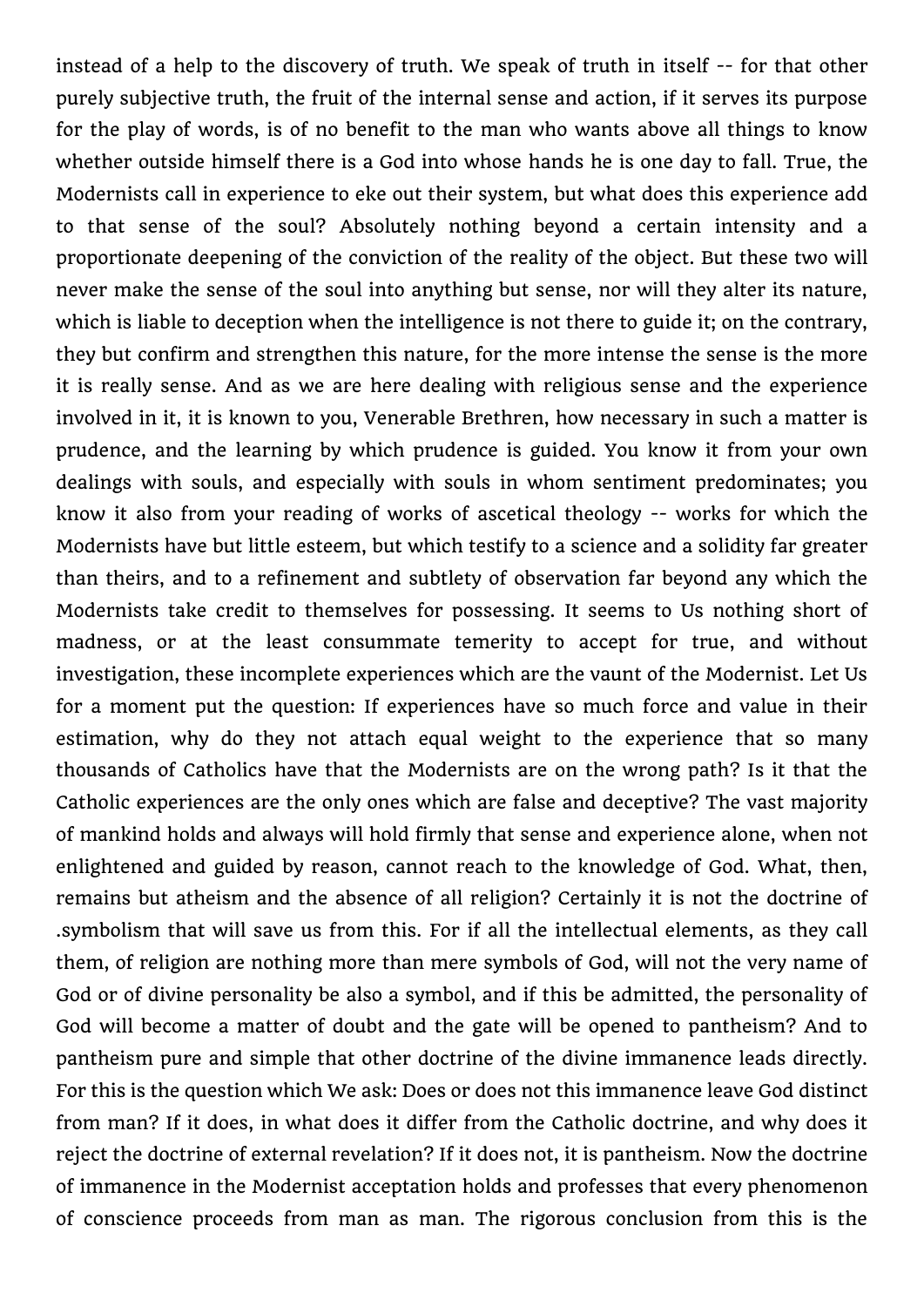identity of man with God, which means pantheism. The distinction which Modernists make between science and faith leads to the same conclusion. The object of science, they say, is the reality of the knowable; the object of faith, on the contrary, is the reality of the unknowable. Now, what makes the unknowable unknowable is the fact that there is no proportion between its object and the intellect -- a defect of proportion which nothing whatever, even in the doctrine of the Modernist, can suppress. Hence the unknowable remains and will eternally remain unknowable to the believer as well as to the philosopher. Therefore if any religion at all is possible, it can only be the religion of an unknowable reality. And why this might not be that soul of the universe, of which certain rationalists speak, is something which certainly does not seem to Us apparent. These reasons suffice to show superabundantly by how many roads Modernism leads to atheism and to the annihilation of all religion. The error of Protestantism made the first step on this path; that of Modernism makes the second; atheism makes the next.

40. To penetrate still deeper into the meaning of Modernism and to find a suitable remedy for so deep a sore, it behoves Us, Venerable Brethren, to investigate the causes which have engendered it and which foster its growth. That the proximate and immediate cause consists in an error of the mind cannot be open to doubt. We recognize that the remote causes may be reduced to two: curiosity and pride. Curiosity by itself, if not prudently regulated, suffices to account for all errors. Such is the opinion of Our predecessor, Gregory XVI, who wrote: "A lamentable spectacle is that presented by the aberrations of human reason when it yields to the spirit of novelty, when against the warning of the Apostle it seeks to know beyond what it is meant to know, and when relying too much on itself it thinks it can find the truth outside the Catholic Church wherein truth is found without the slightest shadow of error."<sup>21</sup>

But it is pride which exercises an incomparably greater sway over the soul to blind it and lead it into error, and pride sits in Modernism as in its own house, finding sustenance everywhere in its doctrines and lurking in its every aspect. It is pride which fills Modernists with that self-assurance by which they consider themselves and pose as the rule for all. It is pride which puffs them up with that vainglory which allows them to regard themselves as the sole possessors of knowledge, and makes them say, elated and inflated with presumption, "We are not as the rest of men," and which, lest they should seem as other men, leads them to embrace and to devise novelties even of the most absurd kind. It is pride which rouses in them the spirit of disobedience and causes them to demand a compromise between authority and liberty. It is owing to their pride that they seek to be the reformers of others while they forget to reform themselves, and that they are found to be utterly wanting in respect for authority, even for the supreme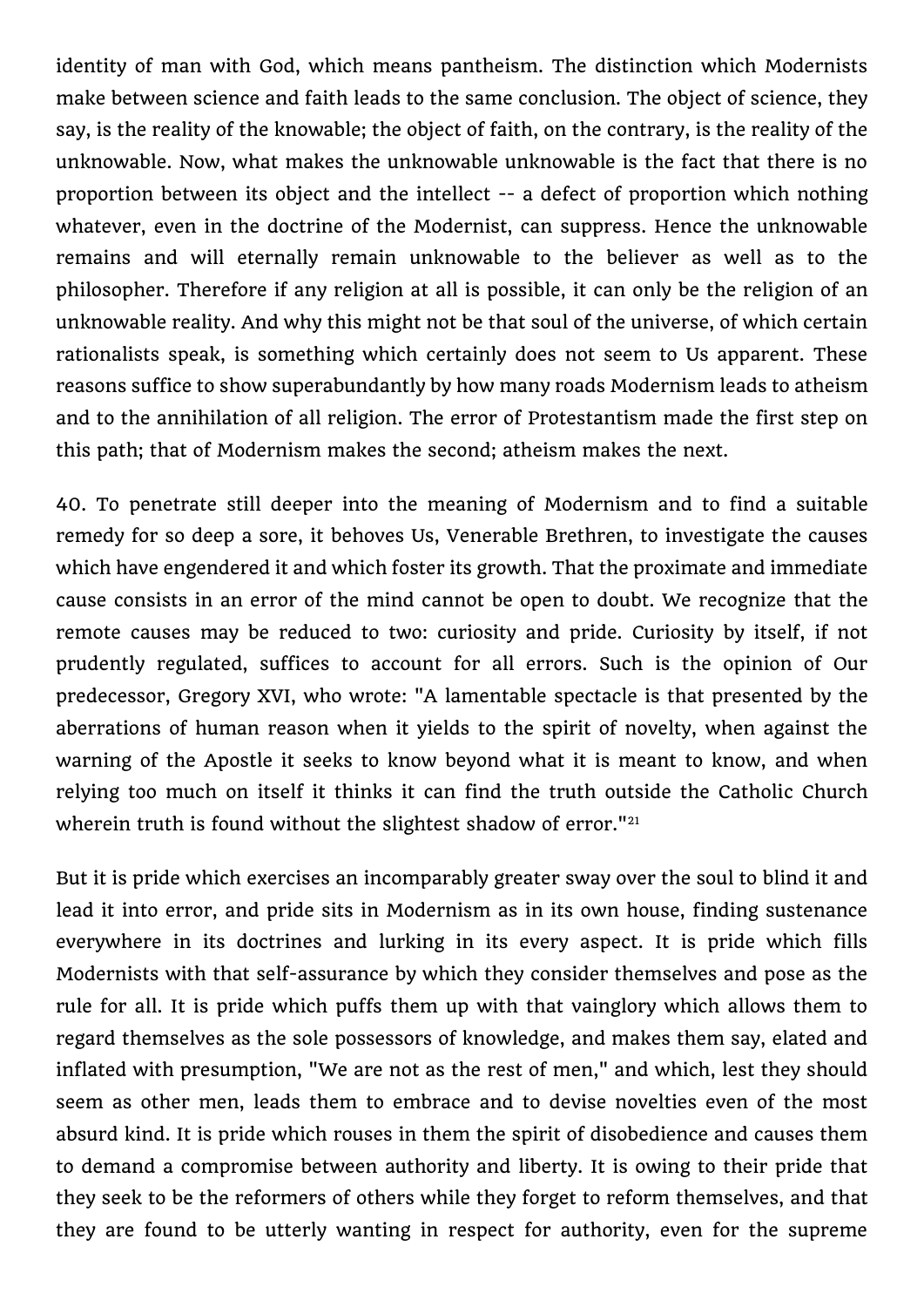authority. Truly there is no road which leads so directly and so quickly to Modernism as pride. When a Catholic layman or a priest forgets the precept of the Christian life which obliges us to renounce ourselves if we would follow Christ and neglects to tear pride from his heart, then it is he who most of all is a fully ripe subject for the errors of Modernism. For this reason, Venerable Brethren, it will be your first duty to resist such victims of pride, to employ them only in the lowest and obscurest offices. The higher they try to rise, the lower let them be placed, so that the lowliness of their position may limit their power of causing damage. Examine most carefully your young clerics by yourselves and by the directors of your seminaries, and when you find the spirit of pride among them reject them without compunction from the priesthood. Would to God that this had always been done with the vigilance and constancy which were required!

41. If we pass on from the moral to the intellectual causes of Modernism, the first and the chief which presents itself is ignorance. Yes, these very Modernists who seek to be esteemed as Doctors of the Church, who speak so loftily of modern philosophy and show such contempt for scholasticism, have embraced the one with all its false glamour, precisely because their ignorance of the other has left them without the means of being able to recognize confusion of thought and to refute sophistry. Their whole system, containing as it does errors so many and so great, has been born of the union between faith and false philosophy.

42. Would that they had but displayed less zeal and energy in propagating it! But such is their activity and such their unwearying labour on behalf of their cause, that one cannot but be pained to see them waste such energy in endeavouring to ruin the Church when they might have been of such service to her had their efforts been better directed. Their artifices to delude men's minds are of two kinds, the first to remove obstacles from their path, the second to devise and apply actively and patiently every resource that can serve their purpose. They recognize that the three chief difficulties which stand in their way are the scholastic method of philosophy, the authority and tradition of the Fathers, and the magisterium of the Church, and on these they wage unrelenting war. Against scholastic philosophy and theology they use the weapons of ridicule and contempt. Whether it is ignorance or fear, or both, that inspires this conduct in them, certain it is that the passion for novelty is always united in them with hatred of scholasticism, and there is no surer sign that a man is tending to Modernism than when he begins to show his dislike for the scholastic method. Let the Modernists and their admirers remember the proposition condemned by Pius IX: "The method and principles which have served the ancient doctors of scholasticism when treating of theology no longer correspond with the exigencies of our time or the progress of science."<sup>22</sup> They exercise all their ingenuity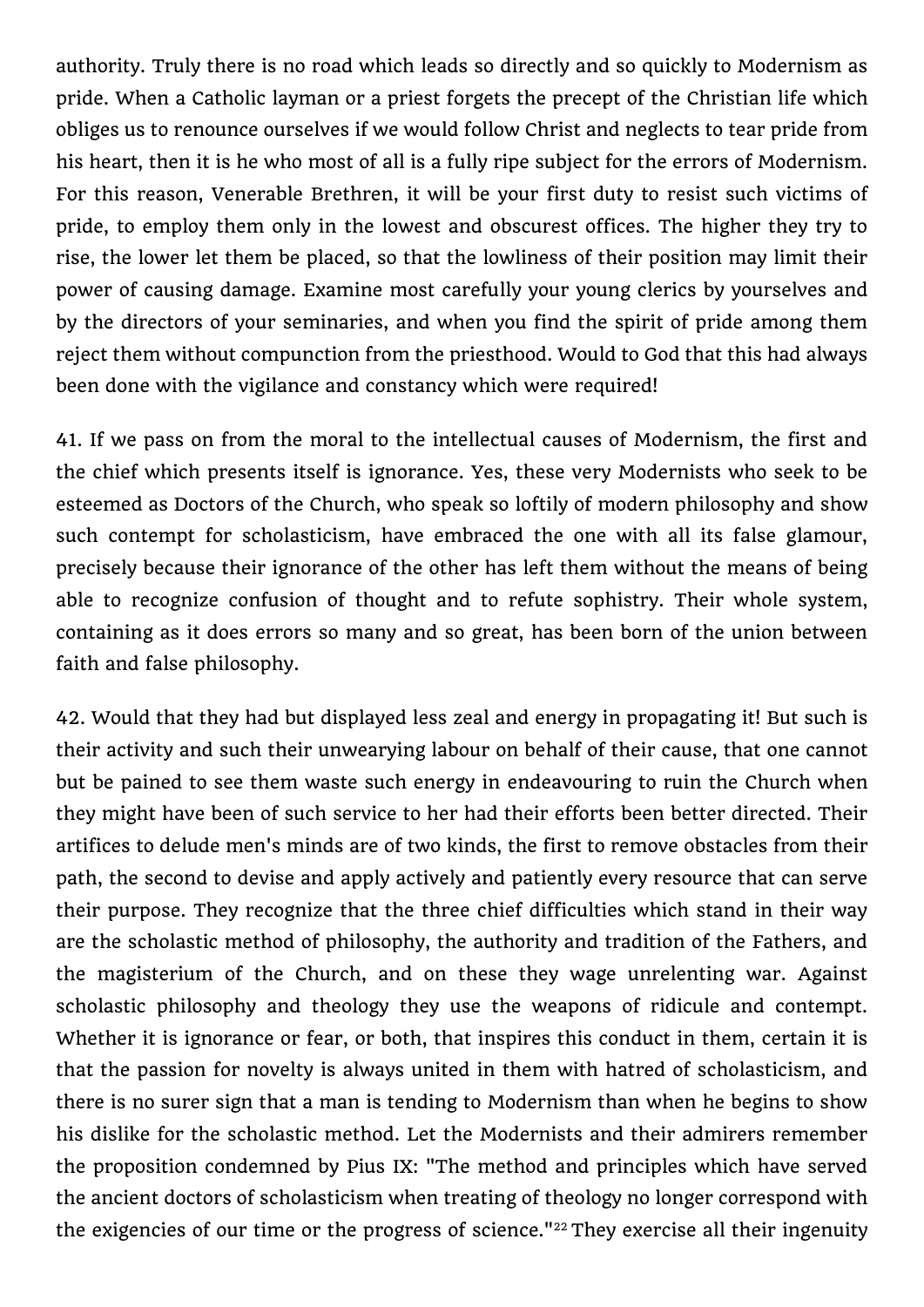in an effort to weaken the force and falsify the character of tradition, so as to rob it of all its weight and authority. But for Catholics nothing will remove the authority of the second Council of Nicea, where it condemns those "who dare, after the impious fashion of heretics, to deride the ecclesiastical traditions, to invent novelties of some kind...or endeavour by malice or craft to overthrow any one of the legitimate traditions of the Catholic Church"; nor that of the declaration of the fourth Council of Constantinople: "We therefore profess to preserve and guard the rules bequeathed to the Holy Catholic and Apostolic Church, by the Holy and most illustrious Apostles, by the orthodox Councils, both general and local, and by every one of those divine interpreters, the Fathers and Doctors of the Church." Wherefore the Roman Pontiffs, Pius IV and Pius IX, ordered the insertion in the profession of faith of the following declaration: "I most firmly admit and embrace the apostolic and ecclesiastical traditions and other observances and constitutions of the Church.''

The Modernists pass judgment on the holy Fathers of the Church even as they do upon tradition. With consummate temerity they assure the public that the Fathers, while personally most worthy of all veneration, were entirely ignorant of history and criticism, for which they are only excusable on account of the time in which they lived. Finally, the Modernists try in every way to diminish and weaken the authority of the ecclesiastical magisterium itself by sacrilegiously falsifying its origin, character, and rights, and by freely repeating the calumnies of its adversaries. To the entire band of Modernists may be applied those words which Our predecessor sorrowfully wrote: "To bring contempt and odium on the mystic Spouse of Christ, who is the true light, the children of darkness have been wont to cast in her face before the world a stupid calumny, and perverting the meaning and force of things and words, to depict her as the friend of darkness and ignorance, and the enemy of light, science, and progress."<sup>23</sup> This being so, Venerable Brethren, there is little reason to wonder that the Modernists vent all their bitterness and hatred on Catholics who zealously fight the battles of the Church. There is no species of insult which they do not heap upon them, but their usual course is to charge them with ignorance or obstinacy. When an adversary rises up against them with an erudition and force that renders them redoubtable, they seek to make a conspiracy of silence around him to nullify the effects of his attack. This policy towards Catholics is the more invidious in that they be laud with admiration which knows no bounds the writers who range themselves on their side, hailing their works, exuding novelty in every page, with a chorus of applause. For them the scholarship of a writer is in direct proportion to the recklessness of his attacks on antiquity, and of his efforts to undermine tradition and the ecclesiastical magisterium. When one of their number falls under the condemnations of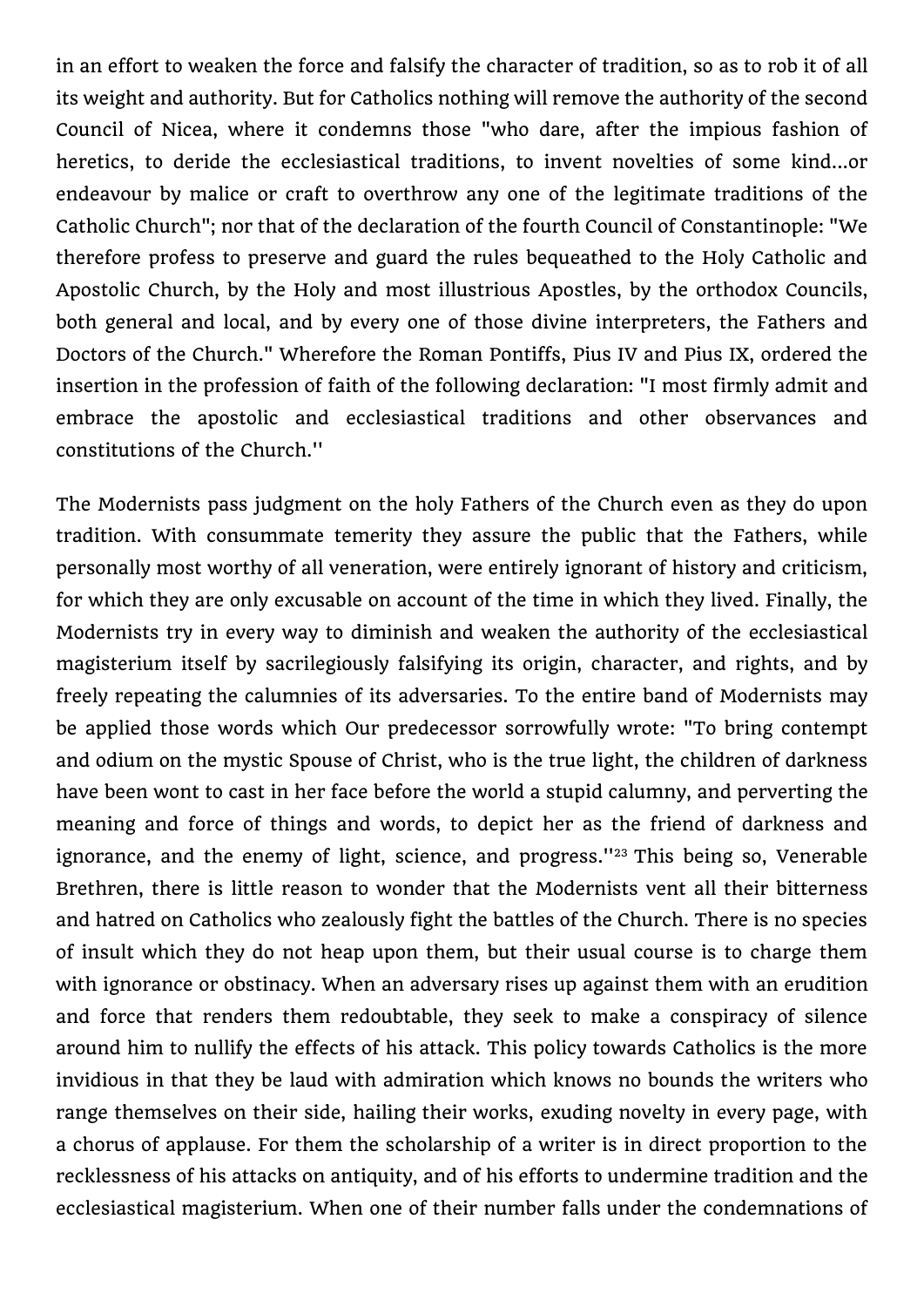the Church the rest of them, to the disgust of good Catholics, gather round him, loudly and publicly applaud him, and hold him up in veneration as almost a martyr for truth. The young, excited and confused by all this clamour of praise and abuse, some of them afraid of being branded as ignorant, others ambitious to rank among the learned, and both classes goaded internally by curiosity and pride, not infrequently surrender and give themselves up to Modernism.

43. And here we have already some of the artifices employed by Modernists to exploit their wares. What efforts do they not make to win new recruits! They seize upon professorships in the seminaries and universities, and gradually make of them chairs of pestilence. In sermons from the pulpit they disseminate their doctrines, although possibly in utterances which are veiled. In congresses they express their teachings more openly. In their social gatherings they introduce them and commend them to others. Under their own names and under pseudonyms they publish numbers of books, newspapers, reviews, and sometimes one and the same writer adopts a variety of pseudonyms to trap the incautious reader into believing in a multitude of Modernist writers. In short, with feverish activity they leave nothing untried in act, speech, and writing. And with what result? We have to deplore the spectacle of many young men, once full of promise and capable of rendering great services to the Church, now gone astray. It is also a subject of grief to Us that many others who, while they certainly do not go so far as the former, have yet been so infected by breathing a poisoned atmosphere, as to think, speak, and write with a degree of laxity which ill becomes a Catholic. They are to be found among the laity, and in the ranks of the clergy, and they are not wanting even in the last place where one might expect to meet them, in religious communities If they treat of biblical questions, it is upon Modernist principles; if they write history, they carefully, and with ill-concealed satisfaction, drag into the light, on the plea of telling the whole truth, everything that appears to cast a stain upon the Church. Under the sway of certain a priori conceptions they destroy as far as they can the pious traditions of the people, and bring into disrespect certain relics highly venerable from their antiquity. They are possessed by the empty desire of having their names upon the lips of the public, and they know they would never succeed in this were they to say only what has always been said by all men. Meanwhile it may be that they have persuaded themselves that in all this they are really serving God and the Church. In reality they only offend both, less perhaps by their works in themselves than by the spirit in which they write, and by the encouragement they thus give to the aims of the Modernists.

44. Against this host of grave errors, and its secret and open advance, Our predecessor Leo XIII, of happy memory, worked strenuously, both in his words and his acts, especially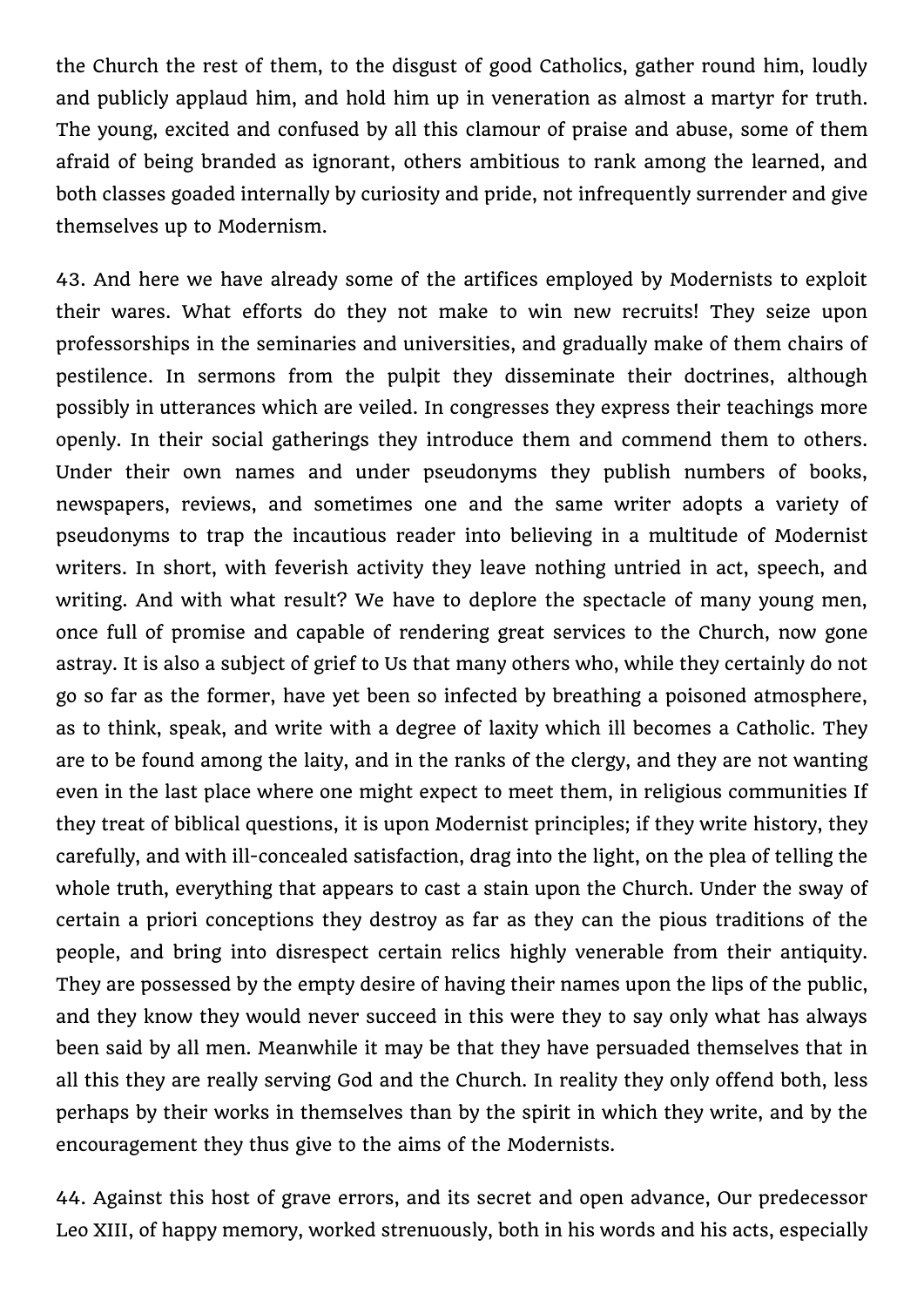as regards the study of the Bible. But, as we have seen, the Modernists are not easily deterred by such weapons. With an affectation of great submission and respect, they proceeded to twist the words of the Pontiff to their own sense, while they described his action as directed against others than themselves. Thus the evil has gone on increasing from day to day. We, therefore, Venerable Brethren, have decided to suffer no longer delay, and to adopt measures which are more efficacious. We exhort and conjure you to see to it that in this most grave matter no one shall be in a position to say that you have been in the slightest degree wanting in vigilance, zeal, or firmness. And what We ask of you and expect of you, We ask and expect also of all other pastors of souls, of all educators and professors of clerics, and in a very special way of the superiors of religious communities.

45. In the first place, with regard to studies, We will and strictly ordain that scholastic philosophy be made the basis of the sacred sciences. It goes without saying that "if anything is met with among the scholastic doctors which may be regarded as something investigated with an excess of subtlety, or taught without sufficient consideration; anything which is not in keeping with the certain results of later times; anything, in short, which is altogether destitute of probability, We have no desire whatever to propose it for the imitation of present generations."<sup>24</sup> And let it be clearly understood above all things that when We prescribe scholastic philosophy We understand chiefly that which the Angelic Doctor has bequeathed to us, and We, therefore, declare that all the ordinances of Our predecessor on this subject continue fully in force, and, as far as may be necessary, We do decree anew, and confirm, and order that they shall be strictly observed by all. In seminaries where they have been neglected it will be for the Bishops to exact and require their observance in the future; and let this apply also to the superiors of religious orders. Further, We admonish professors to bear well in mind that they cannot set aside St. Thomas, especially in metaphysical questions, without grave disadvantage.

46. On this philosophical foundation the theological edifice is to be carefully raised. Promote the study of theology, Venerable Brethren, by all means in your power, so that your clerics on leaving the seminaries may carry with them a deep admiration and love of it, and always find in it a source of delight. For "in the vast and varied abundance of studies opening before the mind desirous of truth, it is known to everyone that theology occupies such a commanding place, that according to an ancient adage of the wise it is the duty of the other arts and sciences to serve it, and to wait upon it after the manner of handmaidens."<sup>25</sup> We will add that We deem worthy of praise those who with full respect for tradition, the Fathers, and the ecclesiastical magisterium, endeavour, with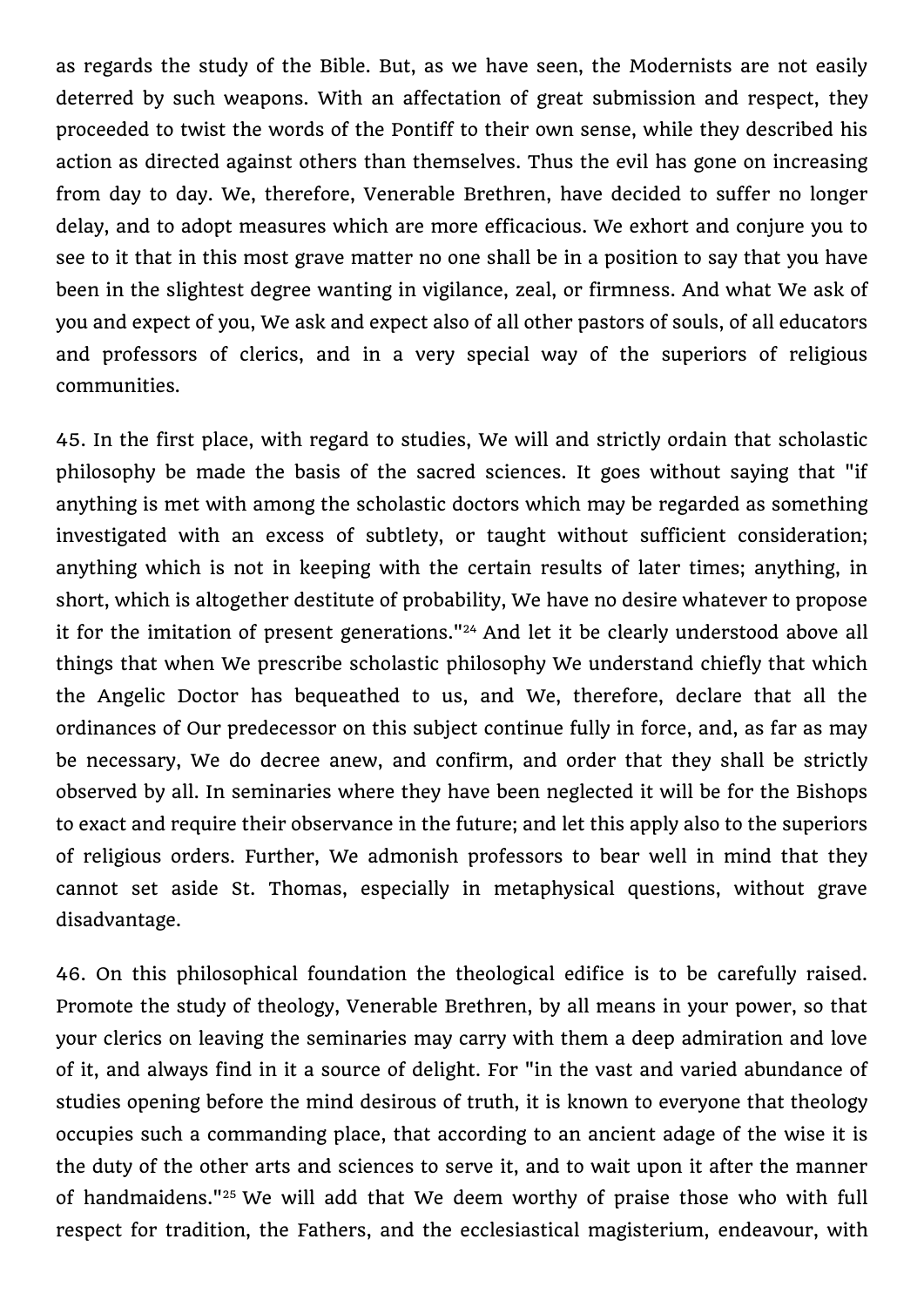well-balanced judgment, and guided by Catholic principles (which is not always the case), to illustrate positive theology by throwing upon it the light of true history. It is certainly necessary that positive theology should be held in greater appreciation than it has been in the past, but this must be done without detriment to scholastic theology; and those are to be disapproved as Modernists who exalt positive theology in such a way as to seem to despise the scholastic.

47. With regard to secular studies, let it suffice to recall here what our predecessor has admirably said: ''Apply yourselves energetically to the study of natural sciences: in which department the things that have been so brilliantly discovered, and so usefully applied, to the admiration of the present age, will be the object of praise and commendation to those who come after us."<sup>26</sup> But this is to be done without interfering with sacred studies, as Our same predecessor prescribed in these most weighty words: "If you carefully search for the cause of those errors you will find that it lies in the fact that in these days when the natural sciences absorb so much study, the more severe and lofty studies have been proportionately neglected -- some of them have almost passed into oblivion, some of them are pursued in a half-hearted or superficial way, and, sad to say, now that the splendour of the former estate is dimmed, they have been disfigured by perverse doctrines and monstrous errors."<sup>27</sup> We ordain, therefore, that the study of natural sciences in the seminaries be carried out according to this law.

48. All these prescriptions, both Our own and those of Our predecessor, are to be kept in view whenever there is question of choosing directors and professors for seminaries and Catholic Universities. Anyone who in any way is found to be tainted with Modernism is to be excluded without compunction from these offices, whether of government or of teaching, and those who already occupy them are to be removed. The same policy is to be adopted towards those who openly or secretly lend countenance to Modernism either by extolling the Modernists and excusing their culpable conduct, or by carping at scholasticism, and the Fathers, and the magisterium of the Church, or by refusing obedience to ecclesiastical authority in any of its depositories; and towards those who show a love of novelty in history, archaeology, biblical exegesis; and finally towards those who neglect the sacred sciences or appear to prefer to them the secular. In all this question of studies, Venerable Brethren, you cannot be too watchful or too constant, but most of all in the choice of professors, for as a rule the students are modelled after the pattern of their masters. Strong in the consciousness of your duty, act always in this matter with prudence and with vigour.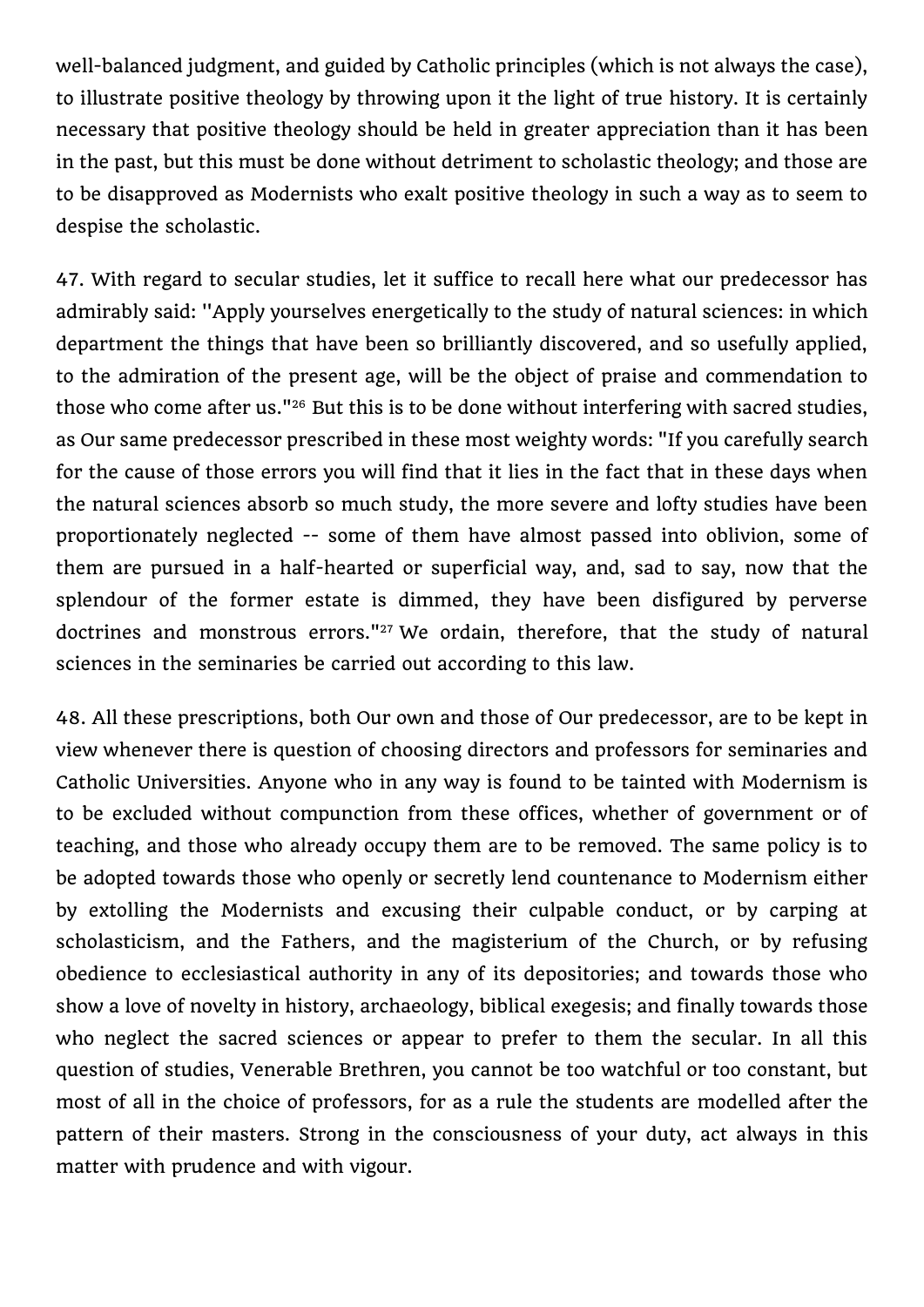49. Equal diligence and severity are to be used in examining and selecting candidates for Holy Orders. Far, far from the clergy be the love of novelty! God hateth the proud and the obstinate mind. For the future the doctorate of theology and canon law must never be conferred on anyone who has not first of all made the regular course of scholastic philosophy; if conferred, it shall be held as null and void. The rules laid down in 1896 by the Sacred Congregation of Bishops and Regulars for the clerics, both secular and regular, of Italy, concerning the frequenting of the Universities, We now decree to be extended to all nation.<sup>28</sup> Clerics and priests inscribed in a Catholic Institute or University must not in the future follow in civil Universities those courses for which there are chairs in the Catholic Institutes to which they belong. If this has been permitted anywhere in the past, We ordain that it be not allowed for the future. Let the Bishops who form the Governing Board of such Catholic Institutes or Universities watch with all care that these Our commands be constantly observed.

50. It is also the duty of the Bishops to prevent writings of Modernists, or whatever savours of Modernism or promotes it, from being read when they have been published, and to hinder their publication when they have not. No books or papers or periodicals whatever of this kind are to be permitted to seminarists or university students. The injury to them would be not less than that which is caused by immoral reading -- nay, it would be greater, for such writings poison Christian life at its very fount. The same decision is to be taken concerning the writings of some Catholics, who, though not evilly disposed themselves, are ill-instructed in theological studies and imbued with modern philosophy, and strive to make this harmonize with the faith, and, as they say, to turn it to the profit of the faith. The name and reputation of these authors cause them to read without suspicion, and they are, therefore, all the more dangerous in gradually preparing the way for Modernism.

51. To add some more general directions, Venerable Brethren, in a matter of such moment, We order that you do everything in your power to drive out of your dioceses, even by solemn interdict, any pernicious books that may be in circulation there. The Holy See neglects no means to remove writings of this kind, but their number has now grown to such an extent that it is hardly possible to subject them all to censure. Hence it happens sometimes that the remedy arrives too late, for the disease has taken root during the delay. We will, therefore, that the Bishops putting aside all fear and the prudence of the flesh, despising the clamour of evil men, shall, gently, by all means, but firmly, do each his own part in this work, remembering the injunctions of Leo XIII in the Apostolic Constitution Officiorum: "Let the Ordinaries, acting in this also as Delegates of the Apostolic See, exert themselves to proscribe and to put out of reach of the faithful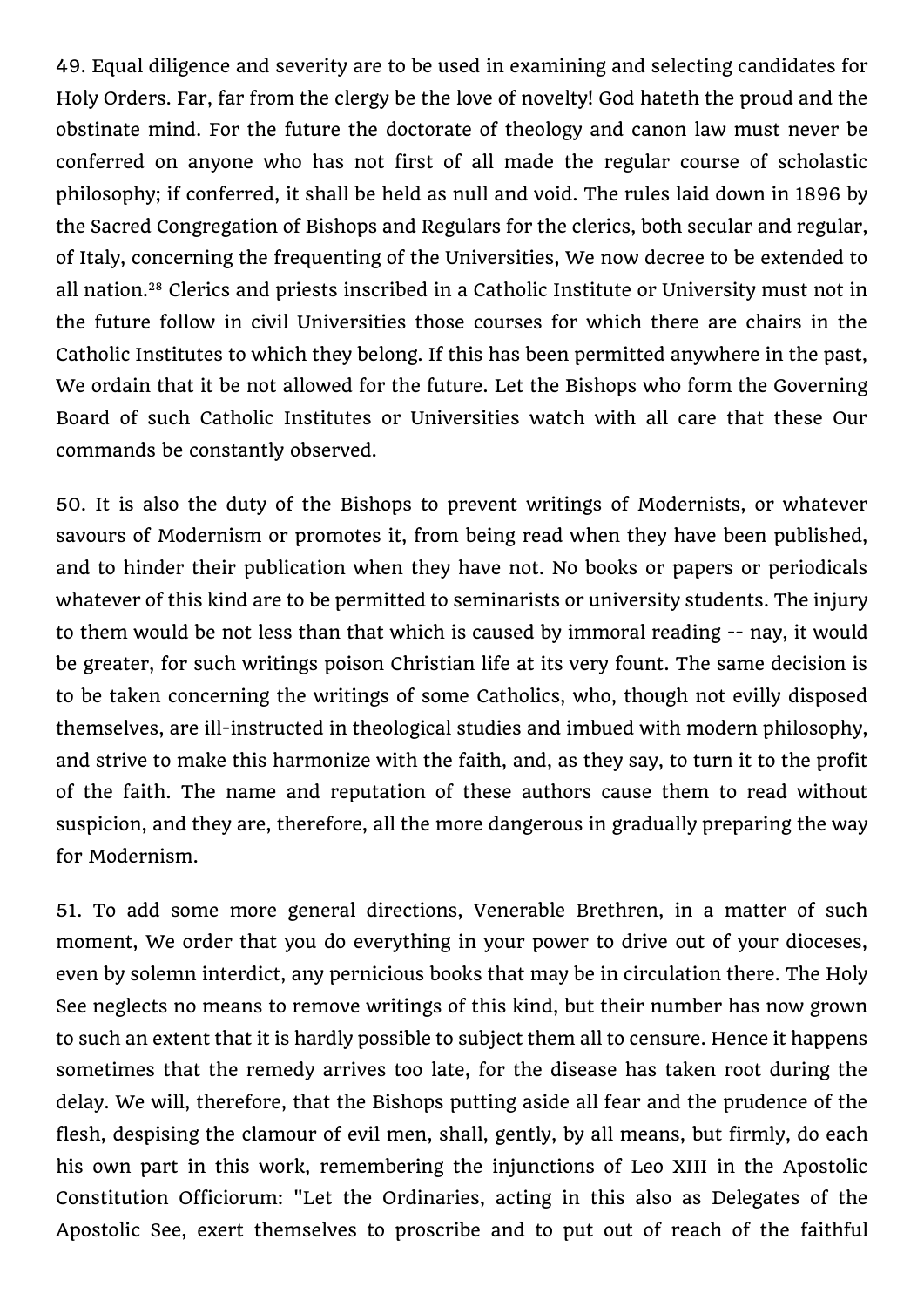injurious books or other writings printed or circulated in their dioceses."<sup>29</sup> In this passage the Bishops, it is true, receive an authorization, but they have also a charge laid upon them. Let no Bishop think that he fulfils his duty by denouncing to Us one or two books, while a great many others of the same kind are being published and circulated. Nor are you to be deterred by the fact that a book has obtained elsewhere the permission which is commonly called the Imprimatur, both because this may be merely simulated, and because it may have been granted through carelessness or too much indulgence or excessive trust placed in the author, which last has perhaps sometimes happened in the religious orders. Besides, just as the same food does not agree with everyone, it may happen that a book, harmless in one place, may, on account of the different circumstances, be hurtful in another. Should a Bishop, therefore, after having taken the advice of prudent persons, deem it right to condemn any of such books in his diocese, We give him ample faculty for the purpose and We lay upon him the obligation of doing so. Let all this be done in a fitting manner, and in certain cases it will suffice to restrict the prohibition to the clergy; but in all cases it will be obligatory on Catholic booksellers not to put on sale books condemned by the Bishop. And while We are treating of this subject, We wish the Bishops to see to it that booksellers do not, through desire for gain, engage in evil trade. It is certain that in the catalogues of some of them the books of the Modernists are not infrequently announced with no small praise. If they refuse obedience, let the Bishops, after due admonition, have no hesitation in depriving them of the title of Catholic booksellers. This applies, and with still more reason, to those who have the title of Episcopal booksellers. If they have that of Pontifical booksellers, let them be denounced to the Apostolic See. Finally, We remind all of Article XXVI of the above-mentioned Constitution Officiorum: "All those who have obtained an apostolic faculty to read and keep forbidden books, are not thereby authorized to read and keep books and periodicals forbidden by the local Ordinaries unless the apostolic faculty expressly concedes permission to read and keep books condemned by anyone whomsoever."

52. It is not enough to hinder the reading and the sale of bad books -- it is also necessary to prevent them from being published. Hence, let the Bishops use the utmost strictness in granting permission to print. Under the rules of the Constitution Officiorum, many publications require the authorization of the Ordinary, and in certain dioceses (since the Bishop cannot personally make himself acquainted with them all) it has been the custom to have a suitable number of official censors for the examination of writings. We have the highest esteem for this institution of censors, and We not only exhort, but We order that it be extended to all dioceses. In all episcopal Curias, therefore, let censors be appointed for the revision of works intended for publication, and let the censors be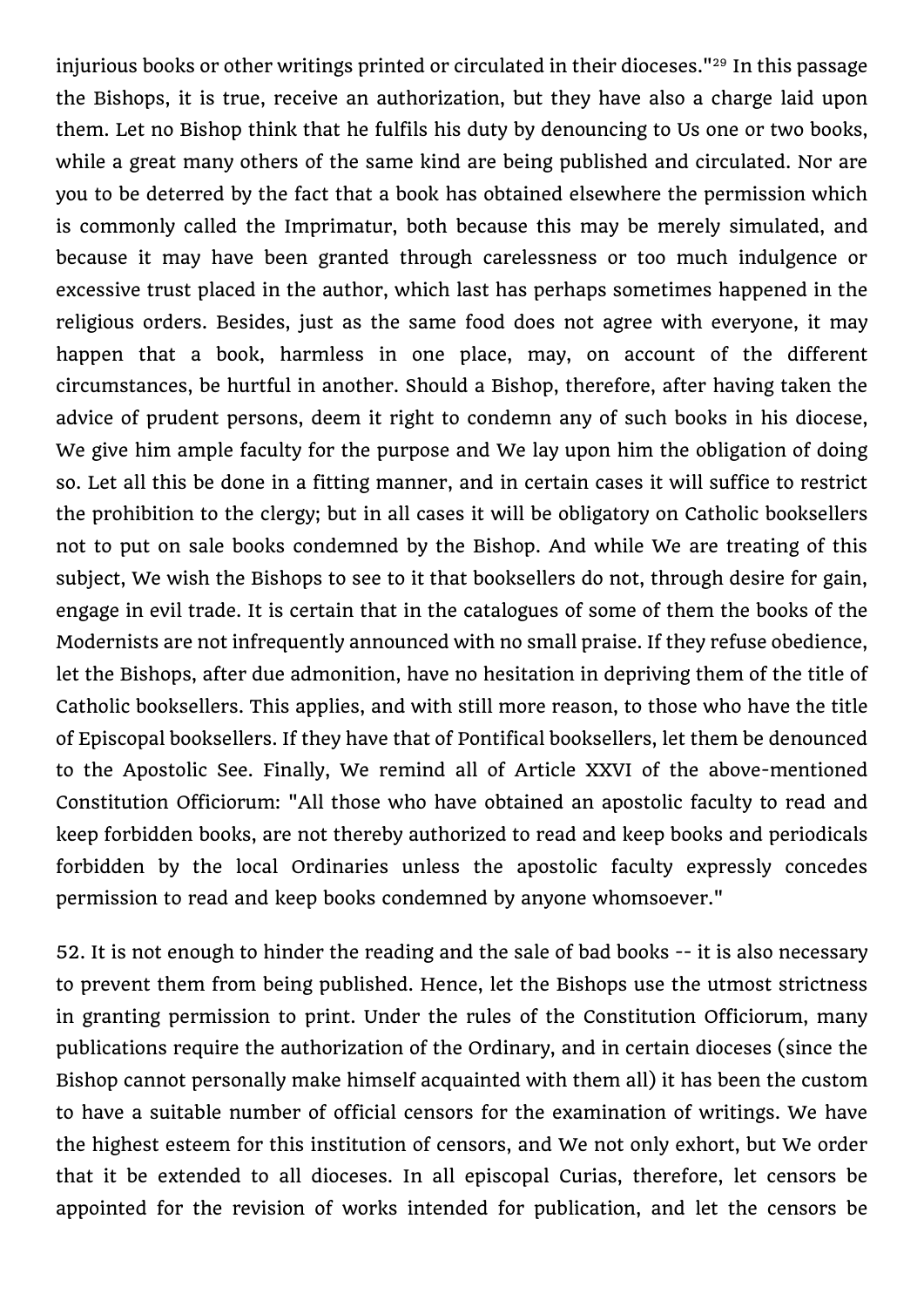chosen from both ranks of the clergy -- secular and regular -- men whose age, knowledge, and prudence will enable them to follow the safe and golden means in their judgments. It shall be their office to examine everything which requires permission for publication according to Articles XLI and XLII of the above-mentioned Constitution. The censor shall give his verdict in writing. If it be favourable, the Bishop will give the permission for publication by the word Imprimatur, which must be preceded by the Nihil obstat and the name of the censor. In the Roman Curia official censors shall be appointed in the same way as elsewhere, and the duty of nominating them shall appertain to the Master of the Sacred Palace, after they have been proposed to the Cardinal Vicar and have been approved and accepted by the Sovereign Pontiff. It will also be the office of the Master of the Sacred Palace to select the censor for each writing. Permission for publication will be granted by him as well as by the Cardinal Vicar or his Vicegerent, and this permission, as above prescribed, must he preceded by the Nihil obstat and the name of the censor. Only on a very rare and exceptional occasion, and on the prudent decision of the Bishop, shall it be possible to omit mention of the censor. The name of the censor shall never be made known to the authors until he shall have given a favourable decision, so that he may not have to suffer inconvenience either while he is engaged in the examination of a writing or in case he should withhold his approval. Censors shall never be chosen from the religious orders until the opinion of the Provincial, or in Rome, of the General, has been privately obtained, and the Provincial or the General must give a conscientious account of the character, knowledge, and orthodoxy of the candidate. We admonish religious superiors of their most solemn duty never to allow anything to be published by any of their subjects without permission from themselves and from the Ordinary. Finally, We affirm and declare that the title of censor with which a person may be honoured has no value whatever, and can never be adduced to give credit to the private opinions of him who holds it.

53. Having said this much in general, We now ordain in particular a more careful observance of Article XLII of the above-mentioned Constitution Officiorum, according to which "it is forbidden to secular priests, without the previous consent of the Ordinary, to undertake the editorship of papers or periodicals." This permission shall be withdrawn from any priest who makes a wrong use of it after having received an admonition thereupon. With regard to priests who are correspondents or collaborators of periodicals, as it happens not infrequently that they contribute matter infected with Modernism to their papers or periodicals, let the Bishops see to it that they do not offend in this manner; and if they do, let them warn the offenders and prevent them from writing. We solemnly charge in like manner the superiors of religious orders that they fulfil the same duty, and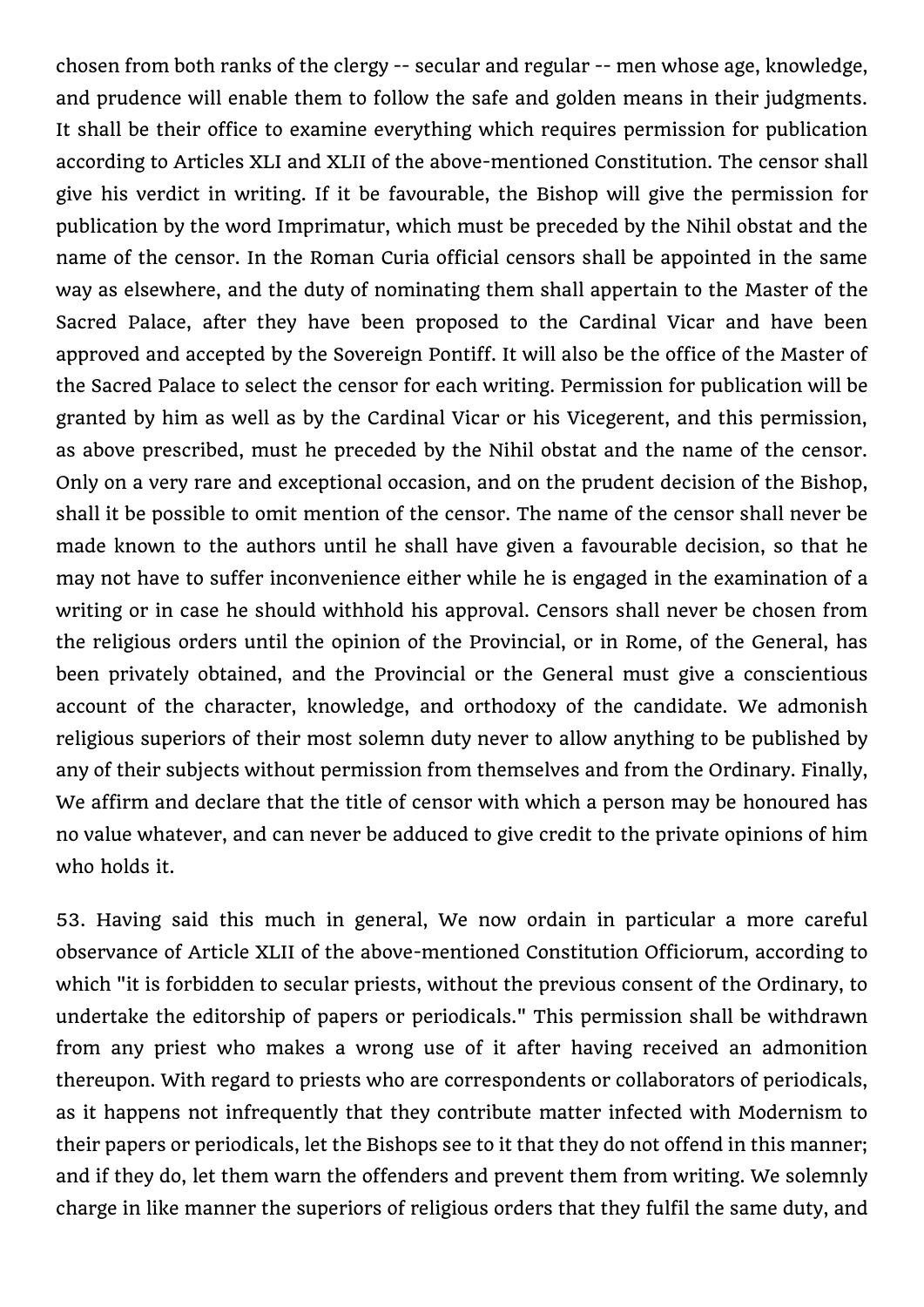should they fail in it, let the Bishops make due provision with authority from the Supreme Pontiff. Let there be, as far as this is possible, a special censor for newspapers and periodicals written by Catholics. It shall be his office to read in due time each number after it has been published, and if he find anything dangerous in it let him order that it be corrected as soon as possible. The Bishop shall have the same right even when the censor has seen nothing objectionable in a publication.

54. We have already mentioned congresses and public gatherings as among the means used by the Modernists to propagate and defend their opinions. In the future, Bishops shall not permit congresses of priests except on very rare occasions. When they do permit them it shall only be on condition that matters appertaining to the Bishops or the Apostolic See be not treated in them, and that no resolutions or petitions be allowed that would imply a usurpation of sacred authority, and that absolutely nothing be said in them which savours of Modernism, presbyterianism, or laicism. At congresses of this kind, which can only be held after permission in writing has been obtained in due time and for each case it shall not be lawful for priests of other dioceses to be present without the written permission of their Ordinary. Further, no priest must lose sight of the solemn recommendation of Leo XIII: "Let priests hold as sacred the authority of their pastors, let them take it for certain that the sacerdotal ministry, if not exercised under the guidance of the Bishops, can never be either holy, or very fruitful, or worthy of respect.''<sup>30</sup>

55. But of what avail, Venerable Brethren, will be all Our commands and prescriptions if they be not dutifully and firmly carried out? In order that this may be done it has seemed expedient to us to extend to all dioceses the regulations which the Bishops of Umbria, with great wisdom, laid down for theirs many years ago. "In order," they say, ''to extirpate the errors already propagated and to prevent their further diffusion, and to remove those teachers of impiety through whom the pernicious effects of such diffusion are being perpetuated, this sacred Assembly, following the example of St. Charles Borromeo, has decided to establish in each of the dioceses a Council consisting of approved members of both branches of the clergy, which shall be charged with the task of noting the existence of errors and the devices by which new ones are introduced and propagated, and to inform the Bishop of the whole, so that he may take counsel with them as to the best means for suppressing the evil at the outset and preventing it spreading for the ruin of souls or, worse still, gaining strength and growth."<sup>31</sup> We decree, therefore, that in every diocese a council of this kind, which We are pleased to name the "Council of Vigilance,'' be instituted without delay. The priests called to form part in it shall be chosen somewhat after the manner above prescribed for the censors, and they shall meet every two months on an appointed day in the presence of the Bishop. They shall be bound to secrecy as to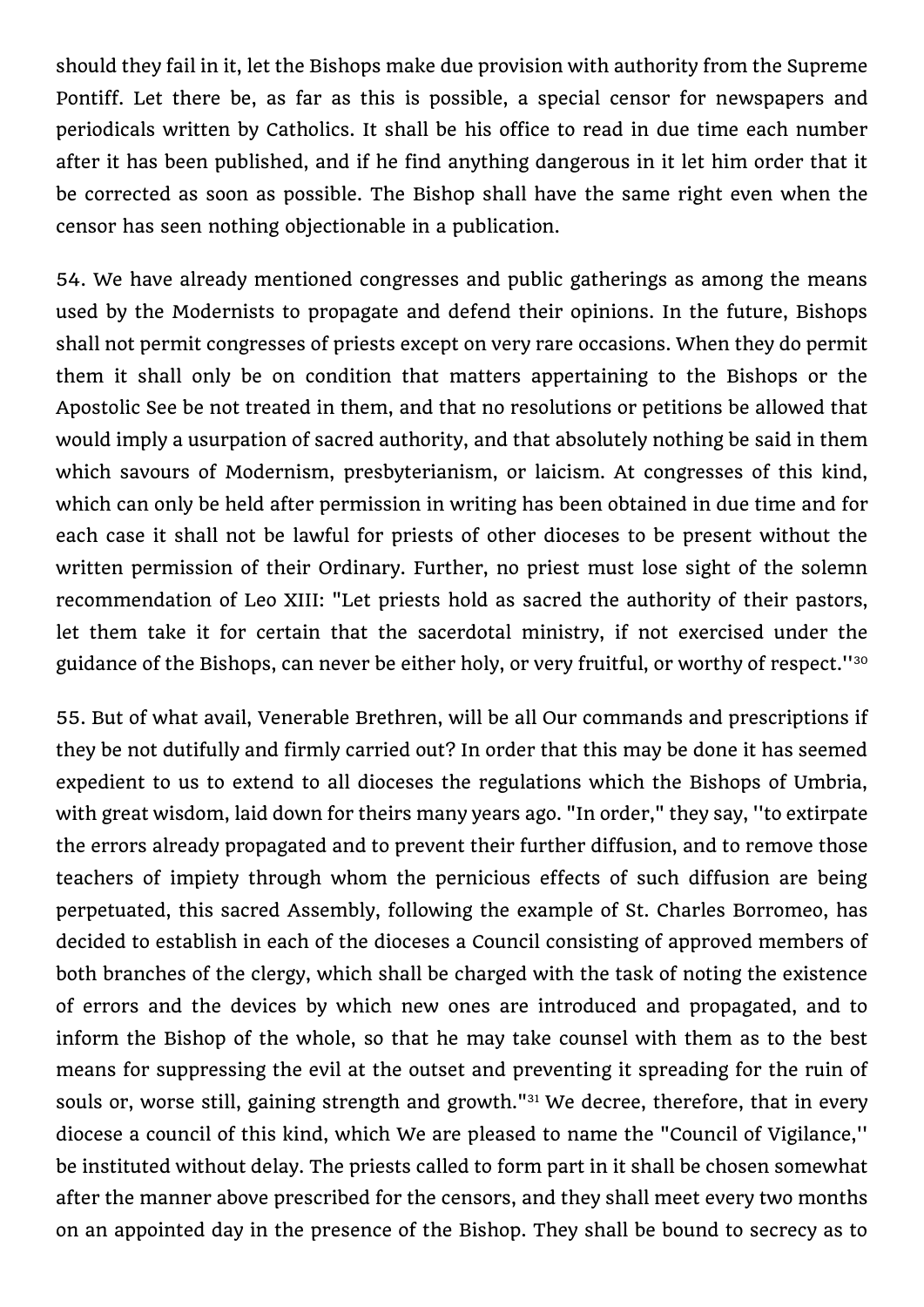their deliberations and decisions, and in their functions shall be included the following: they shall watch most carefully for every trace and sign of Modernism both in publications and in teaching, and to preserve the clergy and the young from it they shall take all prudent, prompt, and efficacious measures. Let them combat novelties of words, remembering the admonitions of Leo XIII: "It is impossible to approve in Catholic publications a style inspired by unsound novelty which seems to deride the piety of the faithful and dwells on the introduction of a new order of Christian life, on new directions of the Church, on new aspirations of the modern soul, on a new social vocation of the clergy, on a new Christian civilization, and many other things of the same kind."<sup>32</sup> Language of the kind here indicated is not to be tolerated either in books or in lectures. The Councils must not neglect the books treating of the pious traditions of different places or of sacred relics. Let them not permit such questions to be discussed in journals or periodicals destined to foster piety, either with expressions savouring of mockery or contempt, or by dogmatic pronouncements, especially when, as is often the case, what is stated as a certainty either does not pass the limits of probability or is based on prejudiced opinion. Concerning sacred relics, let this be the rule: if Bishops, who alone are judges in such matters, know for certain that a relic is not genuine, let them remove it at once from the veneration of the faithful; if the authentications of a relic happen to have been lost through civil disturbances, or in any other way, let it not be exposed for public veneration until the Bishop has verified it. The argument of prescription or wellfounded presumption is to have weight only when devotion to a relic is commendable by reason of its antiquity, according to the sense of the Decree issued in 1896 by the Congregation of Indulgences and Sacred Relics: "Ancient relics are to retain the veneration they have always enjoyed except when in individual instances there are clear arguments that they are false or superstitious." In passing judgment on pious traditions let it always be borne in mind that in this matter the Church uses the greatest prudence, and that she does not allow traditions of this kind to be narrated in books except with the utmost caution and with the insertion of the declaration imposed by Urban VIII; and even then she does not guarantee the truth of the fact narrated; she simply does not forbid belief in things for which human evidence is not wanting. On this matter the Sacred Congregation of Rites, thirty years ago, decreed as follows: "These apparitions or revelations have neither been approved nor condemned by the Holy See, which has simply allowed them to be believed on purely human faith, on the tradition which they relate, corroborated by testimony and documents worthy of credence."<sup>33</sup> Anyone who follows this rule has no cause to fear. For the devotion based on any apparition, in so far as it regards the fact itself, that is to say, in so far as the devotion is relative, always implies the condition of the fact being true; while in so far as it is absolute, it is always